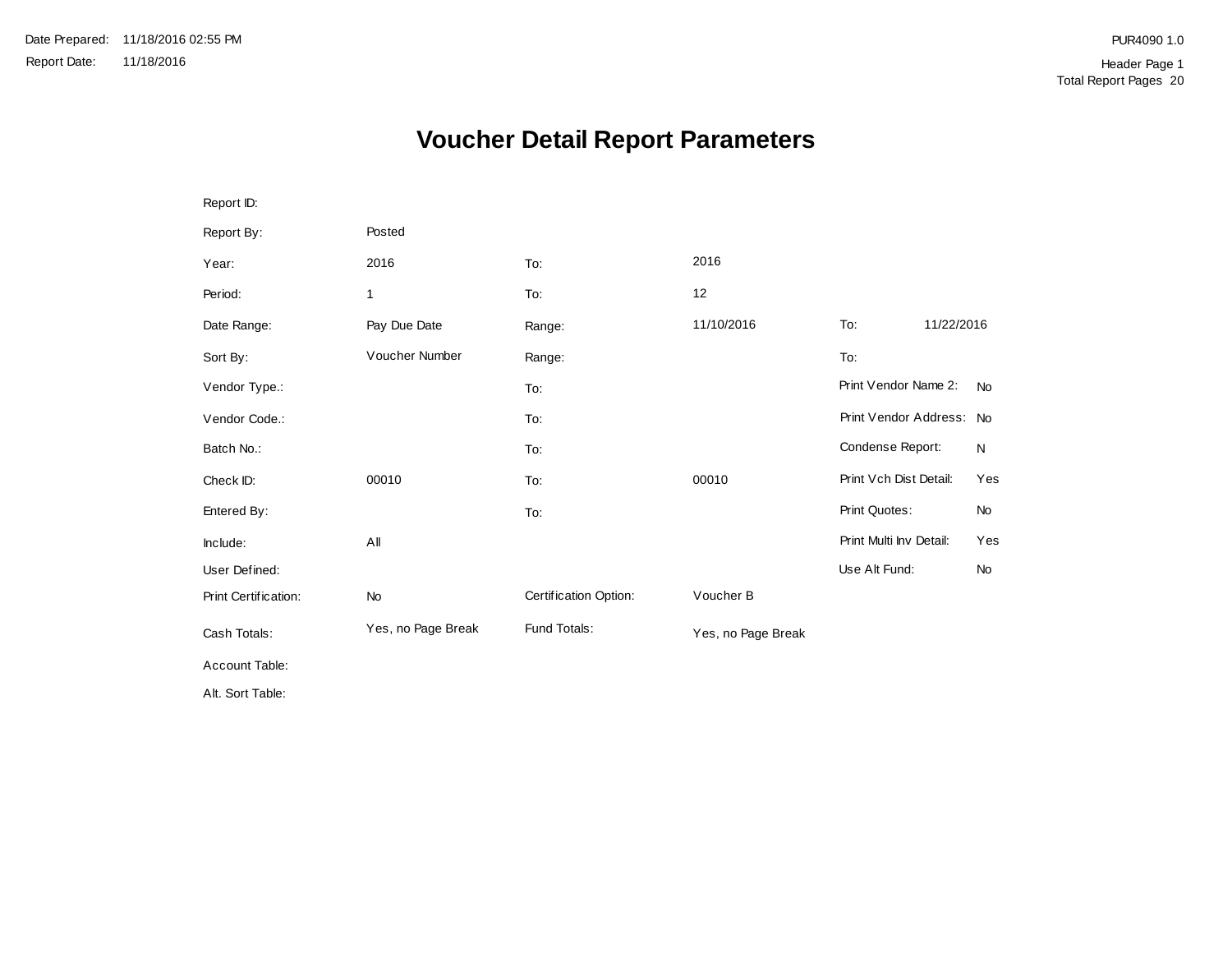Report Date: 11/18/2016

## **TOWN OF OSSINING**

| Voucher No.                          | <b>Stub- Description</b>                 |                                                      |                                                                                                                   | <b>Vendor Code</b> |                        | <b>Vendor Name</b>               |                                  |                                |                            | Voucher Amt.               |                             | Pay Due            | Approved                     |
|--------------------------------------|------------------------------------------|------------------------------------------------------|-------------------------------------------------------------------------------------------------------------------|--------------------|------------------------|----------------------------------|----------------------------------|--------------------------------|----------------------------|----------------------------|-----------------------------|--------------------|------------------------------|
| <b>Voucher Date</b>                  | <b>Batch</b>                             | Reg. No.                                             | Req. Date                                                                                                         | PO No.             | PO Date                |                                  | Ordered By                       |                                | Fisc Year Check ID         |                            | <b>Check No. Check Date</b> |                    | <b>Cash Account</b>          |
| <b>Invoice Date</b>                  | Invoice No.                              | <b>Recur Months</b>                                  | <b>Refund Year</b>                                                                                                | <b>Taxable</b>     | <b>Ref No</b>          |                                  | <b>Approved By</b>               |                                | Period Contract No.        |                            | Disc. %                     | Non Disc.          | Disc. Amt.                   |
| 20162244                             |                                          |                                                      | STORAGE OF VOTING MACHINES FOR THE MONTH 0000130013                                                               |                    |                        |                                  |                                  | MANY'S WAREHOUSE & STORAGE INC |                            | 820.00                     |                             | 11/22/2016         |                              |
| 11/07/2016                           |                                          |                                                      |                                                                                                                   |                    |                        |                                  |                                  |                                | 2016 00010                 |                            |                             |                    | 0200.0000.0000               |
| 11/01/2016                           | 6970                                     |                                                      |                                                                                                                   |                    |                        |                                  |                                  | 11                             |                            |                            | 0.00                        | 0.00               | 0.00                         |
| <b>Detail Item</b><br>$\overline{1}$ | <b>Item Description</b><br>NOVEMBER 2016 |                                                      | STORAGE OF VOTING MACHINES FOR THE MONTH OF                                                                       |                    | <b>Taxable</b>         |                                  | Quantity Unit<br>$\Omega$        |                                | <b>Unit Cost</b><br>0.0000 | Ext. Cost<br>820.00        | Disc. %<br>0.00             | Non Disc.<br>0.00  | Disc. Amt.<br>0.00           |
|                                      | Account No.                              |                                                      | <b>Account Description</b>                                                                                        |                    | <b>Note</b>            |                                  |                                  |                                |                            |                            | <b>Percent</b>              |                    | Amount                       |
|                                      | 010.1450.0432                            |                                                      | CARTING/LIGHT                                                                                                     |                    |                        |                                  |                                  |                                |                            |                            | 100.00                      |                    | 820.00                       |
| 20162245                             |                                          |                                                      | PREMIUM 5 GALLON BOTTLED WATER. PLUS DEPO: 0000030059                                                             |                    |                        |                                  | CRYSTAL ROCK WATER COMPAN        |                                |                            | 42.70                      |                             | 11/22/2016         |                              |
| 11/09/2016                           |                                          |                                                      |                                                                                                                   |                    |                        |                                  |                                  |                                | 2016 00010                 |                            |                             |                    | 0200.0000.0000               |
| 10/31/2016                           | 316394                                   |                                                      |                                                                                                                   |                    |                        |                                  |                                  | 11                             |                            |                            | 0.00                        | 0.00               | 0.00                         |
| <b>Detail Item</b><br>$\overline{1}$ | <b>Item Description</b><br><b>RENTAL</b> |                                                      | PREMIUM 5 GALLON BOTTLED WATER, PLUS DEPOSIT, EQUIP.                                                              |                    | <b>Taxable</b>         |                                  | <b>Quantity Unit</b><br>$\Omega$ |                                | <b>Unit Cost</b><br>0.0000 | <b>Ext. Cost</b><br>21.35  | Disc. %<br>0.00             | Non Disc.<br>0.00  | Disc. Amt.<br>0.00           |
|                                      | Account No.                              |                                                      | <b>Account Description</b>                                                                                        |                    | <b>Note</b>            |                                  |                                  |                                |                            |                            | <b>Percent</b>              |                    | Amount                       |
|                                      | 031.5010.0410                            |                                                      | WATER                                                                                                             |                    |                        |                                  |                                  |                                |                            |                            | 100.00                      |                    | 21.35                        |
| <b>Detail Item</b><br>2              | <b>Item Description</b><br><b>RENTAL</b> | PREMIUM 5 GALLON BOTTLED WATER, PLUS DEPOSIT, EQUIP. |                                                                                                                   | <b>Taxable</b>     |                        | <b>Quantity Unit</b><br>$\Omega$ |                                  | <b>Unit Cost</b><br>0.0000     | Ext. Cost<br>21.35         | Disc. %<br>0.00            | Non Disc.<br>0.00           | Disc. Amt.<br>0.00 |                              |
|                                      | <b>Account No.</b>                       |                                                      | <b>Account Description</b>                                                                                        |                    | <b>Note</b>            |                                  |                                  |                                |                            |                            | <b>Percent</b>              |                    | Amount                       |
|                                      | 031.5110.0410                            |                                                      | <b>WATER</b>                                                                                                      |                    |                        |                                  |                                  |                                |                            |                            | 100.00                      |                    | 21.35                        |
| 20162246                             |                                          | PRIMARY FI FCTION ASSISTANT 11/08/2016               |                                                                                                                   | 0000701410         |                        | METTLER, SARA                    |                                  |                                |                            | 60.00                      |                             | 11/22/2016         |                              |
| 11/09/2016                           |                                          |                                                      |                                                                                                                   |                    |                        |                                  |                                  |                                | 2016 00010                 |                            |                             |                    | 0200.0000.0000               |
| 11/09/2016                           | 11/09/2016                               |                                                      |                                                                                                                   |                    |                        |                                  |                                  | 11                             |                            |                            | 0.00                        | 0.00               | 0.00                         |
| <b>Detail Item</b><br>$\overline{1}$ | <b>Item Description</b><br>Account No.   | PRIMARY ELECTION ASSISTANT 11/08/2016                | <b>Account Description</b>                                                                                        |                    | Taxable<br><b>Note</b> |                                  | <b>Quantity Unit</b><br>$\Omega$ |                                | <b>Unit Cost</b><br>0.0000 | Ext. Cost<br>60.00         | Disc. %<br>0.00<br>Percent  | Non Disc.<br>0.00  | Disc. Amt.<br>0.00<br>Amount |
|                                      | 010.1450.0432                            |                                                      | CARTING/LIGHT                                                                                                     |                    |                        |                                  |                                  |                                |                            |                            | 100.00                      |                    | 60.00                        |
| 20162247                             |                                          |                                                      | AI ARM MONITORING OF ALL LIFT STATIONS DECEN 0000130072                                                           |                    |                        |                                  | MARSHALL ALARMS SYSTEMS, INC.    |                                |                            | 296.00                     |                             | 11/22/2016         |                              |
| 11/09/2016                           |                                          |                                                      |                                                                                                                   |                    |                        |                                  |                                  |                                | 2016 00010                 |                            |                             |                    | 0200.0000.0000               |
| 10/31/2016                           | 40922                                    |                                                      |                                                                                                                   |                    |                        |                                  |                                  | 11                             |                            |                            | 0.00                        | 0.00               | 0.00                         |
| <b>Detail Item</b><br>$\overline{1}$ | <b>Item Description</b>                  |                                                      | ALARM MONITORING OF ALL LIFT STATIONS DECEMBER 1-31,<br>2016 - FAWN CT., FOXHILL, WHITETAIL CIR., NORTH STATE RD. |                    | <b>Taxable</b>         |                                  | <b>Quantity Unit</b><br>$\Omega$ |                                | <b>Unit Cost</b><br>0.0000 | Ext. Cost<br>148.00        | Disc. %<br>0.00             | Non Disc.<br>0.00  | Disc. Amt.<br>0.00           |
|                                      | Account No.<br>045.8120.0419             |                                                      | <b>Account Description</b><br>MAINT./REPAIR                                                                       |                    | <b>Note</b>            |                                  |                                  |                                |                            |                            | <b>Percent</b><br>100.00    |                    | <b>Amount</b><br>148.00      |
| <b>Detail Item</b><br>2              | <b>Item Description</b>                  | 2016 - PARKER BALE, S-TURN, MY STIC PT               | ALARM MONITORING OF ALL LIFT STATIONS DECEMBER 1-31,                                                              |                    | <b>Taxable</b>         |                                  | <b>Quantity Unit</b><br>$\Omega$ |                                | <b>Unit Cost</b><br>0.0000 | <b>Ext. Cost</b><br>111.00 | Disc. %<br>0.00             | Non Disc.<br>0.00  | Disc. Amt.<br>0.00           |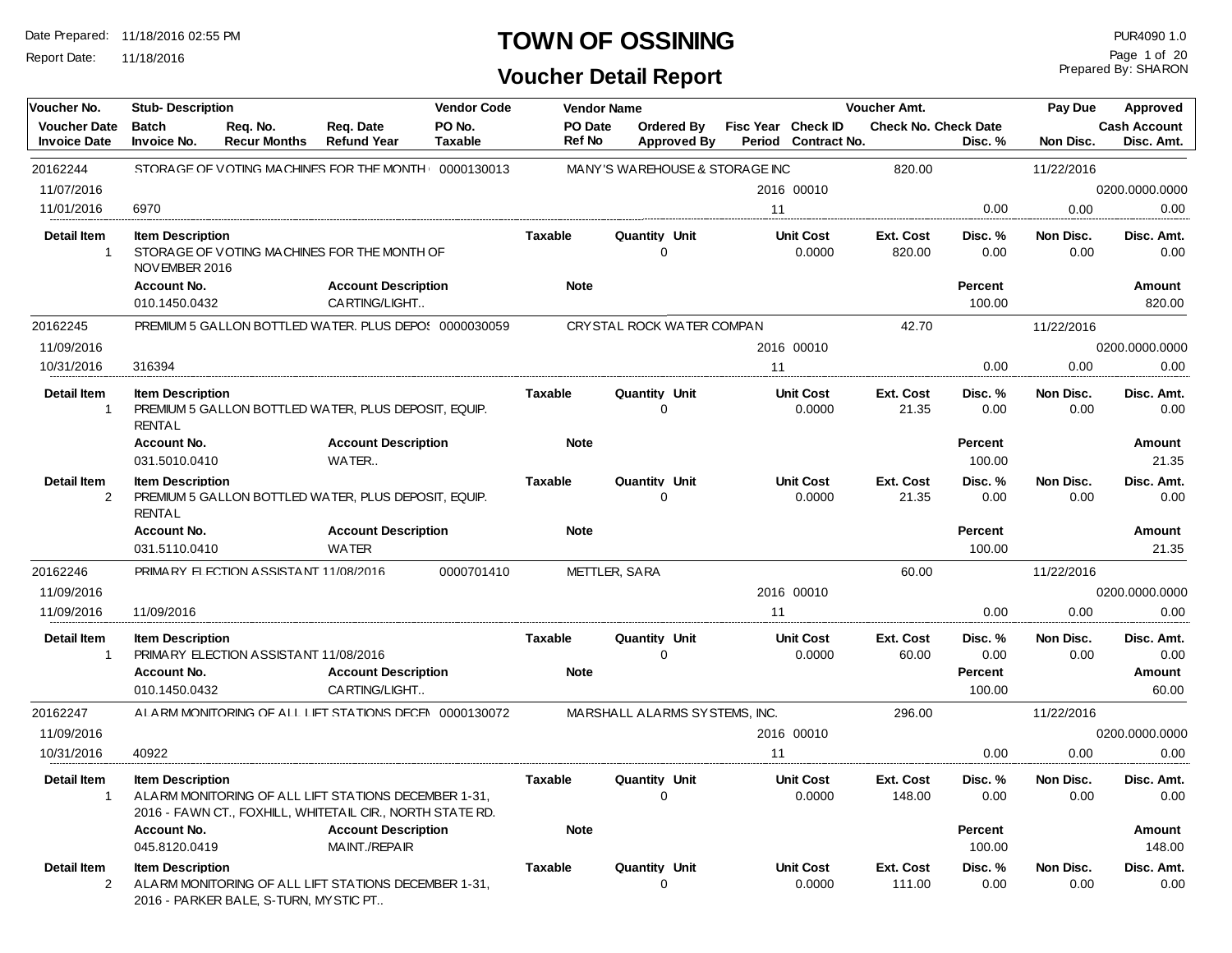Report Date: 11/18/2016

## **TOWN OF OSSINING PUR4090 1.0**

Prepared By: SHARON Page 2 of 20

| Voucher No.                                |                                                | <b>Vendor Code</b><br><b>Stub-Description</b> |                                                                                                                                                                                                                       |                          |                     | <b>Vendor Name</b> |                                         |                    |                            | Voucher Amt.                |                   | Pay Due           | Approved                          |
|--------------------------------------------|------------------------------------------------|-----------------------------------------------|-----------------------------------------------------------------------------------------------------------------------------------------------------------------------------------------------------------------------|--------------------------|---------------------|--------------------|-----------------------------------------|--------------------|----------------------------|-----------------------------|-------------------|-------------------|-----------------------------------|
| <b>Voucher Date</b><br><b>Invoice Date</b> | <b>Batch</b><br>Invoice No.                    | Reg. No.<br><b>Recur Months</b>               | Req. Date<br><b>Refund Year</b>                                                                                                                                                                                       | PO No.<br><b>Taxable</b> | <b>Ref No</b>       | <b>PO</b> Date     | <b>Ordered By</b><br><b>Approved By</b> | Fisc Year Check ID | Period Contract No.        | <b>Check No. Check Date</b> | Disc. %           | Non Disc.         | <b>Cash Account</b><br>Disc. Amt. |
| 20162247                                   |                                                |                                               | ALARM MONITORING OF ALL LIFT STATIONS DECEN 0000130072                                                                                                                                                                |                          |                     |                    | MARSHALL ALARMS SYSTEMS, INC.           |                    |                            |                             |                   |                   |                                   |
|                                            | Account No.                                    |                                               | <b>Account Description</b>                                                                                                                                                                                            |                          | <b>Note</b>         |                    |                                         |                    |                            |                             | Percent           |                   | Amount                            |
|                                            | 045.8120.0419                                  |                                               | MAINT./REPAIR                                                                                                                                                                                                         |                          |                     |                    |                                         |                    |                            |                             | 100.00            |                   | 111.00                            |
| Detail Item                                | <b>Item Description</b>                        |                                               |                                                                                                                                                                                                                       |                          | <b>Taxable</b>      |                    | <b>Quantity Unit</b>                    |                    | <b>Unit Cost</b>           | Ext. Cost                   | Disc. %           | Non Disc.         | Disc. Amt.                        |
| 3                                          |                                                | 2016 - CEDAR LANE PARK                        | ALARM MONITORING OF ALL LIFT STATIONS DECEMBER 1-31,                                                                                                                                                                  |                          |                     |                    | $\Omega$                                |                    | 0.0000                     | 37.00                       | 0.00              | 0.00              | 0.00                              |
|                                            | Account No.                                    |                                               | <b>Account Description</b>                                                                                                                                                                                            |                          | <b>Note</b>         |                    |                                         |                    |                            |                             | Percent           |                   | Amount                            |
|                                            | 010.7112.0419                                  |                                               | MAINT./REPAIR                                                                                                                                                                                                         |                          |                     |                    |                                         |                    |                            |                             | 100.00            |                   | 37.00                             |
| 20162248                                   |                                                |                                               | RESIDENTIAL TRASH. RECYCLABLES. BULK. E-WAS 0000700183                                                                                                                                                                |                          |                     |                    | SUBURBAN CARTING                        |                    |                            | 35,475.73                   |                   | 11/22/2016        |                                   |
| 11/09/2016                                 |                                                |                                               |                                                                                                                                                                                                                       |                          |                     |                    |                                         |                    | 2016 00010                 |                             |                   |                   | 0200.0000.0000                    |
| 10/31/2016                                 | 520511                                         |                                               |                                                                                                                                                                                                                       | M                        |                     |                    |                                         | 11                 |                            |                             | 0.00              | 0.00              | 0.00                              |
| <b>Detail Item</b>                         | <b>Item Description</b>                        |                                               |                                                                                                                                                                                                                       |                          | <b>Taxable</b>      |                    | Quantity Unit                           |                    | <b>Unit Cost</b>           | Ext. Cost                   | Disc. %           | Non Disc.         | Disc. Amt.                        |
| $\mathbf{1}$                               |                                                | MONTH OF NOVEMBER 1-30, 2016                  | RESIDENTIAL TRASH, RECYCLABLES, BULK, E-WASTE FOR THE                                                                                                                                                                 |                          | M                   |                    | $\Omega$                                |                    | 0.0000                     | 35,475.73                   | 0.00              | 0.00              | 0.00                              |
|                                            | Account No.                                    |                                               | <b>Account Description</b>                                                                                                                                                                                            |                          | <b>Note</b>         |                    |                                         |                    |                            |                             | Percent           |                   | Amount                            |
|                                            | 065.8160.0470                                  |                                               | REFUSE & RECYCLING CONTRACTUAL                                                                                                                                                                                        |                          |                     |                    |                                         |                    |                            |                             | 100.00            |                   | 35,475.73                         |
| 20162249                                   |                                                |                                               | TRUCK 54-DIAGNOSTIC AND LABOR - 7 WAY AIR C 0000700743                                                                                                                                                                |                          |                     | LEGGIO CORP.       |                                         |                    |                            | 750.00                      |                   | 11/22/2016        |                                   |
| 11/09/2016                                 |                                                |                                               |                                                                                                                                                                                                                       |                          |                     |                    |                                         |                    | 2016 00010                 |                             |                   |                   | 0200.0000.0000                    |
| 10/19/2016                                 | 29009                                          |                                               |                                                                                                                                                                                                                       | м                        |                     |                    |                                         | 11                 |                            |                             | 0.00              | 0.00              | 0.00                              |
| <b>Detail Item</b><br>$\mathbf{1}$         | <b>Item Description</b><br>REMOTE POWER MODULE |                                               | TRUCK 54-DIA GNOSTIC AND LABOR - 7 WAY AIR CONTROL AND<br>AUX SWITCHES NOT WORKING - REPAIR WIRING HARNESS FROM<br>BODY CONTROL MODULE TO 7 WAY AIR MODULE TO REMOTE<br>POWER MODULE - REPROGRAM 7 WAY AIR MODULE AND |                          | <b>Taxable</b><br>M |                    | Quantity Unit<br>$\mathbf 0$            |                    | <b>Unit Cost</b><br>0.0000 | Ext. Cost<br>750.00         | Disc. %<br>0.00   | Non Disc.<br>0.00 | Disc. Amt.<br>0.00                |
|                                            | Account No.<br>031.5130.0449                   |                                               | <b>Account Description</b><br>PARTS/LABOR                                                                                                                                                                             |                          | <b>Note</b>         |                    |                                         |                    |                            |                             | Percent<br>100.00 |                   | <b>Amount</b><br>750.00           |
| 20162250                                   |                                                | PRIMARY FI FCTION ASSISTANT 11/08/2016        |                                                                                                                                                                                                                       | 0000701411               |                     |                    | HAYNES, ALLAN                           |                    |                            | 60.00                       |                   | 11/22/2016        |                                   |
| 11/09/2016                                 |                                                |                                               |                                                                                                                                                                                                                       |                          |                     |                    |                                         |                    | 2016 00010                 |                             |                   |                   | 0200.0000.0000                    |
| 11/09/2016                                 | 11/09/2016                                     |                                               |                                                                                                                                                                                                                       |                          |                     |                    |                                         | 11                 |                            |                             | 0.00              | 0.00              | 0.00                              |
| <b>Detail Item</b><br>$\mathbf{1}$         | <b>Item Description</b>                        | PRIMARY ELECTION ASSISTANT 11/08/2016         |                                                                                                                                                                                                                       |                          | <b>Taxable</b>      |                    | <b>Quantity Unit</b><br>$\Omega$        |                    | <b>Unit Cost</b><br>0.0000 | <b>Ext. Cost</b><br>60.00   | Disc. %<br>0.00   | Non Disc.<br>0.00 | Disc. Amt.<br>0.00                |
|                                            | Account No.                                    |                                               | <b>Account Description</b>                                                                                                                                                                                            |                          | <b>Note</b>         |                    |                                         |                    |                            |                             | Percent           |                   | Amount                            |
|                                            | 010.1450.0432                                  |                                               | CARTING/LIGHT                                                                                                                                                                                                         |                          |                     |                    |                                         |                    |                            |                             | 100.00            |                   | 60.00                             |
| 20162251                                   |                                                | PL031505 FILTER - PARTS FOR SALT SPREADER     |                                                                                                                                                                                                                       | 0000180035               |                     |                    | REED SYSTEMS, LTD.                      |                    |                            | 95.55                       |                   | 11/22/2016        |                                   |
| 11/09/2016                                 |                                                |                                               |                                                                                                                                                                                                                       |                          |                     |                    |                                         |                    | 2016 00010                 |                             |                   |                   | 0200.0000.0000                    |
| 11/01/2016                                 | 14160A                                         |                                               |                                                                                                                                                                                                                       | M                        |                     |                    |                                         | 11                 |                            |                             | 0.00              | 0.00              | 0.00                              |
| Detail Item                                | <b>Item Description</b>                        |                                               |                                                                                                                                                                                                                       |                          | <b>Taxable</b>      |                    | <b>Quantity Unit</b>                    |                    | <b>Unit Cost</b>           | Ext. Cost                   | Disc. %           | Non Disc.         | Disc. Amt.                        |
| -1                                         |                                                | PL031505 FILTER - PARTS FOR SALT SPREADER     |                                                                                                                                                                                                                       |                          | M                   |                    | $\mathbf 0$                             |                    | 0.0000                     | 95.55                       | 0.00              | 0.00              | 0.00                              |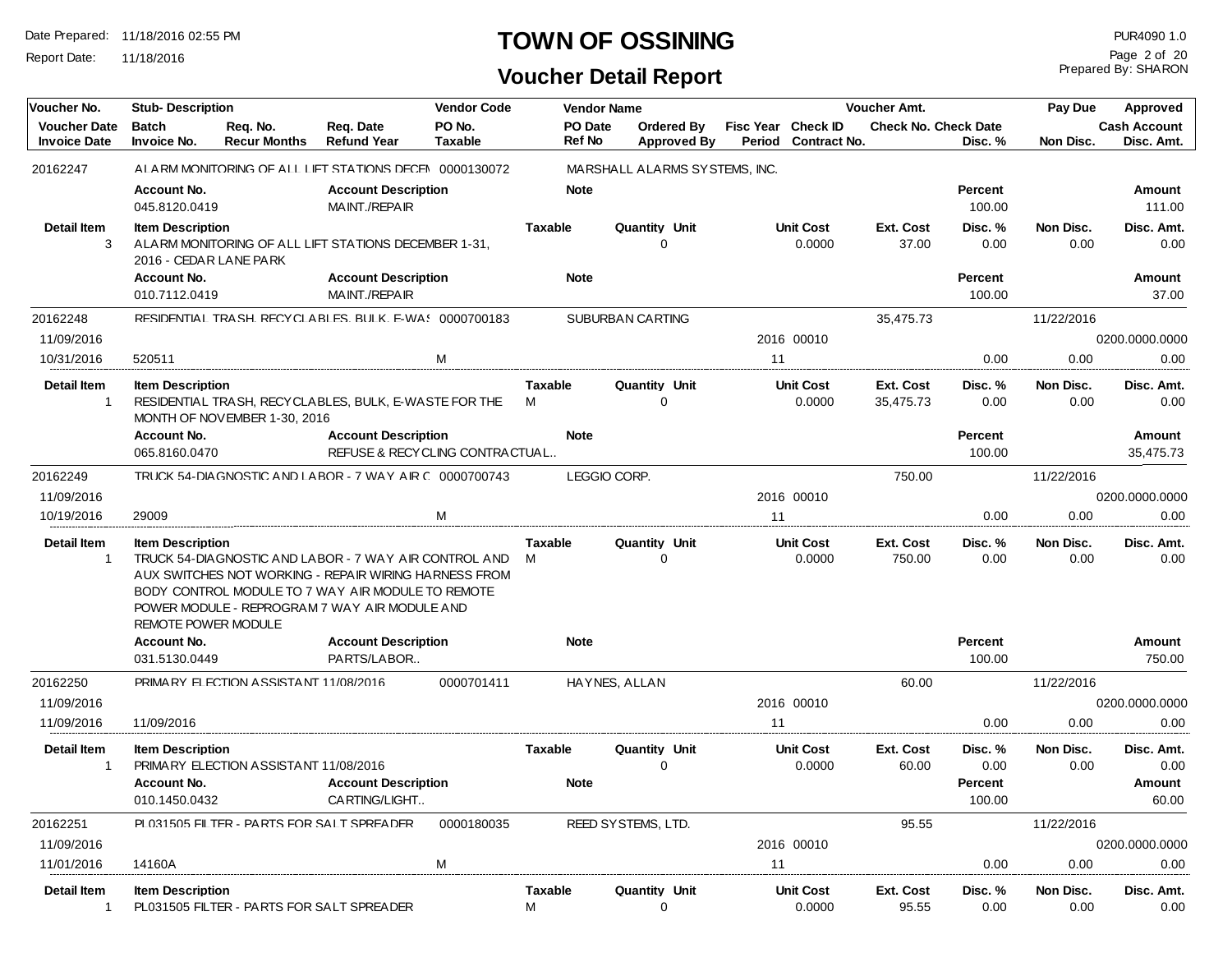Report Date: 11/18/2016

#### **TOWN OF OSSINING PUR4090 1.0**

**Voucher Detail Report**

Prepared By: SHARON Page 3 of 20

| Voucher No.              | <b>Stub- Description</b>     |                                                                                                                                                                                                       |                                                                                                                                                     | <b>Vendor Code</b> |                | <b>Vendor Name</b> |                           |                    |                            | <b>Voucher Amt.</b>         |                   | Pay Due           | <b>Approved</b>     |
|--------------------------|------------------------------|-------------------------------------------------------------------------------------------------------------------------------------------------------------------------------------------------------|-----------------------------------------------------------------------------------------------------------------------------------------------------|--------------------|----------------|--------------------|---------------------------|--------------------|----------------------------|-----------------------------|-------------------|-------------------|---------------------|
| <b>Voucher Date</b>      | <b>Batch</b>                 | Req. No.                                                                                                                                                                                              | Req. Date                                                                                                                                           | PO No.             |                | PO Date            | Ordered By                | Fisc Year Check ID |                            | <b>Check No. Check Date</b> |                   |                   | <b>Cash Account</b> |
| <b>Invoice Date</b>      | <b>Invoice No.</b>           | <b>Recur Months</b>                                                                                                                                                                                   | <b>Refund Year</b>                                                                                                                                  | <b>Taxable</b>     |                | <b>Ref No</b>      | <b>Approved By</b>        |                    | Period Contract No.        |                             | Disc. %           | Non Disc.         | Disc. Amt.          |
| 20162251                 |                              | PL031505 FILTER - PARTS FOR SALT SPREADER                                                                                                                                                             |                                                                                                                                                     | 0000180035         |                |                    | REED SYSTEMS, LTD.        |                    |                            |                             |                   |                   |                     |
|                          | Account No.                  |                                                                                                                                                                                                       | <b>Account Description</b>                                                                                                                          |                    |                | <b>Note</b>        |                           |                    |                            |                             | Percent           |                   | Amount              |
|                          | 031.5130.0449                |                                                                                                                                                                                                       | PARTS/LABOR                                                                                                                                         |                    |                |                    |                           |                    |                            |                             | 100.00            |                   | 95.55               |
| 20162252                 |                              | PRIMARY ELECTION ASSISTANT 11/08/2016                                                                                                                                                                 |                                                                                                                                                     | 0000272008         |                |                    | SCHIAVO, KIMBERLY         |                    |                            | 60.00                       |                   | 11/22/2016        |                     |
| 11/09/2016               |                              |                                                                                                                                                                                                       |                                                                                                                                                     |                    |                |                    |                           |                    | 2016 00010                 |                             |                   |                   | 0200.0000.0000      |
| 11/09/2016               | 11/09/2016                   |                                                                                                                                                                                                       |                                                                                                                                                     |                    |                |                    |                           | 11                 |                            |                             | 0.00              | 0.00              | 0.00                |
| <b>Detail Item</b><br>-1 | <b>Item Description</b>      | PRIMARY ELECTION ASSISTANT 11/08/2016                                                                                                                                                                 |                                                                                                                                                     |                    | Taxable        |                    | <b>Quantity Unit</b><br>0 |                    | <b>Unit Cost</b><br>0.0000 | Ext. Cost<br>60.00          | Disc. %<br>0.00   | Non Disc.<br>0.00 | Disc. Amt.<br>0.00  |
|                          | Account No.                  |                                                                                                                                                                                                       | <b>Account Description</b>                                                                                                                          |                    |                | <b>Note</b>        |                           |                    |                            |                             | Percent           |                   | <b>Amount</b>       |
|                          | 010.1450.0432                |                                                                                                                                                                                                       | CARTING/LIGHT                                                                                                                                       |                    |                |                    |                           |                    |                            |                             | 100.00            |                   | 60.00               |
| 20162253                 |                              |                                                                                                                                                                                                       | TO REIMBLIRSE THE TOWN CI FRK FOR CREDIT CAR 0000150027                                                                                             |                    |                |                    | TOWN OF OSSINING          |                    |                            | 219.00                      |                   | 11/22/2016        |                     |
| 11/09/2016               |                              |                                                                                                                                                                                                       |                                                                                                                                                     |                    |                |                    |                           |                    | 2016 00010                 | 97565                       | 11/09/2016        |                   | 0200.0000.0000      |
| 10/31/2016               | OCT 2016                     |                                                                                                                                                                                                       |                                                                                                                                                     |                    |                |                    |                           | 11                 |                            |                             | 0.00              | 0.00              | 0.00                |
| Prepaid                  |                              |                                                                                                                                                                                                       |                                                                                                                                                     |                    |                |                    |                           |                    |                            |                             |                   |                   |                     |
| <b>Detail Item</b><br>-1 | <b>Item Description</b>      |                                                                                                                                                                                                       |                                                                                                                                                     |                    | Taxable        |                    | Quantity Unit<br>$\Omega$ |                    | <b>Unit Cost</b><br>0.0000 | Ext. Cost<br>219.00         | Disc. %<br>0.00   | Non Disc.<br>0.00 | Disc. Amt.<br>0.00  |
|                          | Account No.<br>010.0010.0631 | TO REIMBURSE THE TOWN CLERK FOR CREDIT CARD<br>TRANSACTIONS MADE IN OCTOBER 2016<br><b>Account Description</b><br>DUE TO OTHER GOVERNMENTS<br>PI FASE RETURN CHECK TO REPI FNISH PETTY CAS 0000150100 |                                                                                                                                                     |                    |                | <b>Note</b>        |                           |                    |                            |                             | Percent<br>100.00 |                   | Amount<br>219.00    |
| 20162254                 |                              |                                                                                                                                                                                                       |                                                                                                                                                     |                    |                |                    | O'CONNOR, MICHAEL G       |                    |                            | 16.99                       |                   | 11/22/2016        |                     |
| 11/09/2016               |                              |                                                                                                                                                                                                       |                                                                                                                                                     |                    |                |                    |                           |                    | 2016 00010                 |                             |                   |                   | 0200.0000.0000      |
| 11/09/2016               | 631485241304                 |                                                                                                                                                                                                       |                                                                                                                                                     |                    |                |                    |                           | 11                 |                            |                             | 0.00              | 0.00              | 0.00                |
| <b>Detail Item</b><br>-1 | <b>Item Description</b>      | FOR TESTING SEWER PUMP ALARMS                                                                                                                                                                         | PLEASE RETURN CHECK TO REPLENISH PETTY CASH - PHONE                                                                                                 |                    | <b>Taxable</b> |                    | <b>Quantity Unit</b><br>O |                    | <b>Unit Cost</b><br>0.0000 | Ext. Cost<br>16.99          | Disc. %<br>0.00   | Non Disc.<br>0.00 | Disc. Amt.<br>0.00  |
|                          | Account No.                  |                                                                                                                                                                                                       | <b>Account Description</b>                                                                                                                          |                    |                | <b>Note</b>        |                           |                    |                            |                             | Percent           |                   | Amount              |
|                          | 045.8120.0419                |                                                                                                                                                                                                       | MAINT./REPAIR                                                                                                                                       |                    |                |                    |                           |                    |                            |                             | 100.00            |                   | 16.99               |
| 20162255                 |                              |                                                                                                                                                                                                       | PARKING FOR SAFFTY SYMPOSILIM DOWN AT WFS 0000150100                                                                                                |                    |                |                    | O'CONNOR, MICHAEL G       |                    |                            | 7.00                        |                   | 11/22/2016        |                     |
| 11/10/2016               |                              |                                                                                                                                                                                                       |                                                                                                                                                     |                    |                |                    |                           |                    | 2016 00010                 |                             |                   |                   | 0200.0000.0000      |
| 11/10/2016               | 11/10/2016                   |                                                                                                                                                                                                       |                                                                                                                                                     |                    |                |                    |                           | 11                 |                            |                             | 0.00              | 0.00              | 0.00                |
| <b>Detail Item</b><br>-1 | <b>Item Description</b>      |                                                                                                                                                                                                       | PARKING FOR SAFETY SYMPOSIUM DOWN AT WESTCHESTER<br>"COUNTY CENTER" TODAY NOVEMBER 10, 2016 PLEASE SEND<br>CHECK TO HIGHWAY TO REPLENISH PETTY CASH |                    | <b>Taxable</b> |                    | Quantity Unit<br>0        |                    | <b>Unit Cost</b><br>0.0000 | Ext. Cost<br>7.00           | Disc. %<br>0.00   | Non Disc.<br>0.00 | Disc. Amt.<br>0.00  |
|                          | Account No.                  |                                                                                                                                                                                                       | <b>Account Description</b>                                                                                                                          |                    |                | <b>Note</b>        |                           |                    |                            |                             | Percent           |                   | Amount              |
|                          | 031.5010.0405                |                                                                                                                                                                                                       | CONFERENCE                                                                                                                                          |                    |                |                    |                           |                    |                            |                             | 100.00            |                   | 7.00                |
| 20162256                 | <b>WHEEL BARROW</b>          |                                                                                                                                                                                                       |                                                                                                                                                     | 0000150020         |                |                    | OSSINING HARDWARE COMPANY |                    |                            | 129.99                      |                   | 11/22/2016        |                     |
| 11/10/2016               |                              |                                                                                                                                                                                                       |                                                                                                                                                     |                    |                |                    |                           |                    | 2016 00010                 |                             |                   |                   | 0200.0000.0000      |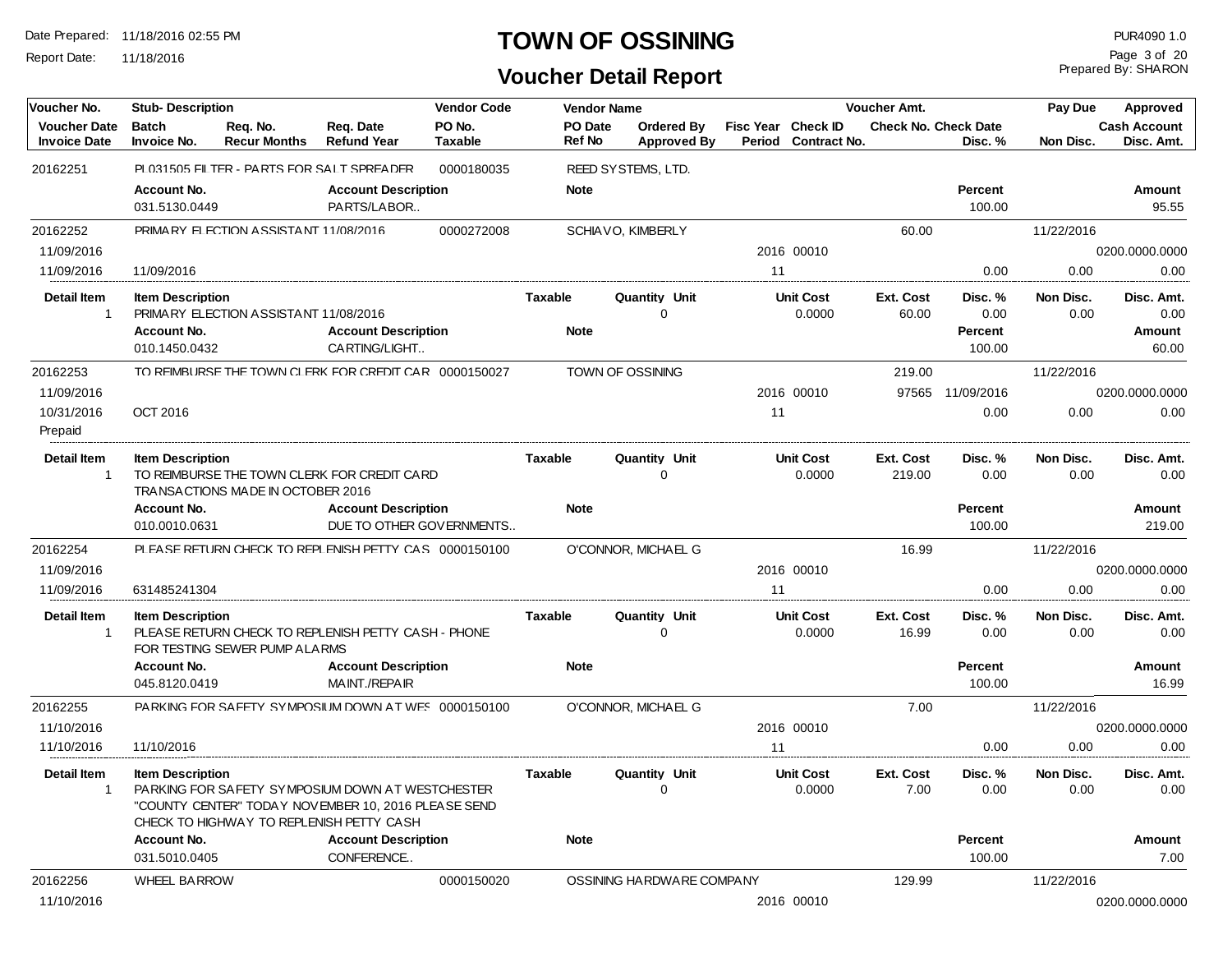Report Date: 11/18/2016

## **TOWN OF OSSINING PUR4090 1.0**

**Voucher Detail Report**

Prepared By: SHARON Page 4 of 20

| Voucher No.                                | <b>Stub-Description</b>                        |                                     |                                                        | <b>Vendor Code</b>       |                     | <b>Vendor Name</b> |                                  |    |                                           | Voucher Amt.           |                   | Pay Due           | Approved                          |
|--------------------------------------------|------------------------------------------------|-------------------------------------|--------------------------------------------------------|--------------------------|---------------------|--------------------|----------------------------------|----|-------------------------------------------|------------------------|-------------------|-------------------|-----------------------------------|
| <b>Voucher Date</b><br><b>Invoice Date</b> | <b>Batch</b><br>Invoice No.                    | Req. No.<br><b>Recur Months</b>     | Req. Date<br><b>Refund Year</b>                        | PO No.<br><b>Taxable</b> |                     | PO Date<br>Ref No  | Ordered By<br><b>Approved By</b> |    | Fisc Year Check ID<br>Period Contract No. | Check No. Check Date   | Disc. %           | Non Disc.         | <b>Cash Account</b><br>Disc. Amt. |
| 20162256                                   | <b>WHEEL BARROW</b>                            |                                     |                                                        | 0000150020               |                     |                    | OSSINING HARDWARE COMPANY        |    |                                           |                        |                   |                   |                                   |
| 11/09/2016                                 | A148062                                        |                                     |                                                        | м                        |                     |                    |                                  | 11 |                                           |                        | 0.00              | 0.00              | 0.00                              |
| <b>Detail Item</b><br>$\mathbf{1}$         | <b>Item Description</b><br><b>WHEEL BARROW</b> |                                     |                                                        |                          | Taxable<br>М        |                    | Quantity Unit<br>$\Omega$        |    | <b>Unit Cost</b><br>0.0000                | Ext. Cost<br>129.99    | Disc. %<br>0.00   | Non Disc.<br>0.00 | Disc. Amt.<br>0.00                |
|                                            | Account No.<br>031.5140.0201                   |                                     | <b>Account Description</b><br>EQUIPMENT                |                          |                     | <b>Note</b>        |                                  |    |                                           |                        | Percent<br>100.00 |                   | <b>Amount</b><br>129.99           |
| 20162257                                   |                                                |                                     | MONTHI Y CI FANING OF TOWN HIGHWAY OFFICE - 0000010303 |                          |                     | A RCO CLEANING     |                                  |    |                                           | 540.00                 |                   | 11/22/2016        |                                   |
| 11/10/2016                                 |                                                |                                     |                                                        |                          |                     |                    |                                  |    | 2016 00010                                |                        |                   |                   | 0200.0000.0000                    |
| 11/01/2016                                 | <b>CONTRACT</b>                                |                                     |                                                        | м                        |                     |                    |                                  | 11 |                                           |                        | 0.00              | 0.00              | 0.00                              |
| Detail Item<br>-1                          | <b>Item Description</b><br>1-30, 2016          |                                     | MONTHLY CLEANING OF TOWN HIGHWAY OFFICE - NOVEMBER     |                          | <b>Taxable</b><br>M |                    | <b>Quantity Unit</b><br>$\Omega$ |    | <b>Unit Cost</b><br>0.0000                | Ext. Cost<br>540.00    | Disc. %<br>0.00   | Non Disc.<br>0.00 | Disc. Amt.<br>0.00                |
|                                            | Account No.<br>031.5010.0419                   |                                     | <b>Account Description</b><br>MAINT./REPAIR            |                          |                     | <b>Note</b>        |                                  |    |                                           |                        | Percent<br>100.00 |                   | <b>Amount</b><br>540.00           |
| 20162258                                   |                                                | OCTOBER 2016 FLECTRICITY BILL       |                                                        | 0000140003               |                     |                    | NY POWER AUTHORITY               |    |                                           | 11,825.09              |                   | 11/22/2016        |                                   |
| 11/10/2016                                 |                                                |                                     |                                                        |                          |                     |                    |                                  |    | 2016 00010                                |                        |                   |                   | 0200.0000.0000                    |
| 11/08/2016                                 | 6100048937                                     |                                     |                                                        |                          |                     |                    |                                  | 11 |                                           |                        | 0.00              | 0.00              | 0.00                              |
| <b>Detail Item</b><br>1                    | <b>Item Description</b>                        | OCTOBER 2016 ELECTRICITY BILL       |                                                        |                          | Taxable             |                    | Quantity Unit<br>-1              |    | <b>Unit Cost</b><br>11,825.0900           | Ext. Cost<br>11,825.09 | Disc. %<br>0.00   | Non Disc.<br>0.00 | Disc. Amt.<br>0.00                |
|                                            | Account No.                                    |                                     | <b>Account Description</b>                             |                          |                     | <b>Note</b>        |                                  |    |                                           |                        | Percent           |                   | <b>Amount</b>                     |
|                                            | 010.7112.0409                                  |                                     | <b>ELECTRICITY</b>                                     |                          |                     |                    |                                  |    |                                           |                        |                   |                   | 274.64                            |
|                                            | 010.7110.0409                                  |                                     | ELECTRICITY                                            |                          |                     |                    |                                  |    |                                           |                        |                   |                   | 3,259.78                          |
|                                            | 032.8810.0409                                  |                                     | ELECTRICITY                                            |                          |                     |                    |                                  |    |                                           |                        |                   |                   | 118.56                            |
|                                            | 045.8120.0409<br>031.5132.0409                 |                                     | <b>ELECTRICITY</b><br>ELECTRICITY                      |                          |                     |                    |                                  |    |                                           |                        |                   |                   | 1,454.41<br>241.65                |
|                                            | 031.5010.0409                                  |                                     | ELECTRICITY                                            |                          |                     |                    |                                  |    |                                           |                        |                   |                   | 547.60                            |
|                                            | 063.5182.0409                                  |                                     | ELECTRICITY                                            |                          |                     |                    |                                  |    |                                           |                        |                   |                   | 5,928.45                          |
| 20162259                                   |                                                | COURT HOUSE CLEANING. NOVEMBER 2016 |                                                        | 0000010303               |                     | A RCO CLEANING     |                                  |    |                                           | 500.00                 |                   | 11/22/2016        |                                   |
| 11/14/2016                                 |                                                |                                     |                                                        |                          |                     |                    |                                  |    | 2016 00010                                |                        |                   |                   | 0200.0000.0000                    |
| 11/01/2016                                 | 11012016                                       |                                     |                                                        | M                        |                     |                    |                                  | 11 |                                           |                        | 0.00              | 0.00              | 0.00                              |
| <b>Detail Item</b><br>1                    | <b>Item Description</b>                        | COURT HOUSE CLEANING, NOVEMBER 2016 |                                                        |                          | Taxable<br>М        |                    | <b>Quantity Unit</b>             |    | <b>Unit Cost</b><br>500.0000              | Ext. Cost<br>500.00    | Disc. %<br>0.00   | Non Disc.<br>0.00 | Disc. Amt.<br>0.00                |
|                                            | <b>Account No.</b>                             |                                     | <b>Account Description</b>                             |                          |                     | <b>Note</b>        |                                  |    |                                           |                        | <b>Percent</b>    |                   | <b>Amount</b>                     |
|                                            | 010.1110.0419                                  |                                     | MAINT./REPAIR                                          |                          |                     |                    |                                  |    |                                           |                        | 100.00            |                   | 500.00                            |
| 20162260                                   |                                                | AT&T CHARGES. NOVEMBER 2017         |                                                        | 0000010006               |                     | AT&T               |                                  |    |                                           | 86.84                  |                   | 11/22/2016        |                                   |
| 11/14/2016                                 |                                                |                                     |                                                        |                          |                     |                    |                                  |    | 2016 00010                                |                        |                   |                   | 0200.0000.0000                    |
| 11/01/2016                                 | 1165484346                                     |                                     |                                                        |                          |                     |                    |                                  | 11 |                                           |                        | 0.00              | 0.00              | 0.00                              |
| Detail Item                                | <b>Item Description</b>                        | AT&T CHARGES, NOVEMBER 2017         |                                                        |                          | Taxable             |                    | Quantity Unit                    |    | <b>Unit Cost</b><br>86.8400               | Ext. Cost<br>86.84     | Disc. %<br>0.00   | Non Disc.<br>0.00 | Disc. Amt.<br>0.00                |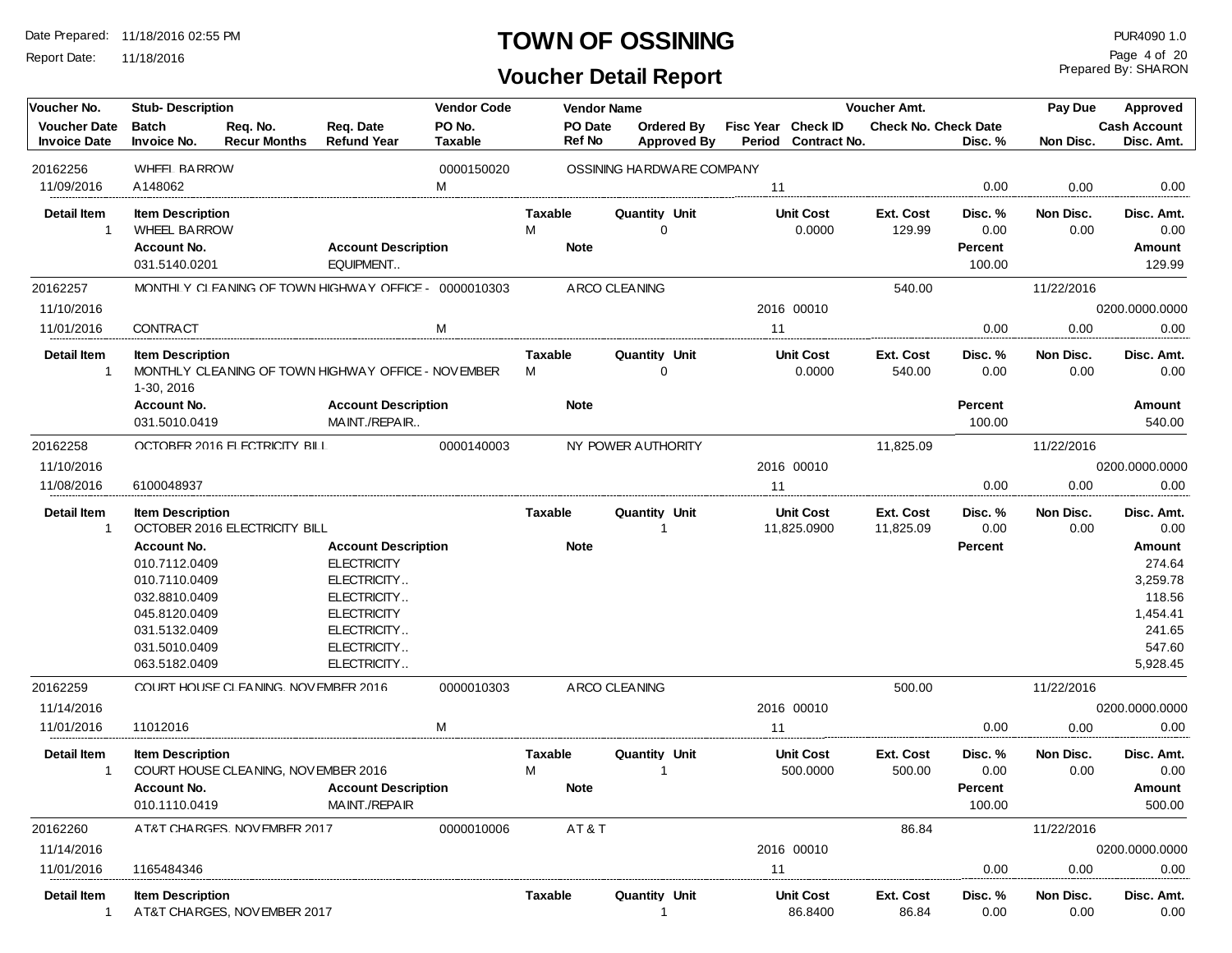Report Date: 11/18/2016

#### **TOWN OF OSSINING PUR4090 1.0**

| Voucher No.                                | <b>Vendor Code</b><br><b>Stub-Description</b>                                                    |                                 |                                                                                                                              |                          |                                    | <b>Vendor Name</b>  |                                     |        |                                    | <b>Voucher Amt.</b>         |                                                      | Pay Due           | Approved                                                     |
|--------------------------------------------|--------------------------------------------------------------------------------------------------|---------------------------------|------------------------------------------------------------------------------------------------------------------------------|--------------------------|------------------------------------|---------------------|-------------------------------------|--------|------------------------------------|-----------------------------|------------------------------------------------------|-------------------|--------------------------------------------------------------|
| <b>Voucher Date</b><br><b>Invoice Date</b> | <b>Batch</b><br>Invoice No.                                                                      | Req. No.<br><b>Recur Months</b> | Req. Date<br><b>Refund Year</b>                                                                                              | PO No.<br><b>Taxable</b> | Ref No                             | PO Date             | Ordered By<br><b>Approved By</b>    | Period | Fisc Year Check ID<br>Contract No. | <b>Check No. Check Date</b> | Disc. %                                              | Non Disc.         | <b>Cash Account</b><br>Disc. Amt.                            |
| 20162260                                   |                                                                                                  | AT&T CHARGES. NOVEMBER 2017     |                                                                                                                              | 0000010006               |                                    | AT&T                |                                     |        |                                    |                             |                                                      |                   |                                                              |
|                                            | <b>Account No.</b><br>010.1650.0438<br>020.3620.0406<br>031.5010.0406                            |                                 | <b>Account Description</b><br>PHONE, WEB SERVICES<br>TELEPHONE<br>TELEPHONE                                                  |                          | <b>Note</b>                        |                     |                                     |        |                                    |                             | Percent                                              |                   | Amount<br>58.09<br>14.13<br>14.62                            |
| 20162261                                   |                                                                                                  |                                 | MATTERS COVERED BY RETAINER. SEPTEMBER 201 0000020103                                                                        |                          |                                    |                     | BOND, SCHOENECK& KING, PLLC         |        |                                    | 2,000.00                    |                                                      | 11/22/2016        |                                                              |
| 11/14/2016                                 |                                                                                                  |                                 |                                                                                                                              |                          |                                    |                     |                                     |        | 2016 00010                         |                             |                                                      |                   | 0200.0000.0000                                               |
| 10/25/2016                                 | 19665152                                                                                         |                                 |                                                                                                                              | Α                        |                                    |                     |                                     | 11     |                                    |                             | 0.00                                                 | 0.00              | 0.00                                                         |
| <b>Detail Item</b><br>$\mathbf{1}$         | <b>Item Description</b><br><b>Account No.</b><br>010.1420.0425<br>020.1930.0425<br>031.5010.0425 |                                 | MATTERS COVERED BY RETAINER, SEPTEMBER 2016<br><b>Account Description</b><br>LABOR COUNSEL<br>LABOR COUNSEL<br>LABOR COUNSEL |                          | <b>Taxable</b><br>A<br><b>Note</b> |                     | Quantity Unit<br>-1                 |        | <b>Unit Cost</b><br>2,000.0000     | Ext. Cost<br>2,000.00       | Disc. %<br>0.00<br>Percent<br>65.00<br>5.00<br>30.00 | Non Disc.<br>0.00 | Disc. Amt.<br>0.00<br>Amount<br>1,300.00<br>100.00<br>600.00 |
| 20162262                                   |                                                                                                  |                                 | HOURLY MATTERS OUTSIDE OF RETAINER. SEPTEN 0000020103                                                                        |                          |                                    |                     | BOND, SCHOENECK& KING, PLLC         |        |                                    | 813.50                      |                                                      | 11/22/2016        |                                                              |
| 11/14/2016                                 |                                                                                                  |                                 |                                                                                                                              |                          |                                    |                     |                                     |        | 2016 00010                         |                             |                                                      |                   | 0200.0000.0000                                               |
| 10/17/2016                                 | 19663958                                                                                         |                                 |                                                                                                                              | A                        |                                    |                     |                                     | 11     |                                    |                             | 0.00                                                 | 0.00              | 0.00                                                         |
| <b>Detail Item</b>                         | <b>Item Description</b><br>Account No.<br>010.1420.0425                                          |                                 | HOURLY MATTERS OUTSIDE OF RETAINER, SEPTEMBER 2016<br><b>Account Description</b><br>LABOR COUNSEL                            |                          | <b>Taxable</b><br>Α<br><b>Note</b> |                     | Quantity Unit<br>-1                 |        | <b>Unit Cost</b><br>813.5000       | Ext. Cost<br>813.50         | Disc. %<br>0.00<br>Percent<br>100.00                 | Non Disc.<br>0.00 | Disc. Amt.<br>0.00<br>Amount<br>813.50                       |
| 20162263                                   |                                                                                                  | FI FCTION ASSISTANT 11/08/2016  |                                                                                                                              | 0000130206               |                                    | <b>METTLER NEAL</b> |                                     |        |                                    | 60.00                       |                                                      | 11/22/2016        |                                                              |
| 11/14/2016                                 |                                                                                                  |                                 |                                                                                                                              |                          |                                    |                     |                                     |        | 2016 00010                         |                             |                                                      |                   | 0200.0000.0000                                               |
| 11/14/2016                                 | 11/14/2016                                                                                       |                                 |                                                                                                                              |                          |                                    |                     |                                     | 11     |                                    |                             | 0.00                                                 | 0.00              | 0.00                                                         |
| <b>Detail Item</b><br>-1                   | <b>Item Description</b><br>Account No.<br>010.1450.0432                                          | ELECTION ASSISTANT 11/08/2016   | <b>Account Description</b><br>CARTING/LIGHT                                                                                  |                          | Taxable<br><b>Note</b>             |                     | <b>Quantity Unit</b><br>0           |        | <b>Unit Cost</b><br>0.0000         | Ext. Cost<br>60.00          | Disc. %<br>0.00<br>Percent<br>100.00                 | Non Disc.<br>0.00 | Disc. Amt.<br>0.00<br>Amount<br>60.00                        |
| 20162264                                   |                                                                                                  | FLECTION ASSISTANT 11/08/2016   |                                                                                                                              | 0000701555               |                                    |                     | METTLER, LORENE                     |        |                                    | 60.00                       |                                                      | 11/22/2016        |                                                              |
| 11/14/2016                                 |                                                                                                  |                                 |                                                                                                                              |                          |                                    |                     |                                     |        | 2016 00010                         |                             |                                                      |                   | 0200.0000.0000                                               |
| 11/14/2016                                 | 11/14/2016                                                                                       |                                 |                                                                                                                              |                          |                                    |                     |                                     | 11     |                                    |                             | 0.00                                                 | 0.00              | 0.00                                                         |
| <b>Detail Item</b><br>-1                   | <b>Item Description</b><br>Account No.<br>010.1450.0432                                          | ELECTION ASSISTANT 11/08/2016   | <b>Account Description</b><br>CARTING/LIGHT                                                                                  |                          | Taxable<br><b>Note</b>             |                     | <b>Quantity Unit</b><br>$\mathbf 0$ |        | <b>Unit Cost</b><br>0.0000         | Ext. Cost<br>60.00          | Disc. %<br>0.00<br>Percent<br>100.00                 | Non Disc.<br>0.00 | Disc. Amt.<br>0.00<br>Amount<br>60.00                        |
| 20162265                                   |                                                                                                  |                                 | A NNLIAL SOFTWARE SLIPPORT MAINTENANCE FFE 0000020053                                                                        |                          |                                    |                     | BUSINESS AUTOMATION SERVICE         |        |                                    | 1,735.00                    |                                                      | 11/22/2016        |                                                              |
| 11/14/2016                                 |                                                                                                  |                                 |                                                                                                                              | 5175                     |                                    | 11/14/2016          |                                     |        | 2016 00010                         |                             |                                                      |                   | 0200.0000.0000                                               |
| 10/14/2016                                 | JAN17-115                                                                                        |                                 |                                                                                                                              |                          |                                    |                     |                                     | 11     |                                    |                             | 0.00                                                 | 0.00              | 0.00                                                         |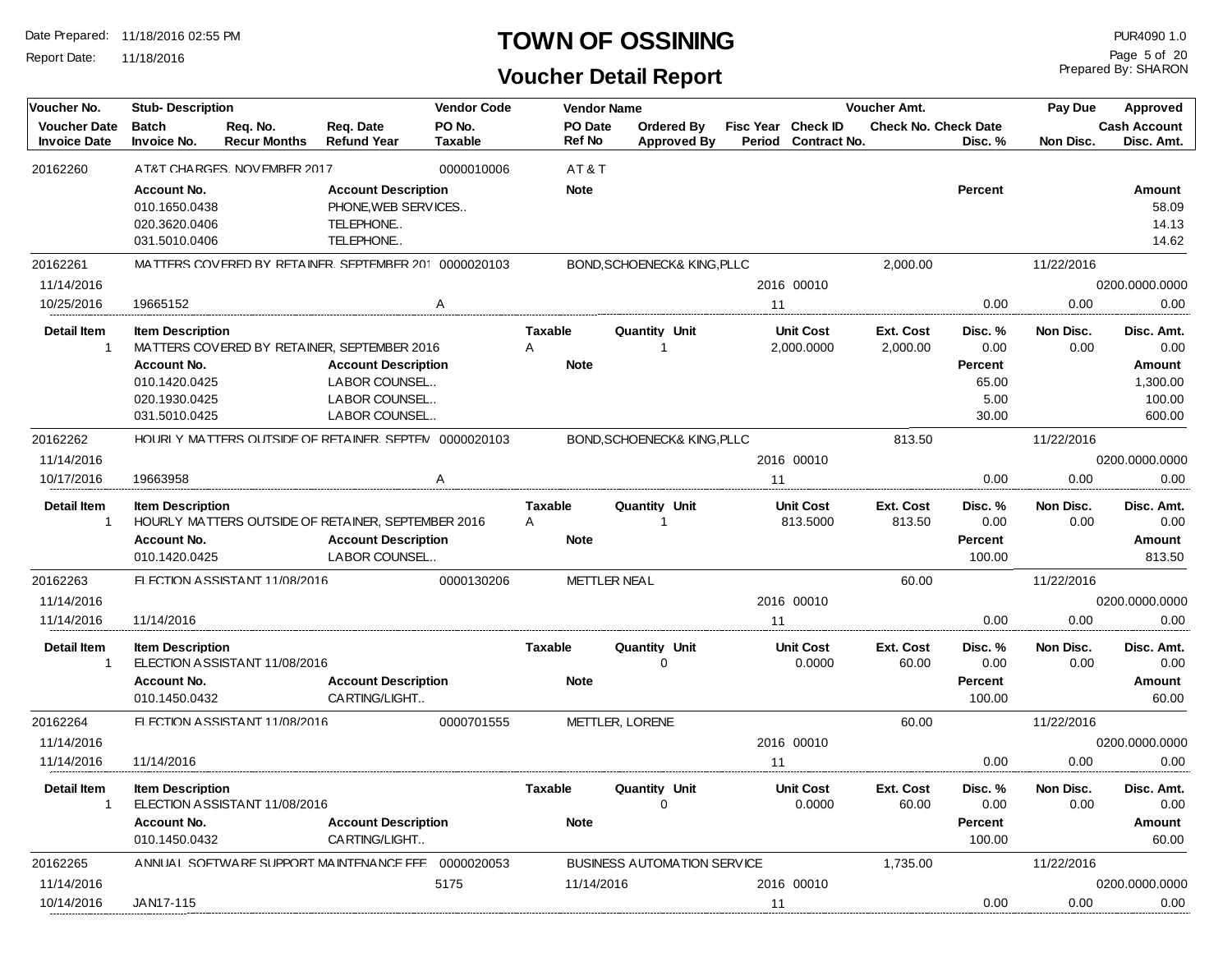Report Date: 11/18/2016

#### **TOWN OF OSSINING PUR4090 1.0**

## **Voucher Detail Report**

Prepared By: SHARON Page 6 of 20

| Voucher No.                                | <b>Stub-Description</b>                                 |                                                                                                                                                                                         |                                                                                                               | <b>Vendor Code</b>                 |                     | <b>Vendor Name</b>       |                                                                   |                                         |            |                                           | <b>Voucher Amt.</b>   |                                             | Pay Due           | Approved                               |
|--------------------------------------------|---------------------------------------------------------|-----------------------------------------------------------------------------------------------------------------------------------------------------------------------------------------|---------------------------------------------------------------------------------------------------------------|------------------------------------|---------------------|--------------------------|-------------------------------------------------------------------|-----------------------------------------|------------|-------------------------------------------|-----------------------|---------------------------------------------|-------------------|----------------------------------------|
| <b>Voucher Date</b><br><b>Invoice Date</b> | <b>Batch</b><br>Invoice No.                             | Req. No.<br><b>Recur Months</b>                                                                                                                                                         | Req. Date<br><b>Refund Year</b>                                                                               | PO No.<br><b>Taxable</b>           |                     | <b>PO</b> Date<br>Ref No |                                                                   | <b>Ordered Bv</b><br><b>Approved By</b> | Period     | Fisc Year Check ID<br><b>Contract No.</b> |                       | <b>Check No. Check Date</b><br>Disc. %      | Non Disc.         | <b>Cash Account</b><br>Disc. Amt.      |
| 20162265                                   |                                                         |                                                                                                                                                                                         | ANNUAL SOFTWARE SUPPORT MAINTENANCE FEE 0000020053                                                            |                                    |                     |                          | <b>BUSINESS AUTOMATION SERVICE</b>                                |                                         |            |                                           |                       |                                             |                   |                                        |
| <b>Detail Item</b><br>$\mathbf 1$          | <b>Item Description</b><br>12/31/17                     |                                                                                                                                                                                         | ANNUAL SOFTWARE SUPPORT MAINTENANCE FEE 1/1/17-                                                               |                                    | <b>Taxable</b>      |                          | Quantity Unit                                                     |                                         |            | <b>Unit Cost</b><br>1,735.0000            | Ext. Cost<br>1,735.00 | Disc. %<br>0.00                             | Non Disc.<br>0.00 | Disc. Amt.<br>0.00                     |
|                                            | Account No.<br>010.1410.0419                            |                                                                                                                                                                                         | <b>Account Description</b><br>MAINT./REPAIR                                                                   |                                    |                     | <b>Note</b>              |                                                                   |                                         |            |                                           |                       | Percent<br>100.00                           |                   | Amount<br>1,735.00                     |
| 20162266                                   |                                                         |                                                                                                                                                                                         | OVER THE PURCHASE ORDER AMOUNT DUE TO SHI 0000030566                                                          |                                    |                     | CHEMSEA RCH              |                                                                   |                                         |            |                                           | 98.56                 |                                             | 11/22/2016        |                                        |
| 11/15/2016                                 |                                                         |                                                                                                                                                                                         |                                                                                                               |                                    |                     |                          |                                                                   |                                         |            | 2016 00010                                |                       |                                             |                   | 0200.0000.0000                         |
| 10/27/2016                                 | 2501477                                                 |                                                                                                                                                                                         |                                                                                                               |                                    |                     |                          |                                                                   |                                         | 11         |                                           |                       | 0.00                                        | 0.00              | 0.00                                   |
| <b>Detail Item</b><br>$\mathbf 1$          | <b>Item Description</b>                                 | THE HIGHWAY GARAGE FLOOR                                                                                                                                                                | OVER THE PURCHASE ORDER AMOUNT DUE TO SHIPPING PER<br>PURCHASE ORDER #5166 DATED 10/05/2016 FOR THE PAINT FOR |                                    | <b>Taxable</b>      |                          | Quantity Unit<br>$\Omega$                                         |                                         |            | <b>Unit Cost</b><br>0.0000                | Ext. Cost<br>98.56    | Disc. %<br>0.00                             | Non Disc.<br>0.00 | Disc. Amt.<br>0.00                     |
|                                            | <b>Account No.</b>                                      |                                                                                                                                                                                         | <b>Account Description</b>                                                                                    |                                    |                     | <b>Note</b>              |                                                                   |                                         |            |                                           |                       | Percent                                     |                   | Amount                                 |
|                                            | 031.5132.0419                                           |                                                                                                                                                                                         | MAINT./REPAIR                                                                                                 |                                    |                     |                          |                                                                   |                                         |            |                                           |                       | 100.00                                      |                   | 98.56                                  |
| 20162267                                   |                                                         |                                                                                                                                                                                         | TRUCK 54-WIRF DIA GNOSF-FIND ROTTFN CONNECT 0000700743                                                        |                                    |                     | LEGGIO CORP.             |                                                                   |                                         |            |                                           | 1,516.04              |                                             | 11/22/2016        |                                        |
| 11/15/2016                                 |                                                         |                                                                                                                                                                                         |                                                                                                               |                                    |                     |                          |                                                                   |                                         | 2016 00010 |                                           |                       |                                             | 0200.0000.0000    |                                        |
|                                            |                                                         |                                                                                                                                                                                         |                                                                                                               | M                                  |                     |                          |                                                                   |                                         | 11         |                                           |                       | 0.00                                        | 0.00              | 0.00                                   |
| <b>Multi Inv Num</b><br>29007<br>29008     |                                                         | <b>Multi Inv Date</b><br>10/28/2016<br>10/24/2016                                                                                                                                       |                                                                                                               | Multi Inv Amt.<br>875.00<br>641.04 |                     | <b>WIRE DIA GNOSE</b>    | <b>Multi Inv Stub Desc</b><br><b>INSTALL &amp; PROGRAM MODULE</b> |                                         |            |                                           |                       |                                             |                   |                                        |
| <b>Detail Item</b><br>-1                   | <b>MODULE</b>                                           | <b>Item Description</b><br>TRUCK 54-WIRE DIA GNOSE-FIND ROTTEN CONNECTORS IN<br>HARNESS REMOVE, REWIRE AND INSTALL TWO NEW DUETSCH<br>CONNECTORS AT ESC MODULE AND A POWER DISTRIBUTION |                                                                                                               |                                    |                     | Taxable                  | <b>Quantity Unit</b><br>∩                                         |                                         |            | <b>Unit Cost</b><br>0.0000                | Ext. Cost<br>641.04   | Disc. %<br>0.00                             | Non Disc.<br>0.00 | Disc. Amt.<br>0.00                     |
|                                            | <b>Account No.</b><br>031.5130.0449                     |                                                                                                                                                                                         | <b>Account Description</b><br>PARTS/LABOR                                                                     |                                    |                     | <b>Note</b>              |                                                                   |                                         |            |                                           |                       | Percent<br>100.00                           |                   | Amount<br>641.04                       |
| <b>Detail Item</b><br>2                    | <b>Item Description</b><br>Account No.<br>031.5130.0449 |                                                                                                                                                                                         | TRUCK 54 - INSTALL AND PROGRAM ESC MODULE<br><b>Account Description</b><br>PARTS/LABOR                        |                                    | <b>Taxable</b><br>М | <b>Note</b>              | <b>Quantity Unit</b><br>$\Omega$                                  |                                         |            | <b>Unit Cost</b><br>0.0000                | Ext. Cost<br>875.00   | Disc. %<br>0.00<br><b>Percent</b><br>100.00 | Non Disc.<br>0.00 | Disc. Amt.<br>0.00<br>Amount<br>875.00 |
| 20162268                                   |                                                         |                                                                                                                                                                                         | BI A CKTOP FOR ROAD REPAIRS AND CLIRB MIX - G 0000271180                                                      |                                    |                     |                          | PECKHAM INDUSTRIES INC                                            |                                         |            |                                           | 1,235.08              |                                             | 11/22/2016        |                                        |
| 11/15/2016                                 |                                                         |                                                                                                                                                                                         |                                                                                                               |                                    |                     |                          |                                                                   |                                         |            | 2016 00010                                | HELD                  |                                             |                   | 0200.0000.0000                         |
| 11/04/2016                                 | 747050                                                  |                                                                                                                                                                                         |                                                                                                               |                                    |                     |                          |                                                                   |                                         |            | 11 NYS #PC6443                            |                       | 0.00                                        | 0.00              | 0.00                                   |
| <b>Detail Item</b><br>$\mathbf 1$          | <b>Item Description</b><br>Account No.                  |                                                                                                                                                                                         | BLACKTOP FOR ROAD REPAIRS AND CURB MIX - GRANDVIEW<br><b>Account Description</b>                              |                                    | Taxable             | <b>Note</b>              | Quantity Unit                                                     |                                         |            | <b>Unit Cost</b><br>0.0000                | Ext. Cost<br>1,235.08 | Disc. %<br>0.00<br>Percent                  | Non Disc.<br>0.00 | Disc. Amt.<br>0.00<br>Amount           |
|                                            | 031.5110.0448                                           |                                                                                                                                                                                         | ROAD PAVING                                                                                                   |                                    |                     |                          |                                                                   |                                         |            |                                           |                       | 100.00                                      |                   | 1,235.08                               |
| 20162269                                   |                                                         | OPTIMI IM ONI INFINCI LIDING BOOST. STATIC IP                                                                                                                                           |                                                                                                               | 0000031654                         |                     | <b>CABLEVISION</b>       |                                                                   |                                         |            |                                           | 78.22                 |                                             | 11/22/2016        |                                        |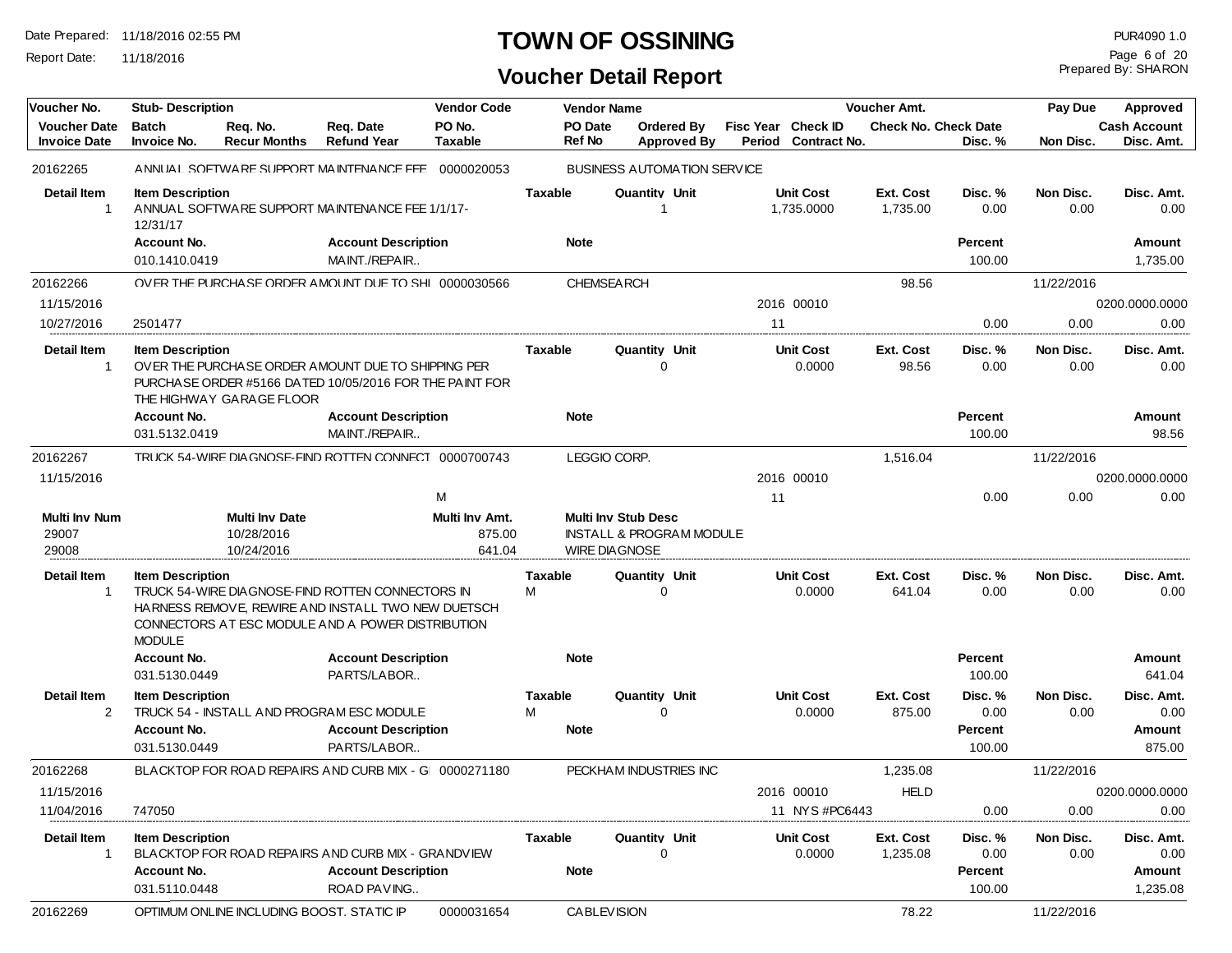Report Date: 11/18/2016

#### **TOWN OF OSSINING PUR4090 1.0**

| PO No.<br><b>Cash Account</b><br><b>Voucher Date</b><br><b>Batch</b><br>Req. Date<br>PO Date<br>Fisc Year Check ID<br><b>Check No. Check Date</b><br>Req. No.<br><b>Ordered By</b><br>Ref No<br><b>Invoice Date</b><br><b>Recur Months</b><br><b>Refund Year</b><br>Taxable<br><b>Approved By</b><br>Period Contract No.<br>Disc. %<br>Non Disc.<br>Disc. Amt.<br>Invoice No.<br>20162269<br>OPTIMUM ONLINE INCLUDING BOOST. STATIC IP<br>0000031654<br><b>CABLEVISION</b><br>11/15/2016<br>0200.0000.0000<br>2016 00010<br>11/08/2016<br>0.00<br>0.00<br>0.00<br>07882392333015<br>11<br><b>Detail Item</b><br>Non Disc.<br><b>Item Description</b><br><b>Taxable</b><br>Quantity Unit<br><b>Unit Cost</b><br>Ext. Cost<br>Disc. %<br>Disc. Amt.<br>OPTIMUM ONLINE INCLUDING BOOST, STATIC IP<br>$\Omega$<br>0.0000<br>78.22<br>0.00<br>0.00<br>0.00<br>Percent<br>Account No.<br><b>Account Description</b><br><b>Note</b><br>Amount<br>EQUIPMENT<br>031.5010.0201<br>100.00<br>78.22<br>44 GANUNG-TAKE DOWN A LARGE DYING MAPLE 0000070021<br>GOLDEN'S TREE SERVICE, IN<br>20162270<br>2,100.00<br>11/22/2016<br><b>HELD</b><br>11/15/2016<br>2016 00010<br>0200.0000.0000<br>M<br>11/11/2016<br>11<br>0.00<br>0.00<br>23815<br>0.00<br><b>Detail Item</b><br><b>Item Description</b><br><b>Unit Cost</b><br>Disc. %<br>Non Disc.<br><b>Taxable</b><br><b>Quantity Unit</b><br>Ext. Cost<br>Disc. Amt.<br>44 GANUNG - TAKE DOWN A LARGE DYING MAPLE TREE IN POOR M<br>0.0000<br>2,100.00<br>0.00<br>0.00<br>0.00<br>$\mathbf{1}$<br>$\Omega$<br>CONDITON, REMOVE ALL BRUSH<br>Percent<br>Account No.<br><b>Account Description</b><br><b>Note</b><br>Amount<br>MAINTENANCE OF TREES<br>031.5140.0438<br>100.00<br>2,100.00<br>#2 FUFI FOR THE HIGHWAY GARAGE<br>0000701212<br>976.52<br>20162271<br>UNITED METRO ENERGY CORP<br>11/22/2016<br>11/15/2016<br>2016 00010<br>0200.0000.0000<br>M<br>11/02/2016<br>0.00<br>0.00<br>0.00<br>251462<br>11<br><b>Detail Item</b><br>Non Disc.<br><b>Item Description</b><br>Taxable<br>Quantity Unit<br><b>Unit Cost</b><br>Ext. Cost<br>Disc. %<br>Disc. Amt.<br>#2 FUEL FOR THE HIGHWAY GARAGE<br>м<br>$\Omega$<br>976.52<br>0.00<br>0.00<br>0.0000<br>0.00<br>-1<br><b>Account Description</b><br>Account No.<br><b>Note</b><br>Percent<br>Amount<br>031.5132.0474<br>FUEL OIL<br>100.00<br>976.52<br>NYS EMPLOYEES HEALTH INS.<br>DECEMBER 2016 MEDICAL BILL<br>11/22/2016<br>20162272<br>0000140030<br>100,232.83<br>11/15/2016<br>2016 00010<br>0200.0000.0000<br>11/07/2016<br>0.00<br>0.00<br>506<br>11<br>0.00<br><b>Detail Item</b><br><b>Item Description</b><br><b>Taxable</b><br>Quantity Unit<br><b>Unit Cost</b><br>Ext. Cost<br>Non Disc.<br>Disc. %<br>Disc. Amt.<br>DECEMBER 2016 MEDICAL BILL<br>0.00<br>0.00<br>0.00<br>$\mathbf{1}$<br>100,232.8300<br>100,232.83<br>Amount<br>Account No.<br><b>Account Description</b><br><b>Note</b><br>Percent<br>010.9010.0817<br><b>HOSPITAL/MED INS</b><br>53,789.73<br>HOSPITAL/MED INS<br>20,343.27<br>020.9010.0817<br>HOSPITAL/MED INS<br>24,398.95<br>031.9010.0817<br>HOSPITAL/MED INS.<br>1,700.88<br>032.9010.0817<br>20162273<br>FFD FX FFF- NYS COMPTROLL FR OPINION<br>0000701465<br>SILVERBERG ZALANTIS, LLP<br>14.09<br>11/22/2016<br>11/15/2016<br>2016 00010<br>0200.0000.0000<br>11<br>11/02/2016<br>0012557<br>Α<br>0.00<br>0.00<br>0.00<br><b>Detail Item</b><br>Quantity Unit<br><b>Unit Cost</b><br>Ext. Cost<br>Disc. %<br>Non Disc.<br><b>Item Description</b><br><b>Taxable</b><br>Disc. Amt.<br>FED EX FEE- NYS COMPTROLLER OPINION<br>A<br>14.0900<br>14.09<br>0.00<br>0.00<br>0.00<br>1<br><b>Account Description</b><br><b>Note</b> | Voucher No. | <b>Stub- Description</b> |  | <b>Vendor Code</b> | <b>Vendor Name</b> |  | Voucher Amt. |         | Pay Due | Approved |
|------------------------------------------------------------------------------------------------------------------------------------------------------------------------------------------------------------------------------------------------------------------------------------------------------------------------------------------------------------------------------------------------------------------------------------------------------------------------------------------------------------------------------------------------------------------------------------------------------------------------------------------------------------------------------------------------------------------------------------------------------------------------------------------------------------------------------------------------------------------------------------------------------------------------------------------------------------------------------------------------------------------------------------------------------------------------------------------------------------------------------------------------------------------------------------------------------------------------------------------------------------------------------------------------------------------------------------------------------------------------------------------------------------------------------------------------------------------------------------------------------------------------------------------------------------------------------------------------------------------------------------------------------------------------------------------------------------------------------------------------------------------------------------------------------------------------------------------------------------------------------------------------------------------------------------------------------------------------------------------------------------------------------------------------------------------------------------------------------------------------------------------------------------------------------------------------------------------------------------------------------------------------------------------------------------------------------------------------------------------------------------------------------------------------------------------------------------------------------------------------------------------------------------------------------------------------------------------------------------------------------------------------------------------------------------------------------------------------------------------------------------------------------------------------------------------------------------------------------------------------------------------------------------------------------------------------------------------------------------------------------------------------------------------------------------------------------------------------------------------------------------------------------------------------------------------------------------------------------------------------------------------------------------------------------------------------------------------------------------------------------------------------------------------------------------------------------------------------------------------------------------------------------------------------------------------------------------------------------------------------------------------------------------------------|-------------|--------------------------|--|--------------------|--------------------|--|--------------|---------|---------|----------|
|                                                                                                                                                                                                                                                                                                                                                                                                                                                                                                                                                                                                                                                                                                                                                                                                                                                                                                                                                                                                                                                                                                                                                                                                                                                                                                                                                                                                                                                                                                                                                                                                                                                                                                                                                                                                                                                                                                                                                                                                                                                                                                                                                                                                                                                                                                                                                                                                                                                                                                                                                                                                                                                                                                                                                                                                                                                                                                                                                                                                                                                                                                                                                                                                                                                                                                                                                                                                                                                                                                                                                                                                                                                                        |             |                          |  |                    |                    |  |              |         |         |          |
|                                                                                                                                                                                                                                                                                                                                                                                                                                                                                                                                                                                                                                                                                                                                                                                                                                                                                                                                                                                                                                                                                                                                                                                                                                                                                                                                                                                                                                                                                                                                                                                                                                                                                                                                                                                                                                                                                                                                                                                                                                                                                                                                                                                                                                                                                                                                                                                                                                                                                                                                                                                                                                                                                                                                                                                                                                                                                                                                                                                                                                                                                                                                                                                                                                                                                                                                                                                                                                                                                                                                                                                                                                                                        |             |                          |  |                    |                    |  |              |         |         |          |
|                                                                                                                                                                                                                                                                                                                                                                                                                                                                                                                                                                                                                                                                                                                                                                                                                                                                                                                                                                                                                                                                                                                                                                                                                                                                                                                                                                                                                                                                                                                                                                                                                                                                                                                                                                                                                                                                                                                                                                                                                                                                                                                                                                                                                                                                                                                                                                                                                                                                                                                                                                                                                                                                                                                                                                                                                                                                                                                                                                                                                                                                                                                                                                                                                                                                                                                                                                                                                                                                                                                                                                                                                                                                        |             |                          |  |                    |                    |  |              |         |         |          |
|                                                                                                                                                                                                                                                                                                                                                                                                                                                                                                                                                                                                                                                                                                                                                                                                                                                                                                                                                                                                                                                                                                                                                                                                                                                                                                                                                                                                                                                                                                                                                                                                                                                                                                                                                                                                                                                                                                                                                                                                                                                                                                                                                                                                                                                                                                                                                                                                                                                                                                                                                                                                                                                                                                                                                                                                                                                                                                                                                                                                                                                                                                                                                                                                                                                                                                                                                                                                                                                                                                                                                                                                                                                                        |             |                          |  |                    |                    |  |              |         |         |          |
|                                                                                                                                                                                                                                                                                                                                                                                                                                                                                                                                                                                                                                                                                                                                                                                                                                                                                                                                                                                                                                                                                                                                                                                                                                                                                                                                                                                                                                                                                                                                                                                                                                                                                                                                                                                                                                                                                                                                                                                                                                                                                                                                                                                                                                                                                                                                                                                                                                                                                                                                                                                                                                                                                                                                                                                                                                                                                                                                                                                                                                                                                                                                                                                                                                                                                                                                                                                                                                                                                                                                                                                                                                                                        |             |                          |  |                    |                    |  |              |         |         |          |
|                                                                                                                                                                                                                                                                                                                                                                                                                                                                                                                                                                                                                                                                                                                                                                                                                                                                                                                                                                                                                                                                                                                                                                                                                                                                                                                                                                                                                                                                                                                                                                                                                                                                                                                                                                                                                                                                                                                                                                                                                                                                                                                                                                                                                                                                                                                                                                                                                                                                                                                                                                                                                                                                                                                                                                                                                                                                                                                                                                                                                                                                                                                                                                                                                                                                                                                                                                                                                                                                                                                                                                                                                                                                        |             |                          |  |                    |                    |  |              |         |         |          |
|                                                                                                                                                                                                                                                                                                                                                                                                                                                                                                                                                                                                                                                                                                                                                                                                                                                                                                                                                                                                                                                                                                                                                                                                                                                                                                                                                                                                                                                                                                                                                                                                                                                                                                                                                                                                                                                                                                                                                                                                                                                                                                                                                                                                                                                                                                                                                                                                                                                                                                                                                                                                                                                                                                                                                                                                                                                                                                                                                                                                                                                                                                                                                                                                                                                                                                                                                                                                                                                                                                                                                                                                                                                                        |             |                          |  |                    |                    |  |              |         |         |          |
|                                                                                                                                                                                                                                                                                                                                                                                                                                                                                                                                                                                                                                                                                                                                                                                                                                                                                                                                                                                                                                                                                                                                                                                                                                                                                                                                                                                                                                                                                                                                                                                                                                                                                                                                                                                                                                                                                                                                                                                                                                                                                                                                                                                                                                                                                                                                                                                                                                                                                                                                                                                                                                                                                                                                                                                                                                                                                                                                                                                                                                                                                                                                                                                                                                                                                                                                                                                                                                                                                                                                                                                                                                                                        |             |                          |  |                    |                    |  |              |         |         |          |
|                                                                                                                                                                                                                                                                                                                                                                                                                                                                                                                                                                                                                                                                                                                                                                                                                                                                                                                                                                                                                                                                                                                                                                                                                                                                                                                                                                                                                                                                                                                                                                                                                                                                                                                                                                                                                                                                                                                                                                                                                                                                                                                                                                                                                                                                                                                                                                                                                                                                                                                                                                                                                                                                                                                                                                                                                                                                                                                                                                                                                                                                                                                                                                                                                                                                                                                                                                                                                                                                                                                                                                                                                                                                        |             |                          |  |                    |                    |  |              |         |         |          |
|                                                                                                                                                                                                                                                                                                                                                                                                                                                                                                                                                                                                                                                                                                                                                                                                                                                                                                                                                                                                                                                                                                                                                                                                                                                                                                                                                                                                                                                                                                                                                                                                                                                                                                                                                                                                                                                                                                                                                                                                                                                                                                                                                                                                                                                                                                                                                                                                                                                                                                                                                                                                                                                                                                                                                                                                                                                                                                                                                                                                                                                                                                                                                                                                                                                                                                                                                                                                                                                                                                                                                                                                                                                                        |             |                          |  |                    |                    |  |              |         |         |          |
|                                                                                                                                                                                                                                                                                                                                                                                                                                                                                                                                                                                                                                                                                                                                                                                                                                                                                                                                                                                                                                                                                                                                                                                                                                                                                                                                                                                                                                                                                                                                                                                                                                                                                                                                                                                                                                                                                                                                                                                                                                                                                                                                                                                                                                                                                                                                                                                                                                                                                                                                                                                                                                                                                                                                                                                                                                                                                                                                                                                                                                                                                                                                                                                                                                                                                                                                                                                                                                                                                                                                                                                                                                                                        |             |                          |  |                    |                    |  |              |         |         |          |
|                                                                                                                                                                                                                                                                                                                                                                                                                                                                                                                                                                                                                                                                                                                                                                                                                                                                                                                                                                                                                                                                                                                                                                                                                                                                                                                                                                                                                                                                                                                                                                                                                                                                                                                                                                                                                                                                                                                                                                                                                                                                                                                                                                                                                                                                                                                                                                                                                                                                                                                                                                                                                                                                                                                                                                                                                                                                                                                                                                                                                                                                                                                                                                                                                                                                                                                                                                                                                                                                                                                                                                                                                                                                        |             |                          |  |                    |                    |  |              |         |         |          |
|                                                                                                                                                                                                                                                                                                                                                                                                                                                                                                                                                                                                                                                                                                                                                                                                                                                                                                                                                                                                                                                                                                                                                                                                                                                                                                                                                                                                                                                                                                                                                                                                                                                                                                                                                                                                                                                                                                                                                                                                                                                                                                                                                                                                                                                                                                                                                                                                                                                                                                                                                                                                                                                                                                                                                                                                                                                                                                                                                                                                                                                                                                                                                                                                                                                                                                                                                                                                                                                                                                                                                                                                                                                                        |             |                          |  |                    |                    |  |              |         |         |          |
|                                                                                                                                                                                                                                                                                                                                                                                                                                                                                                                                                                                                                                                                                                                                                                                                                                                                                                                                                                                                                                                                                                                                                                                                                                                                                                                                                                                                                                                                                                                                                                                                                                                                                                                                                                                                                                                                                                                                                                                                                                                                                                                                                                                                                                                                                                                                                                                                                                                                                                                                                                                                                                                                                                                                                                                                                                                                                                                                                                                                                                                                                                                                                                                                                                                                                                                                                                                                                                                                                                                                                                                                                                                                        |             |                          |  |                    |                    |  |              |         |         |          |
|                                                                                                                                                                                                                                                                                                                                                                                                                                                                                                                                                                                                                                                                                                                                                                                                                                                                                                                                                                                                                                                                                                                                                                                                                                                                                                                                                                                                                                                                                                                                                                                                                                                                                                                                                                                                                                                                                                                                                                                                                                                                                                                                                                                                                                                                                                                                                                                                                                                                                                                                                                                                                                                                                                                                                                                                                                                                                                                                                                                                                                                                                                                                                                                                                                                                                                                                                                                                                                                                                                                                                                                                                                                                        |             |                          |  |                    |                    |  |              |         |         |          |
|                                                                                                                                                                                                                                                                                                                                                                                                                                                                                                                                                                                                                                                                                                                                                                                                                                                                                                                                                                                                                                                                                                                                                                                                                                                                                                                                                                                                                                                                                                                                                                                                                                                                                                                                                                                                                                                                                                                                                                                                                                                                                                                                                                                                                                                                                                                                                                                                                                                                                                                                                                                                                                                                                                                                                                                                                                                                                                                                                                                                                                                                                                                                                                                                                                                                                                                                                                                                                                                                                                                                                                                                                                                                        |             |                          |  |                    |                    |  |              |         |         |          |
|                                                                                                                                                                                                                                                                                                                                                                                                                                                                                                                                                                                                                                                                                                                                                                                                                                                                                                                                                                                                                                                                                                                                                                                                                                                                                                                                                                                                                                                                                                                                                                                                                                                                                                                                                                                                                                                                                                                                                                                                                                                                                                                                                                                                                                                                                                                                                                                                                                                                                                                                                                                                                                                                                                                                                                                                                                                                                                                                                                                                                                                                                                                                                                                                                                                                                                                                                                                                                                                                                                                                                                                                                                                                        |             |                          |  |                    |                    |  |              |         |         |          |
|                                                                                                                                                                                                                                                                                                                                                                                                                                                                                                                                                                                                                                                                                                                                                                                                                                                                                                                                                                                                                                                                                                                                                                                                                                                                                                                                                                                                                                                                                                                                                                                                                                                                                                                                                                                                                                                                                                                                                                                                                                                                                                                                                                                                                                                                                                                                                                                                                                                                                                                                                                                                                                                                                                                                                                                                                                                                                                                                                                                                                                                                                                                                                                                                                                                                                                                                                                                                                                                                                                                                                                                                                                                                        |             |                          |  |                    |                    |  |              |         |         |          |
|                                                                                                                                                                                                                                                                                                                                                                                                                                                                                                                                                                                                                                                                                                                                                                                                                                                                                                                                                                                                                                                                                                                                                                                                                                                                                                                                                                                                                                                                                                                                                                                                                                                                                                                                                                                                                                                                                                                                                                                                                                                                                                                                                                                                                                                                                                                                                                                                                                                                                                                                                                                                                                                                                                                                                                                                                                                                                                                                                                                                                                                                                                                                                                                                                                                                                                                                                                                                                                                                                                                                                                                                                                                                        |             |                          |  |                    |                    |  |              |         |         |          |
|                                                                                                                                                                                                                                                                                                                                                                                                                                                                                                                                                                                                                                                                                                                                                                                                                                                                                                                                                                                                                                                                                                                                                                                                                                                                                                                                                                                                                                                                                                                                                                                                                                                                                                                                                                                                                                                                                                                                                                                                                                                                                                                                                                                                                                                                                                                                                                                                                                                                                                                                                                                                                                                                                                                                                                                                                                                                                                                                                                                                                                                                                                                                                                                                                                                                                                                                                                                                                                                                                                                                                                                                                                                                        |             |                          |  |                    |                    |  |              |         |         |          |
|                                                                                                                                                                                                                                                                                                                                                                                                                                                                                                                                                                                                                                                                                                                                                                                                                                                                                                                                                                                                                                                                                                                                                                                                                                                                                                                                                                                                                                                                                                                                                                                                                                                                                                                                                                                                                                                                                                                                                                                                                                                                                                                                                                                                                                                                                                                                                                                                                                                                                                                                                                                                                                                                                                                                                                                                                                                                                                                                                                                                                                                                                                                                                                                                                                                                                                                                                                                                                                                                                                                                                                                                                                                                        |             |                          |  |                    |                    |  |              |         |         |          |
|                                                                                                                                                                                                                                                                                                                                                                                                                                                                                                                                                                                                                                                                                                                                                                                                                                                                                                                                                                                                                                                                                                                                                                                                                                                                                                                                                                                                                                                                                                                                                                                                                                                                                                                                                                                                                                                                                                                                                                                                                                                                                                                                                                                                                                                                                                                                                                                                                                                                                                                                                                                                                                                                                                                                                                                                                                                                                                                                                                                                                                                                                                                                                                                                                                                                                                                                                                                                                                                                                                                                                                                                                                                                        |             |                          |  |                    |                    |  |              |         |         |          |
|                                                                                                                                                                                                                                                                                                                                                                                                                                                                                                                                                                                                                                                                                                                                                                                                                                                                                                                                                                                                                                                                                                                                                                                                                                                                                                                                                                                                                                                                                                                                                                                                                                                                                                                                                                                                                                                                                                                                                                                                                                                                                                                                                                                                                                                                                                                                                                                                                                                                                                                                                                                                                                                                                                                                                                                                                                                                                                                                                                                                                                                                                                                                                                                                                                                                                                                                                                                                                                                                                                                                                                                                                                                                        |             |                          |  |                    |                    |  |              |         |         |          |
|                                                                                                                                                                                                                                                                                                                                                                                                                                                                                                                                                                                                                                                                                                                                                                                                                                                                                                                                                                                                                                                                                                                                                                                                                                                                                                                                                                                                                                                                                                                                                                                                                                                                                                                                                                                                                                                                                                                                                                                                                                                                                                                                                                                                                                                                                                                                                                                                                                                                                                                                                                                                                                                                                                                                                                                                                                                                                                                                                                                                                                                                                                                                                                                                                                                                                                                                                                                                                                                                                                                                                                                                                                                                        |             |                          |  |                    |                    |  |              |         |         |          |
|                                                                                                                                                                                                                                                                                                                                                                                                                                                                                                                                                                                                                                                                                                                                                                                                                                                                                                                                                                                                                                                                                                                                                                                                                                                                                                                                                                                                                                                                                                                                                                                                                                                                                                                                                                                                                                                                                                                                                                                                                                                                                                                                                                                                                                                                                                                                                                                                                                                                                                                                                                                                                                                                                                                                                                                                                                                                                                                                                                                                                                                                                                                                                                                                                                                                                                                                                                                                                                                                                                                                                                                                                                                                        |             |                          |  |                    |                    |  |              |         |         |          |
|                                                                                                                                                                                                                                                                                                                                                                                                                                                                                                                                                                                                                                                                                                                                                                                                                                                                                                                                                                                                                                                                                                                                                                                                                                                                                                                                                                                                                                                                                                                                                                                                                                                                                                                                                                                                                                                                                                                                                                                                                                                                                                                                                                                                                                                                                                                                                                                                                                                                                                                                                                                                                                                                                                                                                                                                                                                                                                                                                                                                                                                                                                                                                                                                                                                                                                                                                                                                                                                                                                                                                                                                                                                                        |             |                          |  |                    |                    |  |              |         |         |          |
|                                                                                                                                                                                                                                                                                                                                                                                                                                                                                                                                                                                                                                                                                                                                                                                                                                                                                                                                                                                                                                                                                                                                                                                                                                                                                                                                                                                                                                                                                                                                                                                                                                                                                                                                                                                                                                                                                                                                                                                                                                                                                                                                                                                                                                                                                                                                                                                                                                                                                                                                                                                                                                                                                                                                                                                                                                                                                                                                                                                                                                                                                                                                                                                                                                                                                                                                                                                                                                                                                                                                                                                                                                                                        |             |                          |  |                    |                    |  |              |         |         |          |
|                                                                                                                                                                                                                                                                                                                                                                                                                                                                                                                                                                                                                                                                                                                                                                                                                                                                                                                                                                                                                                                                                                                                                                                                                                                                                                                                                                                                                                                                                                                                                                                                                                                                                                                                                                                                                                                                                                                                                                                                                                                                                                                                                                                                                                                                                                                                                                                                                                                                                                                                                                                                                                                                                                                                                                                                                                                                                                                                                                                                                                                                                                                                                                                                                                                                                                                                                                                                                                                                                                                                                                                                                                                                        |             |                          |  |                    |                    |  |              |         |         |          |
|                                                                                                                                                                                                                                                                                                                                                                                                                                                                                                                                                                                                                                                                                                                                                                                                                                                                                                                                                                                                                                                                                                                                                                                                                                                                                                                                                                                                                                                                                                                                                                                                                                                                                                                                                                                                                                                                                                                                                                                                                                                                                                                                                                                                                                                                                                                                                                                                                                                                                                                                                                                                                                                                                                                                                                                                                                                                                                                                                                                                                                                                                                                                                                                                                                                                                                                                                                                                                                                                                                                                                                                                                                                                        |             |                          |  |                    |                    |  |              |         |         |          |
|                                                                                                                                                                                                                                                                                                                                                                                                                                                                                                                                                                                                                                                                                                                                                                                                                                                                                                                                                                                                                                                                                                                                                                                                                                                                                                                                                                                                                                                                                                                                                                                                                                                                                                                                                                                                                                                                                                                                                                                                                                                                                                                                                                                                                                                                                                                                                                                                                                                                                                                                                                                                                                                                                                                                                                                                                                                                                                                                                                                                                                                                                                                                                                                                                                                                                                                                                                                                                                                                                                                                                                                                                                                                        |             |                          |  |                    |                    |  |              |         |         |          |
|                                                                                                                                                                                                                                                                                                                                                                                                                                                                                                                                                                                                                                                                                                                                                                                                                                                                                                                                                                                                                                                                                                                                                                                                                                                                                                                                                                                                                                                                                                                                                                                                                                                                                                                                                                                                                                                                                                                                                                                                                                                                                                                                                                                                                                                                                                                                                                                                                                                                                                                                                                                                                                                                                                                                                                                                                                                                                                                                                                                                                                                                                                                                                                                                                                                                                                                                                                                                                                                                                                                                                                                                                                                                        |             |                          |  |                    |                    |  |              |         |         |          |
|                                                                                                                                                                                                                                                                                                                                                                                                                                                                                                                                                                                                                                                                                                                                                                                                                                                                                                                                                                                                                                                                                                                                                                                                                                                                                                                                                                                                                                                                                                                                                                                                                                                                                                                                                                                                                                                                                                                                                                                                                                                                                                                                                                                                                                                                                                                                                                                                                                                                                                                                                                                                                                                                                                                                                                                                                                                                                                                                                                                                                                                                                                                                                                                                                                                                                                                                                                                                                                                                                                                                                                                                                                                                        |             |                          |  |                    |                    |  |              |         |         |          |
|                                                                                                                                                                                                                                                                                                                                                                                                                                                                                                                                                                                                                                                                                                                                                                                                                                                                                                                                                                                                                                                                                                                                                                                                                                                                                                                                                                                                                                                                                                                                                                                                                                                                                                                                                                                                                                                                                                                                                                                                                                                                                                                                                                                                                                                                                                                                                                                                                                                                                                                                                                                                                                                                                                                                                                                                                                                                                                                                                                                                                                                                                                                                                                                                                                                                                                                                                                                                                                                                                                                                                                                                                                                                        |             |                          |  |                    |                    |  |              |         |         |          |
|                                                                                                                                                                                                                                                                                                                                                                                                                                                                                                                                                                                                                                                                                                                                                                                                                                                                                                                                                                                                                                                                                                                                                                                                                                                                                                                                                                                                                                                                                                                                                                                                                                                                                                                                                                                                                                                                                                                                                                                                                                                                                                                                                                                                                                                                                                                                                                                                                                                                                                                                                                                                                                                                                                                                                                                                                                                                                                                                                                                                                                                                                                                                                                                                                                                                                                                                                                                                                                                                                                                                                                                                                                                                        |             |                          |  |                    |                    |  |              |         |         |          |
|                                                                                                                                                                                                                                                                                                                                                                                                                                                                                                                                                                                                                                                                                                                                                                                                                                                                                                                                                                                                                                                                                                                                                                                                                                                                                                                                                                                                                                                                                                                                                                                                                                                                                                                                                                                                                                                                                                                                                                                                                                                                                                                                                                                                                                                                                                                                                                                                                                                                                                                                                                                                                                                                                                                                                                                                                                                                                                                                                                                                                                                                                                                                                                                                                                                                                                                                                                                                                                                                                                                                                                                                                                                                        |             | Account No.              |  |                    |                    |  |              | Percent |         | Amount   |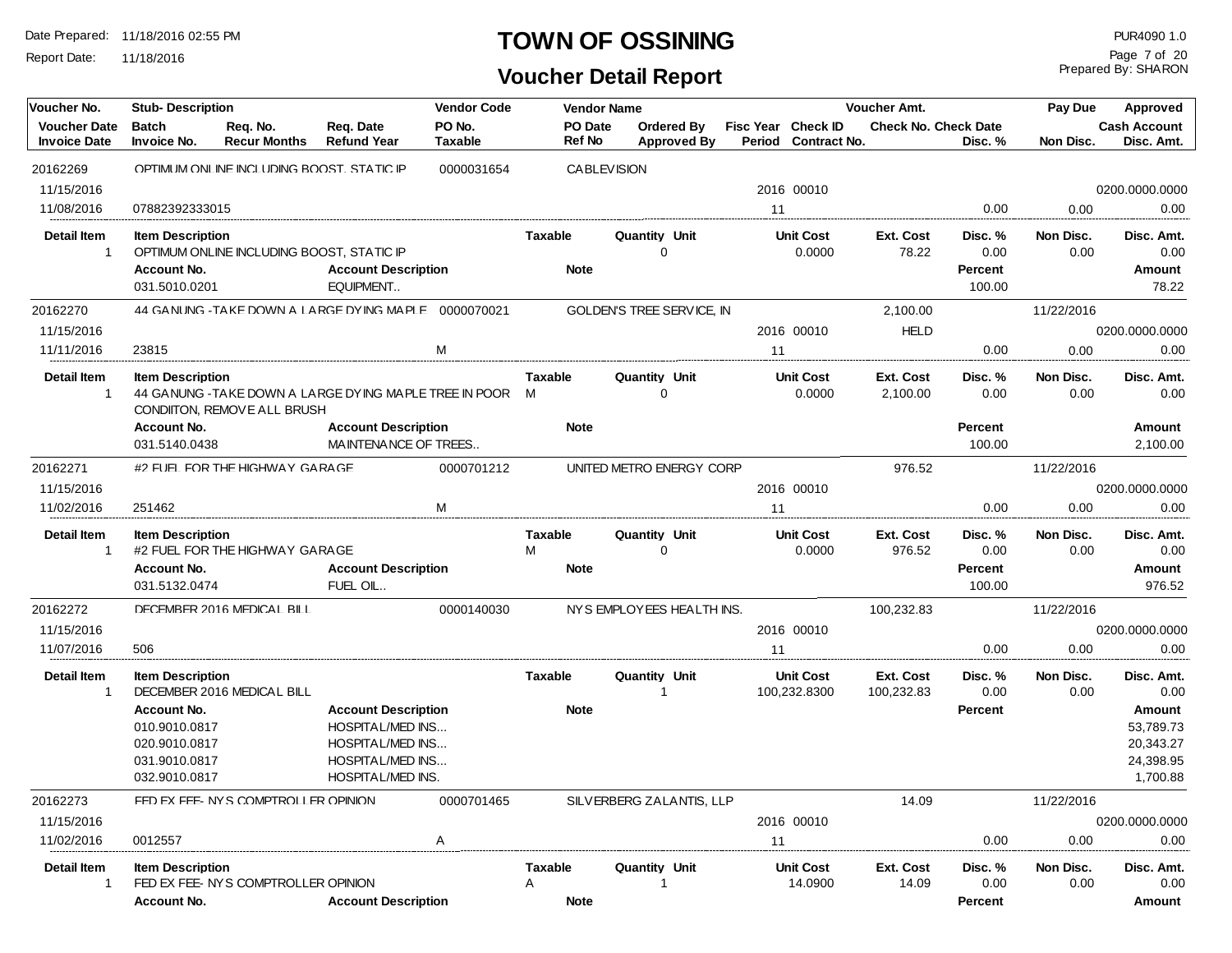Report Date: 11/18/2016

## **TOWN OF OSSINING PUR4090 1.0**

Prepared By: SHARON Page 8 of 20

| Voucher No.                                | <b>Stub-Description</b>             |                                                          |                                                 | <b>Vendor Code</b>             |                          | <b>Vendor Name</b>            |                                         |    |                                           | Voucher Amt.                |                   | <b>Pay Due</b>    | <b>Approved</b>                   |
|--------------------------------------------|-------------------------------------|----------------------------------------------------------|-------------------------------------------------|--------------------------------|--------------------------|-------------------------------|-----------------------------------------|----|-------------------------------------------|-----------------------------|-------------------|-------------------|-----------------------------------|
| <b>Voucher Date</b><br><b>Invoice Date</b> | <b>Batch</b><br>Invoice No.         | Rea. No.<br><b>Recur Months</b>                          | Req. Date<br><b>Refund Year</b>                 | PO No.<br><b>Taxable</b>       | PO Date<br><b>Ref No</b> |                               | <b>Ordered By</b><br><b>Approved By</b> |    | Fisc Year Check ID<br>Period Contract No. | <b>Check No. Check Date</b> | Disc. %           | Non Disc.         | <b>Cash Account</b><br>Disc. Amt. |
| 20162273                                   |                                     | FED EX FEE- NYS COMPTROLLER OPINION                      |                                                 | 0000701465                     |                          | SILVERBERG ZALANTIS, LLP      |                                         |    |                                           |                             |                   |                   |                                   |
|                                            | Account No.                         |                                                          | <b>Account Description</b>                      |                                | <b>Note</b>              |                               |                                         |    |                                           |                             | Percent           |                   | Amount                            |
|                                            | 010.1420.0426                       |                                                          | SPECIAL COUNSEL                                 |                                |                          |                               |                                         |    |                                           |                             | 100.00            |                   | 14.09                             |
| 20162274                                   |                                     | SPECIAL COUNSEL- OCTOBER 2016                            |                                                 | 0000701460                     |                          | LEAVITT LEGAL, PLLC           |                                         |    |                                           | 1,917.00                    |                   | 11/22/2016        |                                   |
| 11/15/2016                                 |                                     |                                                          |                                                 |                                |                          |                               |                                         |    | 2016 00010                                |                             |                   |                   | 0200.0000.0000                    |
| 11/14/2016                                 | 11142016                            |                                                          |                                                 | Α                              |                          |                               |                                         | 11 |                                           |                             | 0.00              | 0.00              | 0.00                              |
| <b>Detail Item</b>                         | <b>Item Description</b>             |                                                          |                                                 |                                | <b>Taxable</b>           | Quantity Unit                 |                                         |    | <b>Unit Cost</b>                          | Ext. Cost                   | Disc. %           | Non Disc.         | Disc. Amt.                        |
| 1                                          |                                     | SPECIAL COUNSEL-OCTOBER 2016                             |                                                 |                                | A                        | $\mathbf{1}$                  |                                         |    | 1.917.0000                                | 1,917.00                    | 0.00              | 0.00              | 0.00                              |
|                                            | Account No.                         |                                                          | <b>Account Description</b>                      |                                | <b>Note</b>              |                               |                                         |    |                                           |                             | Percent           |                   | Amount                            |
|                                            | 010.1420.0426                       |                                                          | SPECIAL COUNSEL                                 |                                |                          |                               |                                         |    |                                           |                             | 50.00             |                   | 958.50                            |
|                                            | 020.1420.0426                       |                                                          | SPECIAL COUNSEL                                 |                                |                          |                               |                                         |    |                                           |                             | 50.00             |                   | 958.50                            |
| 20162275                                   |                                     | INTERPRETER SERVICES. 5HRS @ \$20/HR (SMAII ( 0000700742 |                                                 |                                |                          | ZHININ, JESSICA               |                                         |    |                                           | 100.00                      |                   | 11/22/2016        |                                   |
| 11/15/2016                                 |                                     |                                                          |                                                 |                                |                          |                               |                                         |    | 2016 00010                                |                             |                   |                   | 0200.0000.0000                    |
| 11/07/2016                                 | 11072016                            |                                                          |                                                 | M                              |                          |                               |                                         | 11 |                                           |                             | 0.00              | 0.00              | 0.00                              |
| <b>Detail Item</b><br>$\mathbf{1}$         | <b>Item Description</b><br>PARKING) | INTERPRETER SERVICES, 5HRS @ \$20/HR (SMALL CLAIMS &     |                                                 |                                | <b>Taxable</b><br>м      | Quantity Unit<br>$\mathbf{1}$ |                                         |    | <b>Unit Cost</b><br>100.0000              | Ext. Cost<br>100.00         | Disc. %<br>0.00   | Non Disc.<br>0.00 | Disc. Amt.<br>0.00                |
|                                            | Account No.                         |                                                          | <b>Account Description</b>                      |                                | <b>Note</b>              |                               |                                         |    |                                           |                             | Percent           |                   | <b>Amount</b>                     |
|                                            | 010.1130.0455                       |                                                          | <b>TRANSLATOR</b>                               |                                |                          |                               |                                         |    |                                           |                             | 50.00             |                   | 50.00                             |
|                                            | 010.1110.0455                       |                                                          | <b>TRANSLATOR</b>                               |                                |                          |                               |                                         |    |                                           |                             | 50.00             |                   | 50.00                             |
| 20162276                                   |                                     | INTERPRETER SERVICES 2.5HRS @ \$20/HR                    |                                                 | 0000701377                     |                          | ANJO, JOAO PEDRO              |                                         |    |                                           | 50.00                       |                   | 11/22/2016        |                                   |
| 11/15/2016                                 |                                     |                                                          |                                                 |                                |                          |                               |                                         |    | 2016 00010                                |                             |                   |                   | 0200.0000.0000                    |
| 11/03/2016                                 | 11032016                            |                                                          |                                                 |                                |                          |                               |                                         | 11 |                                           |                             | 0.00              | 0.00              | 0.00                              |
| <b>Detail Item</b>                         | <b>Item Description</b>             |                                                          |                                                 |                                | <b>Taxable</b>           | Quantity Unit                 |                                         |    | <b>Unit Cost</b>                          | Ext. Cost                   | Disc. %           | Non Disc.         | Disc. Amt.                        |
| $\mathbf{1}$                               |                                     | INTERPRETER SERVICES, 2.5HRS @ \$20/HR                   |                                                 |                                |                          | -1                            |                                         |    | 50.0000                                   | 50.00                       | 0.00              | 0.00              | 0.00                              |
|                                            | Account No.<br>010.1110.0455        |                                                          | <b>Account Description</b><br><b>TRANSLATOR</b> |                                | <b>Note</b>              |                               |                                         |    |                                           |                             | Percent<br>100.00 |                   | Amount<br>50.00                   |
| 20162277                                   |                                     | CONTRACT 900-0237971-000. SHARP COPIER S/N 5 0000701401  |                                                 |                                | <b>CIT</b>               |                               |                                         |    |                                           | 179.00                      |                   | 11/22/2016        |                                   |
| 11/15/2016                                 |                                     |                                                          |                                                 |                                |                          |                               |                                         |    | 2016 00010                                |                             |                   |                   | 0200.0000.0000                    |
| 10/25/2016                                 | 29327129                            |                                                          |                                                 |                                |                          |                               |                                         | 11 |                                           |                             | 0.00              | 0.00              | 0.00                              |
| <b>Detail Item</b><br>$\mathbf{1}$         | <b>Item Description</b>             | CONTRACT 900-0237971-000, SHARP COPIER S/N 55105521-     |                                                 |                                | Taxable                  | <b>Quantity Unit</b><br>-1    |                                         |    | <b>Unit Cost</b><br>179.0000              | Ext. Cost<br>179.00         | Disc. %<br>0.00   | Non Disc.<br>0.00 | Disc. Amt.<br>0.00                |
|                                            | 2316                                |                                                          |                                                 |                                |                          |                               |                                         |    |                                           |                             |                   |                   |                                   |
|                                            | Account No.                         |                                                          | <b>Account Description</b>                      |                                | <b>Note</b>              |                               |                                         |    |                                           |                             | Percent           |                   | Amount                            |
|                                            | 020.3620.0419                       |                                                          |                                                 | MAINT./REPAIR-COPIER/FAX MACHN |                          |                               |                                         |    |                                           |                             | 100.00            |                   | 179.00                            |
| 20162278                                   |                                     | PURCHA SE POWER A CCOUNT 8000-9000-0898-496 0000160054   |                                                 |                                |                          | PURCHASE POWER                |                                         |    |                                           | 196.51                      |                   | 11/22/2016        |                                   |
| 11/15/2016                                 |                                     |                                                          |                                                 |                                |                          |                               |                                         |    | 2016 00010                                |                             |                   |                   | 0200.0000.0000                    |
| 10/17/2016                                 | 10172106                            |                                                          |                                                 |                                |                          |                               |                                         | 11 |                                           |                             | 0.00              | 0.00              | 0.00                              |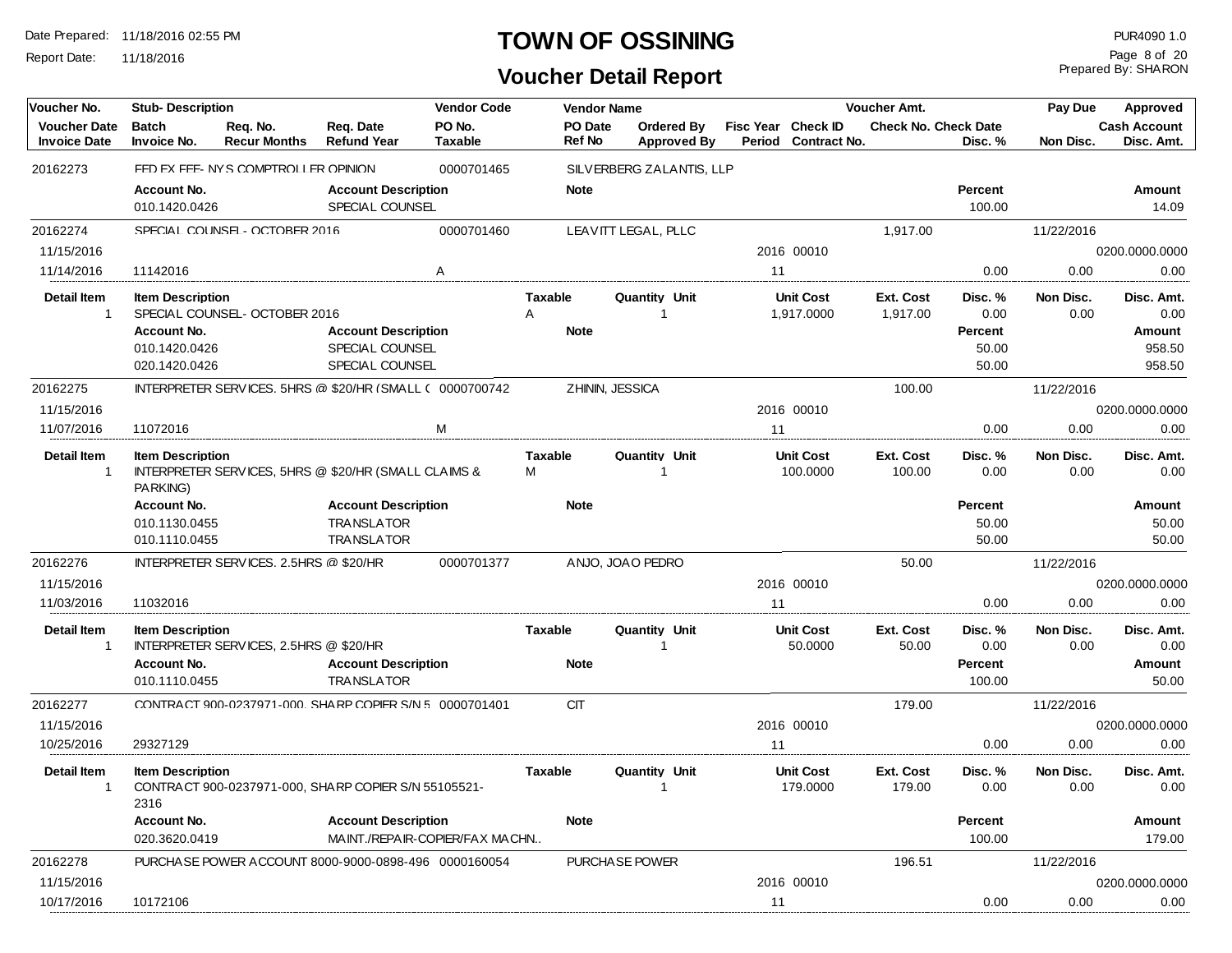Report Date: 11/18/2016

## **TOWN OF OSSINING PUR4090 1.0**

## **Voucher Detail Report**

Prepared By: SHARON Page 9 of 20

| Voucher No.                       | <b>Stub- Description</b>                          |                               |                                                             | <b>Vendor Code</b> |                     | <b>Vendor Name</b> |                                |                    |                    |                              | Voucher Amt.                |                 | Pay Due           | Approved            |
|-----------------------------------|---------------------------------------------------|-------------------------------|-------------------------------------------------------------|--------------------|---------------------|--------------------|--------------------------------|--------------------|--------------------|------------------------------|-----------------------------|-----------------|-------------------|---------------------|
| <b>Voucher Date</b>               | <b>Batch</b>                                      | Req. No.                      | Req. Date                                                   | PO No.             |                     | PO Date            | Ordered By                     |                    | Fisc Year Check ID |                              | <b>Check No. Check Date</b> |                 |                   | <b>Cash Account</b> |
| <b>Invoice Date</b>               | <b>Invoice No.</b>                                | <b>Recur Months</b>           | <b>Refund Year</b>                                          | <b>Taxable</b>     |                     | <b>Ref No</b>      |                                | <b>Approved By</b> |                    | Period Contract No.          |                             | Disc. %         | Non Disc.         | Disc. Amt.          |
| 20162278                          |                                                   |                               | PURCHA SE POWER A CCOUNT 8000-9000-0898-496 0000160054      |                    |                     |                    | PURCHASE POWER                 |                    |                    |                              |                             |                 |                   |                     |
| <b>Detail Item</b>                | <b>Item Description</b>                           |                               |                                                             |                    | <b>Taxable</b>      |                    | <b>Quantity Unit</b>           |                    |                    | <b>Unit Cost</b>             | <b>Ext. Cost</b>            | Disc. %         | Non Disc.         | Disc. Amt.          |
| $\mathbf{1}$                      |                                                   | BY PHONE 11612835 19336973862 | PURCHA SE POWER ACCOUNT 8000-9000-0898-4969, POSTA GE       |                    |                     |                    |                                |                    |                    | 196.5100                     | 196.51                      | 0.00            | 0.00              | 0.00                |
|                                   | Account No.                                       |                               | <b>Account Description</b>                                  |                    |                     | <b>Note</b>        |                                |                    |                    |                              |                             | <b>Percent</b>  |                   | Amount              |
|                                   | 020.8020.0436                                     |                               | POSTAGE                                                     |                    |                     |                    |                                |                    |                    |                              |                             | 100.00          |                   | 196.51              |
| 20162279                          | OFFICE SUPPLIES                                   |                               |                                                             | 0000190004         |                     |                    | STAPLES, INC. AND SUBSIDIARIES |                    |                    |                              | 102.89                      |                 | 11/22/2016        |                     |
| 11/15/2016                        |                                                   |                               |                                                             |                    |                     |                    |                                |                    |                    | 2016 00010                   |                             |                 |                   | 0200.0000.0000      |
|                                   |                                                   |                               |                                                             |                    |                     |                    |                                |                    | 11                 |                              |                             | 0.00            | 0.00              | 0.00                |
| <b>Multi Inv Num</b>              |                                                   | <b>Multi Inv Date</b>         |                                                             | Multi Inv Amt.     |                     |                    | <b>Multi Inv Stub Desc</b>     |                    |                    |                              |                             |                 |                   |                     |
| 3316033891                        |                                                   | 09/28/2016                    |                                                             | 45.39              |                     |                    | OFFICE SUPPLIES                |                    |                    |                              |                             |                 |                   |                     |
| 3318617509                        |                                                   | 10/21/2016                    |                                                             | 57.50              |                     |                    | OFFICE SUPPLIES                |                    |                    |                              |                             |                 |                   |                     |
| <b>Detail Item</b><br>$\mathbf 1$ | <b>Item Description</b><br><b>OFFICE SUPPLIES</b> |                               |                                                             |                    | <b>Taxable</b>      |                    | Quantity Unit                  |                    |                    | <b>Unit Cost</b><br>102.8900 | Ext. Cost<br>102.89         | Disc. %<br>0.00 | Non Disc.<br>0.00 | Disc. Amt.<br>0.00  |
|                                   | Account No.                                       |                               | <b>Account Description</b>                                  |                    |                     | <b>Note</b>        |                                |                    |                    |                              |                             | Percent         |                   | Amount              |
|                                   | 020.3620.0401                                     |                               | SUPPLIES                                                    |                    |                     |                    |                                |                    |                    |                              |                             |                 |                   | 57.50               |
|                                   | 020.8020.0401                                     |                               | SUPPLIES                                                    |                    |                     |                    |                                |                    |                    |                              |                             |                 |                   | 45.39               |
| 20162280                          |                                                   |                               | 10 X 3/4" STONF 12 X RFCYI ITFM 4 & 3 X 3/4" ST( 0000041128 |                    |                     |                    | DAKOTA SUPPLY CORP.            |                    |                    |                              | 689.50                      |                 | 11/22/2016        |                     |
| 11/15/2016                        |                                                   |                               |                                                             |                    |                     |                    |                                |                    |                    | 2016 00010                   |                             |                 |                   | 0200.0000.0000      |
| 10/15/2016                        | 11108                                             |                               |                                                             |                    |                     |                    |                                |                    | 11                 |                              |                             | 0.00            | 0.00              | 0.00                |
| <b>Detail Item</b><br>1           | <b>Item Description</b><br><b>DALE CEMETERY</b>   |                               | 10 X 3/4" STONE, 12 X RECYL ITEM 4, & 3 X 3/4" STONE FOR    |                    | Taxable             |                    | <b>Quantity Unit</b>           |                    |                    | <b>Unit Cost</b><br>689.5000 | <b>Ext. Cost</b><br>689.50  | Disc. %<br>0.00 | Non Disc.<br>0.00 | Disc. Amt.<br>0.00  |
|                                   | Account No.                                       |                               | <b>Account Description</b>                                  |                    |                     | <b>Note</b>        |                                |                    |                    |                              |                             | Percent         |                   | Amount              |
|                                   | 032.8810.0419                                     |                               | MAINT./REPAIR                                               |                    |                     |                    |                                |                    |                    |                              |                             | 100.00          |                   | 689.50              |
| 20162289                          |                                                   |                               | RY DER SHOP WEI DING TANKS AND TORCH TANKS 0000010067       |                    |                     |                    | ALL-WELD PRODUCTS              |                    |                    |                              | 30.00                       |                 | 11/22/2016        |                     |
| 11/15/2016                        |                                                   |                               |                                                             |                    |                     |                    |                                |                    |                    | 2016 00010                   |                             |                 |                   | 0200.0000.0000      |
| 10/31/2016                        | 436850                                            |                               |                                                             | M                  |                     |                    |                                |                    | 11                 |                              |                             | 0.00            | 0.00              | 0.00                |
| <b>Detail Item</b><br>1           | <b>Item Description</b>                           |                               | RYDER SHOP WELDING TANKS AND TORCH TANKS (ACCT              |                    | <b>Taxable</b><br>м |                    | <b>Quantity Unit</b><br>-1     |                    |                    | <b>Unit Cost</b><br>30.0000  | <b>Ext. Cost</b><br>30.00   | Disc. %<br>0.00 | Non Disc.<br>0.00 | Disc. Amt.<br>0.00  |
|                                   | #01285)                                           |                               |                                                             |                    |                     |                    |                                |                    |                    |                              |                             |                 |                   |                     |
|                                   | Account No.                                       |                               | <b>Account Description</b>                                  |                    |                     | <b>Note</b>        |                                |                    |                    |                              |                             | <b>Percent</b>  |                   | Amount              |
|                                   | 010.7110.0419                                     |                               | MAINT./REPAIR                                               |                    |                     |                    |                                |                    |                    |                              |                             | 100.00          |                   | 30.00               |
| 20162290                          |                                                   |                               | PROPANE DELIVERY TO 42 MORNINGSIDE DRIVE - 1 0000700572     |                    |                     | PARACO GAS         |                                |                    |                    |                              | 126.28                      |                 | 11/22/2016        |                     |
| 11/15/2016                        |                                                   |                               |                                                             |                    |                     |                    |                                | 2016 00010         |                    |                              |                             | 0200.0000.0000  |                   |                     |
| 10/19/2016                        | 185843                                            |                               |                                                             |                    |                     |                    |                                | 11                 |                    |                              | 0.00                        | 0.00            | 0.00              |                     |
| <b>Detail Item</b><br>$\mathbf 1$ | <b>Item Description</b>                           | GALLONS @ \$1.11346/GALLON    | PROPANE DELIVERY TO 42 MORNINGSIDE DRIVE - 111.3            |                    | Taxable             |                    | <b>Quantity Unit</b>           |                    |                    | <b>Unit Cost</b><br>126.2800 | <b>Ext. Cost</b><br>126.28  | Disc. %<br>0.00 | Non Disc.<br>0.00 | Disc. Amt.<br>0.00  |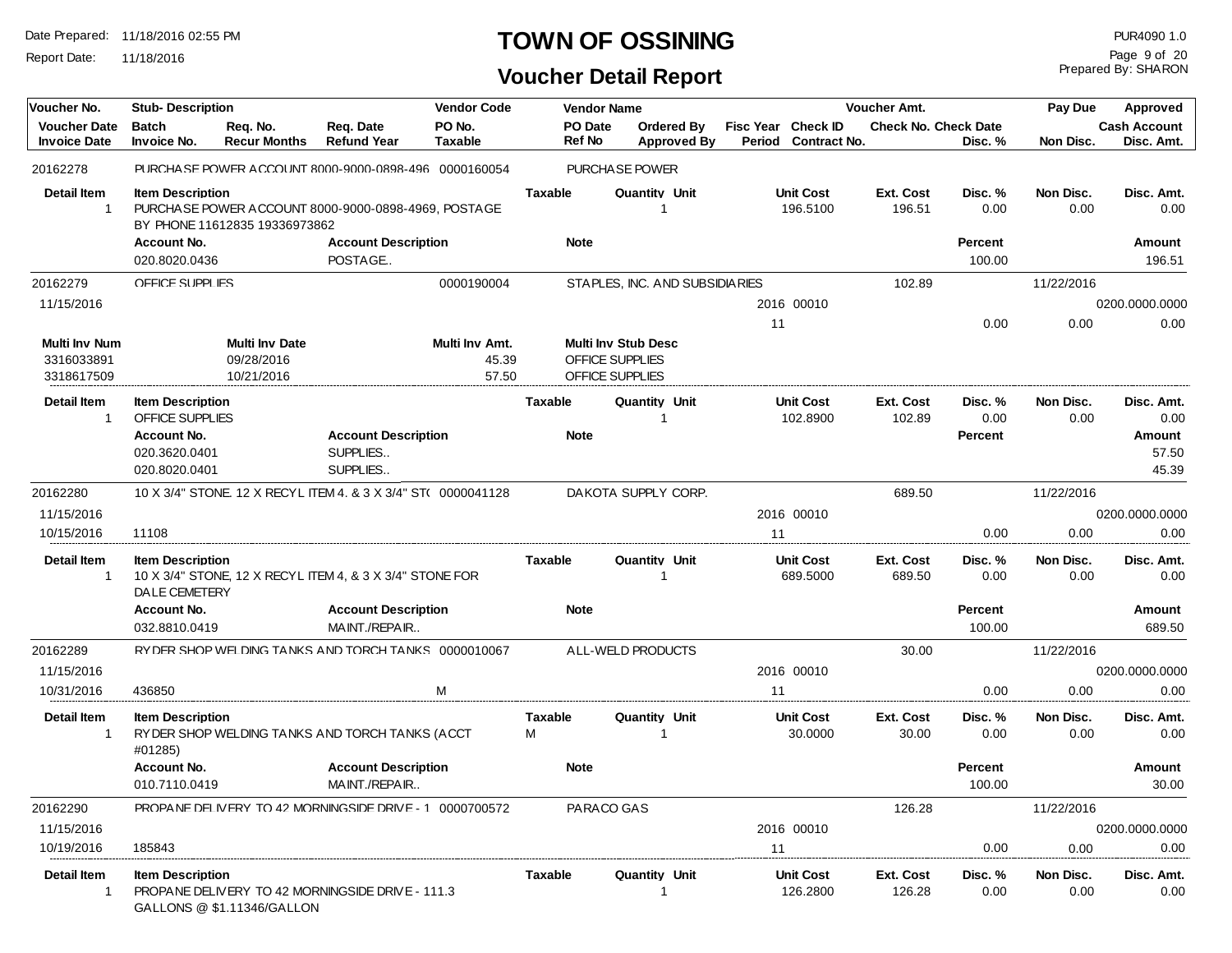Report Date: 11/18/2016

## **TOWN OF OSSINING** PUR4090 1.0

Prepared By: SHARON Page 10 of 20

| Voucher No.                                | <b>Stub- Description</b>                            |                                 |                                                          | <b>Vendor Code</b>       |                | <b>Vendor Name</b>       |                                         |        |                                           | Voucher Amt.                |                          | Pay Due           | Approved                          |
|--------------------------------------------|-----------------------------------------------------|---------------------------------|----------------------------------------------------------|--------------------------|----------------|--------------------------|-----------------------------------------|--------|-------------------------------------------|-----------------------------|--------------------------|-------------------|-----------------------------------|
| <b>Voucher Date</b><br><b>Invoice Date</b> | <b>Batch</b><br>Invoice No.                         | Req. No.<br><b>Recur Months</b> | Req. Date<br><b>Refund Year</b>                          | PO No.<br><b>Taxable</b> |                | PO Date<br><b>Ref No</b> | <b>Ordered By</b><br><b>Approved By</b> | Period | Fisc Year Check ID<br><b>Contract No.</b> | <b>Check No. Check Date</b> | Disc. %                  | Non Disc.         | <b>Cash Account</b><br>Disc. Amt. |
| 20162290                                   |                                                     |                                 | PROPA NE DELIVERY TO 42 MORNINGSIDE DRIVE - 1 0000700572 |                          |                | PARACO GAS               |                                         |        |                                           |                             |                          |                   |                                   |
|                                            | Account No.                                         |                                 | <b>Account Description</b>                               |                          |                | <b>Note</b>              |                                         |        |                                           |                             | Percent                  |                   | Amount                            |
|                                            | 010.7110.0474                                       |                                 | FUEL OIL                                                 |                          |                |                          |                                         |        |                                           |                             | 100.00                   |                   | 126.28                            |
| 20162291                                   |                                                     |                                 | SCREENED TOPSOIL TO FILL IN A ROUND CATCH BA 0000160701  |                          |                |                          | POGACT EXCAVATING, INC                  |        |                                           | 240.00                      |                          | 11/22/2016        |                                   |
| 11/15/2016                                 |                                                     |                                 |                                                          |                          |                |                          |                                         |        | 2016 00010                                |                             |                          |                   | 0200.0000.0000                    |
| 08/05/2016                                 | 12/15567-525                                        |                                 |                                                          | M                        |                |                          |                                         | 11     |                                           |                             | 0.00                     | 0.00              | 0.00                              |
| Detail Item<br>-1                          | <b>Item Description</b><br><b>CEDAR LANE GARDEN</b> |                                 | SCREENED TOPSOIL TO FILL IN AROUND CATCH BASIN AT        |                          | Taxable<br>м   |                          | Quantity Unit<br>-1                     |        | Unit Cost<br>240.0000                     | Ext. Cost<br>240.00         | Disc. %<br>0.00          | Non Disc.<br>0.00 | Disc. Amt.<br>0.00                |
|                                            | Account No.                                         |                                 | <b>Account Description</b>                               |                          |                | <b>Note</b>              |                                         |        |                                           |                             | Percent                  |                   | Amount                            |
|                                            | 010.7110.0419                                       |                                 | MAINT./REPAIR                                            |                          |                |                          |                                         |        |                                           |                             | 100.00                   |                   | 240.00                            |
| 20162292                                   |                                                     | SIGNS AT DAI F CEMETERY         |                                                          | 0000110014               |                |                          | KAMP, RICHARD S.                        |        |                                           | 140.00                      |                          | 11/22/2016        |                                   |
| 11/15/2016                                 |                                                     |                                 |                                                          |                          |                |                          |                                         |        | 2016 00010                                |                             |                          |                   | 0200.0000.0000                    |
| 11/04/2016                                 | 11042016                                            |                                 |                                                          | M                        |                |                          |                                         | 11     |                                           |                             | 0.00                     | 0.00              | 0.00                              |
| <b>Detail Item</b><br>-1                   | <b>Item Description</b>                             | SIGNS AT DALE CEMETERY          |                                                          |                          | Taxable<br>м   |                          | <b>Quantity Unit</b><br>1               |        | <b>Unit Cost</b><br>140.0000              | Ext. Cost<br>140.00         | Disc. %<br>0.00          | Non Disc.<br>0.00 | Disc. Amt.<br>0.00                |
|                                            | Account No.<br>032.8810.0419                        |                                 | <b>Account Description</b><br>MAINT./REPAIR              |                          |                | <b>Note</b>              |                                         |        |                                           |                             | <b>Percent</b><br>100.00 |                   | Amount<br>140.00                  |
| 20162293                                   |                                                     | SUPPLIES FOR DAI F CEMETERY     |                                                          | 0000701302               |                |                          | CARQUEST AUTO PARTS                     |        |                                           | 135.68                      |                          | 11/22/2016        |                                   |
| 11/15/2016                                 |                                                     |                                 |                                                          |                          |                |                          |                                         |        | 2016 00010                                |                             |                          |                   | 0200.0000.0000                    |
|                                            |                                                     |                                 |                                                          |                          |                |                          |                                         | 11     |                                           |                             | 0.00                     | 0.00              | 0.00                              |
| <b>Multi Inv Num</b>                       |                                                     | <b>Multi Inv Date</b>           |                                                          | Multi Inv Amt.           |                |                          | <b>Multi Inv Stub Desc</b>              |        |                                           |                             |                          |                   |                                   |
| 14891-ID-77404                             |                                                     | 10/27/2016                      |                                                          | 24.38                    |                |                          | SUPPLIES FOR DALE CEMETERY              |        |                                           |                             |                          |                   |                                   |
| 14891-ID-77473                             |                                                     | 10/27/2016                      |                                                          | 87.33                    |                |                          | SUPPLIES FOR DALE CEMETERY              |        |                                           |                             |                          |                   |                                   |
| 14891-ID-74768                             |                                                     | 09/30/2016                      |                                                          | 23.97                    |                |                          | SUPPLIES FOR DALE CEMETERY              |        |                                           |                             |                          |                   |                                   |
| <b>Detail Item</b><br>-1                   | <b>Item Description</b>                             | SUPPLIES FOR DALE CEMETERY      |                                                          |                          | <b>Taxable</b> |                          | <b>Quantity Unit</b><br>-1              |        | <b>Unit Cost</b><br>135.6800              | <b>Ext. Cost</b><br>135.68  | Disc. %<br>0.00          | Non Disc.<br>0.00 | Disc. Amt.<br>0.00                |
|                                            | <b>Account No.</b><br>032.8810.0419                 |                                 | <b>Account Description</b><br>MAINT./REPAIR              |                          |                | <b>Note</b>              |                                         |        |                                           |                             | Percent<br>100.00        |                   | Amount<br>135.68                  |
| 20162294                                   |                                                     | FOI JIPMENT FOR DAI F CEMETERY  |                                                          | 0000150022               |                |                          | <b>OSSINING LAWN MOWER</b>              |        |                                           | 1,299.95                    |                          | 11/22/2016        |                                   |
| 11/15/2016                                 |                                                     |                                 |                                                          |                          |                |                          |                                         |        | 2016 00010                                |                             |                          |                   | 0200.0000.0000                    |
|                                            |                                                     |                                 |                                                          | M                        |                |                          |                                         | 11     |                                           |                             | 0.00                     | 0.00              | 0.00                              |
| <b>Multi Inv Num</b>                       |                                                     | <b>Multi Inv Date</b>           |                                                          | Multi Inv Amt.           |                |                          | <b>Multi Inv Stub Desc</b>              |        |                                           |                             |                          |                   |                                   |
| 0508035                                    |                                                     | 10/24/2016                      |                                                          | 599.95                   |                |                          | MS391 STIHL CHAIN SAW                   |        |                                           |                             |                          |                   |                                   |
| 0507958                                    |                                                     | 10/19/2016                      |                                                          | 700.00                   |                |                          | MOWER MULCHING KIT                      |        |                                           |                             |                          |                   |                                   |
| Detail Item                                | <b>Item Description</b>                             | EQUIPMENT FOR DALE CEMETERY     |                                                          |                          | Taxable<br>M   |                          | <b>Quantity Unit</b>                    |        | Unit Cost<br>1,299.9500                   | Ext. Cost<br>1,299.95       | Disc. %<br>0.00          | Non Disc.<br>0.00 | Disc. Amt.<br>0.00                |
|                                            | Account No.                                         |                                 | <b>Account Description</b>                               |                          |                | <b>Note</b>              |                                         |        |                                           |                             | Percent                  |                   | Amount                            |
|                                            | 032.8810.0201                                       |                                 | EQUIPMENT                                                |                          |                |                          |                                         |        |                                           |                             | 100.00                   |                   | 1,299.95                          |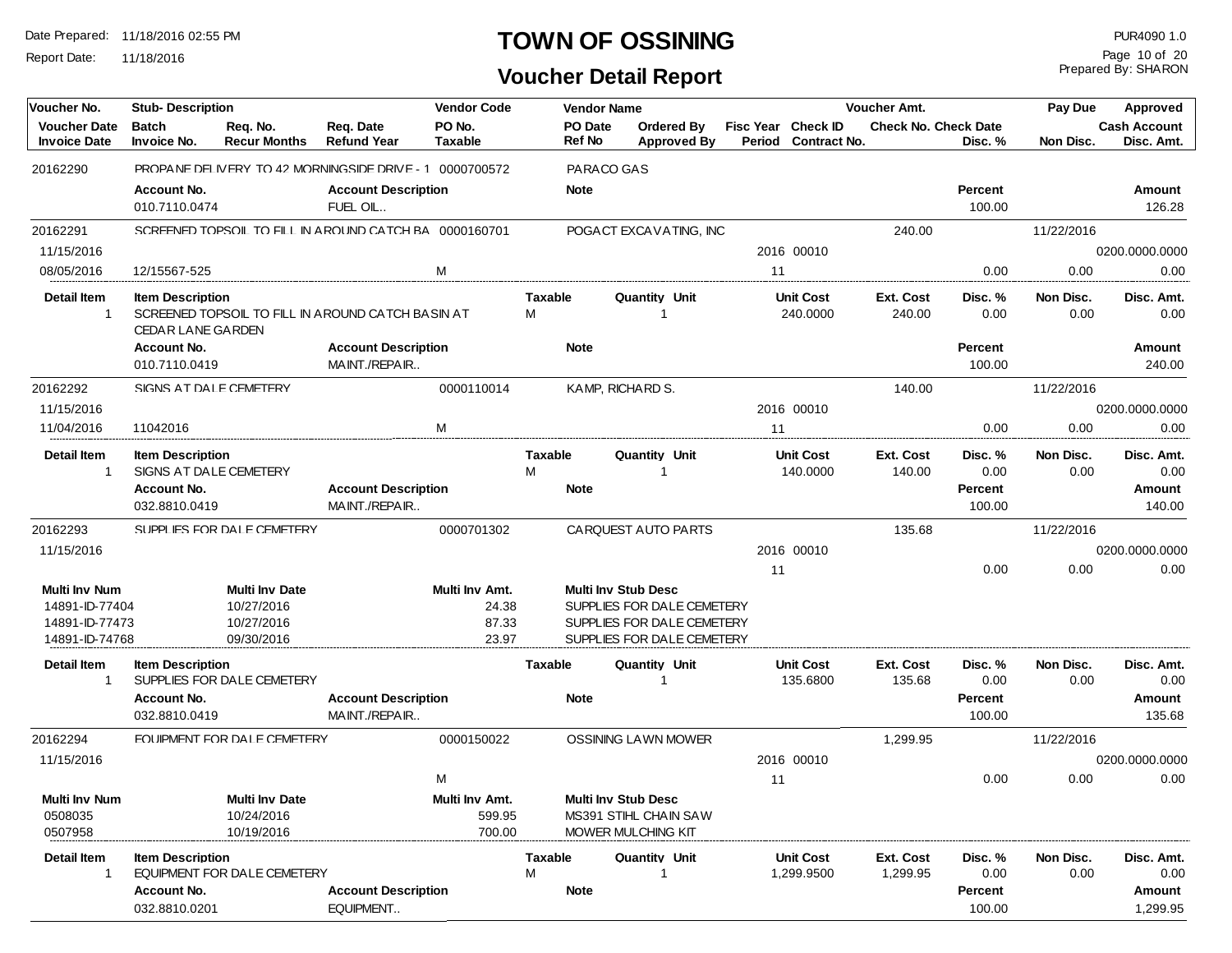Report Date: 11/18/2016

#### **TOWN OF OSSINING** PUR4090 1.0

## **Voucher Detail Report**

Prepared By: SHARON Page 11 of 20

| Voucher No.                                | <b>Vendor Code</b><br><b>Stub-Description</b><br><b>Vendor Name</b> |                                 |                                                           |                          |                   |                                  |                                  |        | <b>Voucher Amt.</b>                       |                             | Pay Due        | Approved   |                                   |
|--------------------------------------------|---------------------------------------------------------------------|---------------------------------|-----------------------------------------------------------|--------------------------|-------------------|----------------------------------|----------------------------------|--------|-------------------------------------------|-----------------------------|----------------|------------|-----------------------------------|
| <b>Voucher Date</b><br><b>Invoice Date</b> | <b>Batch</b><br><b>Invoice No.</b>                                  | Req. No.<br><b>Recur Months</b> | Req. Date<br><b>Refund Year</b>                           | PO No.<br><b>Taxable</b> | PO Date<br>Ref No |                                  | Ordered By<br><b>Approved By</b> | Period | Fisc Year Check ID<br><b>Contract No.</b> | <b>Check No. Check Date</b> | Disc. %        | Non Disc.  | <b>Cash Account</b><br>Disc. Amt. |
| 20162295                                   |                                                                     |                                 | FLOOR BOARD. KIT. SHAFT. RING. SCREW. NUT. - T 0000700120 |                          |                   | <b>GABRIELLI TRUCK SALES LTD</b> |                                  |        |                                           | 935.28                      |                | 11/22/2016 |                                   |
| 11/16/2016                                 |                                                                     |                                 |                                                           |                          |                   |                                  |                                  |        | 2016 00010                                |                             |                |            | 0200.0000.0000                    |
|                                            |                                                                     |                                 |                                                           |                          |                   |                                  |                                  | 11     |                                           |                             | 0.00           | 0.00       | 0.00                              |
| <b>Multi Inv Num</b>                       |                                                                     | <b>Multi Inv Date</b>           |                                                           | Multi Inv Amt.           |                   | <b>Multi Inv Stub Desc</b>       |                                  |        |                                           |                             |                |            |                                   |
| 1035695B                                   |                                                                     | 10/27/2016                      |                                                           | 578.10                   | <b>PARTS</b>      |                                  |                                  |        |                                           |                             |                |            |                                   |
| 1036134B                                   |                                                                     | 11/01/2016                      |                                                           | 92.33                    | <b>PARTS</b>      |                                  |                                  |        |                                           |                             |                |            |                                   |
| 1036134BX1                                 |                                                                     | 11/02/2016                      |                                                           | 18.90                    | <b>SCREW</b>      |                                  |                                  |        |                                           |                             |                |            |                                   |
| 1036435B                                   |                                                                     | 11/03/2016                      |                                                           | 245.95                   | VALVE             |                                  |                                  |        |                                           |                             |                |            |                                   |
| <b>Detail Item</b>                         | <b>Item Description</b>                                             |                                 |                                                           |                          | <b>Taxable</b>    | Quantity Unit                    |                                  |        | <b>Unit Cost</b>                          | <b>Ext. Cost</b>            | Disc. %        | Non Disc.  | Disc. Amt.                        |
| $\overline{1}$                             |                                                                     |                                 | FLOOR BOARD, KIT, SHAFT, RING, SCREW, NUT, - TRUCK 50     |                          |                   | $\Omega$                         |                                  |        | 0.0000                                    | 578.10                      | 0.00           | 0.00       | 0.00                              |
|                                            | <b>Account No.</b>                                                  |                                 | <b>Account Description</b>                                |                          | <b>Note</b>       |                                  |                                  |        |                                           |                             | Percent        |            | Amount                            |
|                                            | 031.5130.0449                                                       |                                 | PARTS/LABOR                                               |                          |                   |                                  |                                  |        |                                           |                             | 100.00         |            | 578.10                            |
| <b>Detail Item</b>                         | <b>Item Description</b>                                             |                                 |                                                           |                          | <b>Taxable</b>    | Quantity Unit                    |                                  |        | <b>Unit Cost</b>                          | <b>Ext. Cost</b>            | Disc. %        | Non Disc.  | Disc. Amt.                        |
| 2                                          |                                                                     |                                 | TRUCK 50 - BOOT, COVER, SCREWS, NUT, WASHER               |                          |                   | $\Omega$                         |                                  |        | 0.0000                                    | 92.33                       | 0.00           | 0.00       | 0.00                              |
|                                            | <b>Account No.</b>                                                  |                                 | <b>Account Description</b>                                |                          | <b>Note</b>       |                                  |                                  |        |                                           |                             | Percent        |            | Amount                            |
|                                            | 031.5130.0449                                                       |                                 | PARTS/LABOR                                               |                          |                   |                                  |                                  |        |                                           |                             | 100.00         |            | 92.33                             |
| <b>Detail Item</b>                         | <b>Item Description</b>                                             |                                 |                                                           |                          | <b>Taxable</b>    | <b>Quantity Unit</b>             |                                  |        | <b>Unit Cost</b>                          | <b>Ext. Cost</b>            | Disc. %        | Non Disc.  | Disc. Amt.                        |
| 3                                          | TRUCK 50 - SCREW                                                    |                                 |                                                           |                          |                   | $\Omega$                         |                                  |        | 0.0000                                    | 18.90                       | 0.00           | 0.00       | 0.00                              |
|                                            | <b>Account No.</b>                                                  |                                 | <b>Account Description</b>                                |                          | <b>Note</b>       |                                  |                                  |        |                                           |                             | Percent        |            | Amount                            |
|                                            | 031.5130.0449                                                       |                                 | PARTS/LABOR                                               |                          |                   |                                  |                                  |        |                                           |                             | 100.00         |            | 18.90                             |
| <b>Detail Item</b>                         | <b>Item Description</b>                                             |                                 |                                                           |                          | <b>Taxable</b>    | Quantity Unit                    |                                  |        | <b>Unit Cost</b>                          | Ext. Cost                   | Disc. %        | Non Disc.  | Disc. Amt.                        |
| 4                                          | AIR VALVE - TRUCK 50                                                |                                 |                                                           |                          |                   | $\Omega$                         |                                  |        | 0.0000                                    | 245.95                      | 0.00           | 0.00       | 0.00                              |
|                                            | Account No.                                                         |                                 | <b>Account Description</b>                                |                          | <b>Note</b>       |                                  |                                  |        |                                           |                             | <b>Percent</b> |            | Amount                            |
|                                            | 031.5130.0449                                                       |                                 | PARTS/LABOR                                               |                          |                   |                                  |                                  |        |                                           |                             | 100.00         |            | 245.95                            |
| 20162296                                   |                                                                     |                                 | STOCK - FII TFR. POWER STEFRING. 22" KWIK CONI 0000130045 |                          |                   | MT. KISCO TRUCK & AUTO PA        |                                  |        |                                           | 190.09                      |                | 11/22/2016 |                                   |
| 11/16/2016                                 |                                                                     |                                 |                                                           |                          |                   |                                  |                                  |        | 2016 00010                                |                             |                |            | 0200.0000.0000                    |
|                                            |                                                                     |                                 |                                                           |                          |                   |                                  |                                  | 11     |                                           |                             | 0.00           | 0.00       | 0.00                              |
| <b>Multi Inv Num</b>                       |                                                                     | <b>Multi Inv Date</b>           |                                                           | Multi Inv Amt.           |                   | <b>Multi Inv Stub Desc</b>       |                                  |        |                                           |                             |                |            |                                   |
| 389915                                     |                                                                     | 11/01/2016                      |                                                           | 12.98                    | <b>LIGHT</b>      |                                  |                                  |        |                                           |                             |                |            |                                   |
| 390397                                     |                                                                     | 11/02/2016                      |                                                           | 35.76                    |                   | OIL FILTERS, HOSE CONNECTORS     |                                  |        |                                           |                             |                |            |                                   |
| 390553                                     |                                                                     | 11/03/2016                      |                                                           | 26.96                    |                   | 4 POLE MOLDED TRAIL              |                                  |        |                                           |                             |                |            |                                   |
| 389286                                     |                                                                     | 10/28/2016                      |                                                           | 114.39                   | <b>PARTS</b>      |                                  |                                  |        |                                           |                             |                |            |                                   |
| <b>Detail Item</b>                         | <b>Item Description</b>                                             |                                 |                                                           |                          | <b>Taxable</b>    | Quantity Unit                    |                                  |        | <b>Unit Cost</b>                          | <b>Ext. Cost</b>            | Disc. %        | Non Disc.  | Disc. Amt.                        |
| $\mathbf{1}$                               |                                                                     |                                 | STOCK - FILTER, POWER STEERING, 22" KWIK CONNECT          |                          |                   | $\Omega$                         |                                  |        | 0.0000                                    | 114.39                      | 0.00           | 0.00       | 0.00                              |
|                                            | <b>Account No.</b>                                                  |                                 | <b>Account Description</b>                                |                          | <b>Note</b>       |                                  |                                  |        |                                           |                             | Percent        |            | Amount                            |
|                                            | 031.5130.0449                                                       |                                 | PARTS/LABOR                                               |                          |                   |                                  |                                  |        |                                           |                             | 100.00         |            | 114.39                            |
| <b>Detail Item</b>                         | <b>Item Description</b>                                             |                                 |                                                           |                          | <b>Taxable</b>    | <b>Quantity Unit</b>             |                                  |        | <b>Unit Cost</b>                          | <b>Ext. Cost</b>            | Disc. %        | Non Disc.  | Disc. Amt.                        |
| $\overline{2}$                             | LED LIGHT - #56                                                     |                                 |                                                           |                          |                   | $\mathbf 0$                      |                                  |        | 0.0000                                    | 12.98                       | 0.00           | 0.00       | 0.00                              |
|                                            | Account No.                                                         |                                 | <b>Account Description</b>                                |                          | <b>Note</b>       |                                  |                                  |        |                                           |                             | <b>Percent</b> |            | Amount                            |
|                                            | 031.5130.0449                                                       |                                 | PARTS/LABOR                                               |                          |                   |                                  |                                  |        |                                           |                             | 100.00         |            | 12.98                             |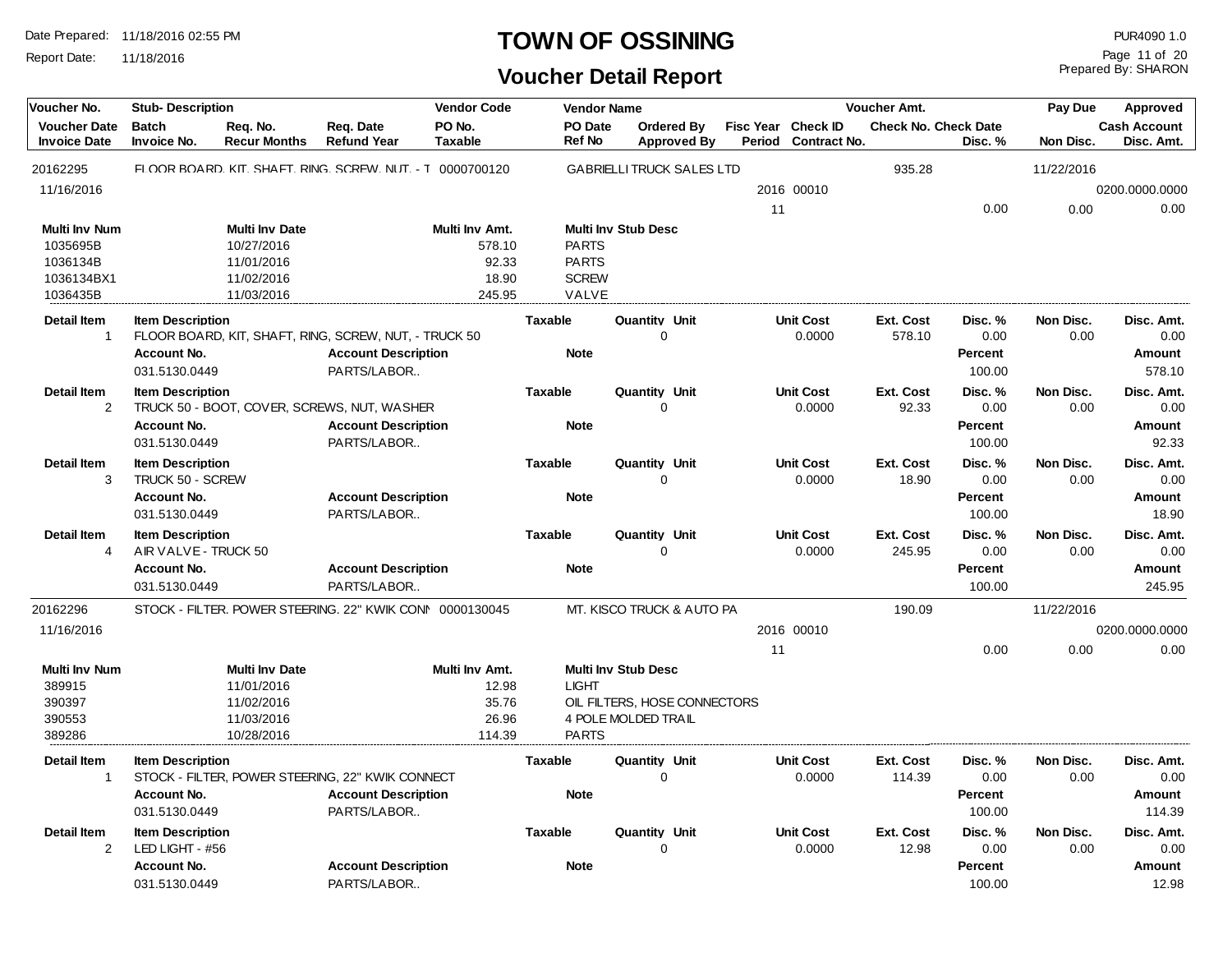Report Date: 11/18/2016

#### **TOWN OF OSSINING PUR4090 1.0**

## **Voucher Detail Report**

Prepared By: SHARON Page 12 of 20

| Voucher No.                                | <b>Stub- Description</b><br><b>Vendor Code</b>                       |                                     | <b>Vendor Name</b>                                                                          |                          |                               | Voucher Amt. |                                  |  |    | Pay Due<br>Approved                       |                             |                                      |                   |                                        |
|--------------------------------------------|----------------------------------------------------------------------|-------------------------------------|---------------------------------------------------------------------------------------------|--------------------------|-------------------------------|--------------|----------------------------------|--|----|-------------------------------------------|-----------------------------|--------------------------------------|-------------------|----------------------------------------|
| <b>Voucher Date</b><br><b>Invoice Date</b> | <b>Batch</b><br>Invoice No.                                          | Req. No.<br><b>Recur Months</b>     | Req. Date<br><b>Refund Year</b>                                                             | PO No.<br><b>Taxable</b> | PO Date<br><b>Ref No</b>      |              | Ordered By<br><b>Approved By</b> |  |    | Fisc Year Check ID<br>Period Contract No. | <b>Check No. Check Date</b> | Disc. %                              | Non Disc.         | <b>Cash Account</b><br>Disc. Amt.      |
| 20162296                                   |                                                                      |                                     | STOCK - FILTER. POWER STEERING. 22" KWIK CONI 0000130045                                    |                          |                               |              | MT. KISCO TRUCK & AUTO PA        |  |    |                                           |                             |                                      |                   |                                        |
| <b>Detail Item</b><br>3                    | <b>Item Description</b><br>Account No.<br>031.5130.0449              | OIL FILTERS, HOSE CONNECTORS - SHOP | <b>Account Description</b><br>PARTS/LABOR                                                   |                          | Taxable<br><b>Note</b>        |              | Quantity Unit<br>0               |  |    | <b>Unit Cost</b><br>0.0000                | Ext. Cost<br>35.76          | Disc. %<br>0.00<br>Percent<br>100.00 | Non Disc.<br>0.00 | Disc. Amt.<br>0.00<br>Amount<br>35.76  |
| <b>Detail Item</b><br>4                    | <b>Item Description</b><br>Account No.<br>031.5130.0449              | TRK #55 - 4 POLE MOLDED TRAIL       | <b>Account Description</b><br>PARTS/LABOR                                                   |                          | <b>Taxable</b><br><b>Note</b> |              | <b>Quantity Unit</b><br>$\Omega$ |  |    | <b>Unit Cost</b><br>0.0000                | <b>Ext. Cost</b><br>26.96   | Disc. %<br>0.00<br>Percent<br>100.00 | Non Disc.<br>0.00 | Disc. Amt.<br>0.00<br>Amount<br>26.96  |
| 20162297                                   |                                                                      | VINYI TUBING FOR TRUCK 53           |                                                                                             | 0000130027               |                               |              | MELROSE LUMBER CO., INC.         |  |    |                                           | 41.80                       |                                      | 11/22/2016        |                                        |
| 11/16/2016                                 |                                                                      |                                     |                                                                                             |                          |                               |              |                                  |  |    | 2016 00010                                |                             |                                      |                   | 0200.0000.0000                         |
| 10/31/2016                                 | D <sub>230145</sub>                                                  |                                     |                                                                                             |                          |                               |              |                                  |  | 11 |                                           |                             | 0.00                                 | 0.00              | 0.00                                   |
| Detail Item<br>$\mathbf{1}$                | <b>Item Description</b><br>Account No.<br>031.5130.0449              | VINYL TUBING FOR TRUCK 53           | <b>Account Description</b><br>PARTS/LABOR                                                   |                          | Taxable<br><b>Note</b>        |              | <b>Quantity Unit</b><br>0        |  |    | <b>Unit Cost</b><br>0.0000                | <b>Ext. Cost</b><br>41.80   | Disc. %<br>0.00<br>Percent<br>100.00 | Non Disc.<br>0.00 | Disc. Amt.<br>0.00<br>Amount<br>41.80  |
| 20162298                                   |                                                                      |                                     | 1 HI 7R RECHARGEARI E HEADI AMP AND 1 PIS GRI 0000190097                                    |                          |                               |              | SNAP-ON TOOLS                    |  |    |                                           | 142.30                      |                                      | 11/22/2016        |                                        |
| 11/16/2016                                 |                                                                      |                                     |                                                                                             |                          |                               |              |                                  |  |    | 2016 00010                                |                             |                                      |                   | 0200.0000.0000                         |
| 10/28/2016                                 | 10281619864                                                          |                                     |                                                                                             |                          |                               |              |                                  |  | 11 |                                           |                             | 0.00                                 | 0.00              | 0.00                                   |
| <b>Detail Item</b><br>1                    | <b>Item Description</b><br>FOR THE SHOP                              |                                     | 1 HL7R RECHARGEABLE HEADLAMP AND 1 PIS GRIP WTR NOZ                                         |                          | Taxable                       |              | Quantity Unit<br>0               |  |    | <b>Unit Cost</b><br>0.0000                | <b>Ext. Cost</b><br>142.30  | Disc. %<br>0.00                      | Non Disc.<br>0.00 | Disc. Amt.<br>0.00                     |
|                                            | Account No.<br>031.5130.0449                                         |                                     | <b>Account Description</b><br>PARTS/LABOR                                                   |                          | <b>Note</b>                   |              |                                  |  |    |                                           |                             | Percent<br>100.00                    |                   | Amount<br>142.30                       |
| 20162299                                   |                                                                      |                                     | RAKES PITCH FORKS GARBAGE BAGS GRASS SL 0000020017                                          |                          |                               |              | BEN ROMEO CO., INC.              |  |    |                                           | 374.20                      |                                      | 11/22/2016        |                                        |
| 11/16/2016                                 |                                                                      |                                     |                                                                                             |                          |                               |              |                                  |  |    | 2016 00010                                |                             |                                      |                   | 0200.0000.0000                         |
| 11/14/2016                                 | 59513                                                                |                                     |                                                                                             |                          |                               |              |                                  |  | 11 |                                           |                             | 0.00                                 | 0.00              | 0.00                                   |
| <b>Detail Item</b><br>$\mathbf{1}$         | <b>Item Description</b><br>Account No.<br>031.5140.0419              |                                     | RAKES, PITCH FORKS, GARBAGE BAGS, GRASS SEED<br><b>Account Description</b><br>MAINT./REPAIR |                          | Taxable<br><b>Note</b>        |              | <b>Quantity Unit</b><br>0        |  |    | <b>Unit Cost</b><br>0.0000                | Ext. Cost<br>326.20         | Disc. %<br>0.00<br>Percent<br>100.00 | Non Disc.<br>0.00 | Disc. Amt.<br>0.00<br>Amount<br>326.20 |
| Detail Item                                | <b>Item Description</b><br><b>GREEN MARKING PAINT</b><br>Account No. |                                     | <b>Account Description</b>                                                                  |                          | Taxable<br><b>Note</b>        |              | <b>Quantity Unit</b><br>0        |  |    | Unit Cost<br>0.0000                       | Ext. Cost<br>48.00          | Disc. %<br>0.00<br>Percent           | Non Disc.<br>0.00 | Disc. Amt.<br>0.00<br>Amount           |
|                                            | 031.5110.0419                                                        |                                     | MAINT./REPAIR                                                                               |                          |                               |              |                                  |  |    |                                           |                             | 100.00                               |                   | 48.00                                  |
| 20162300                                   | FOOD WIN                                                             |                                     |                                                                                             | 0000700455               | C-TOWN                        |              |                                  |  |    |                                           | 319.92                      |                                      | 11/22/2016        |                                        |
| 11/16/2016                                 |                                                                      |                                     |                                                                                             |                          |                               |              |                                  |  |    | 2016 00010                                |                             |                                      |                   | 0200.0000.0000                         |
| <b>Multi Inv Num</b>                       |                                                                      | <b>Multi Inv Date</b>               |                                                                                             | Multi Inv Amt.           |                               |              | Multi Inv Stub Desc              |  | 11 |                                           |                             | 0.00                                 | 0.00              | 0.00                                   |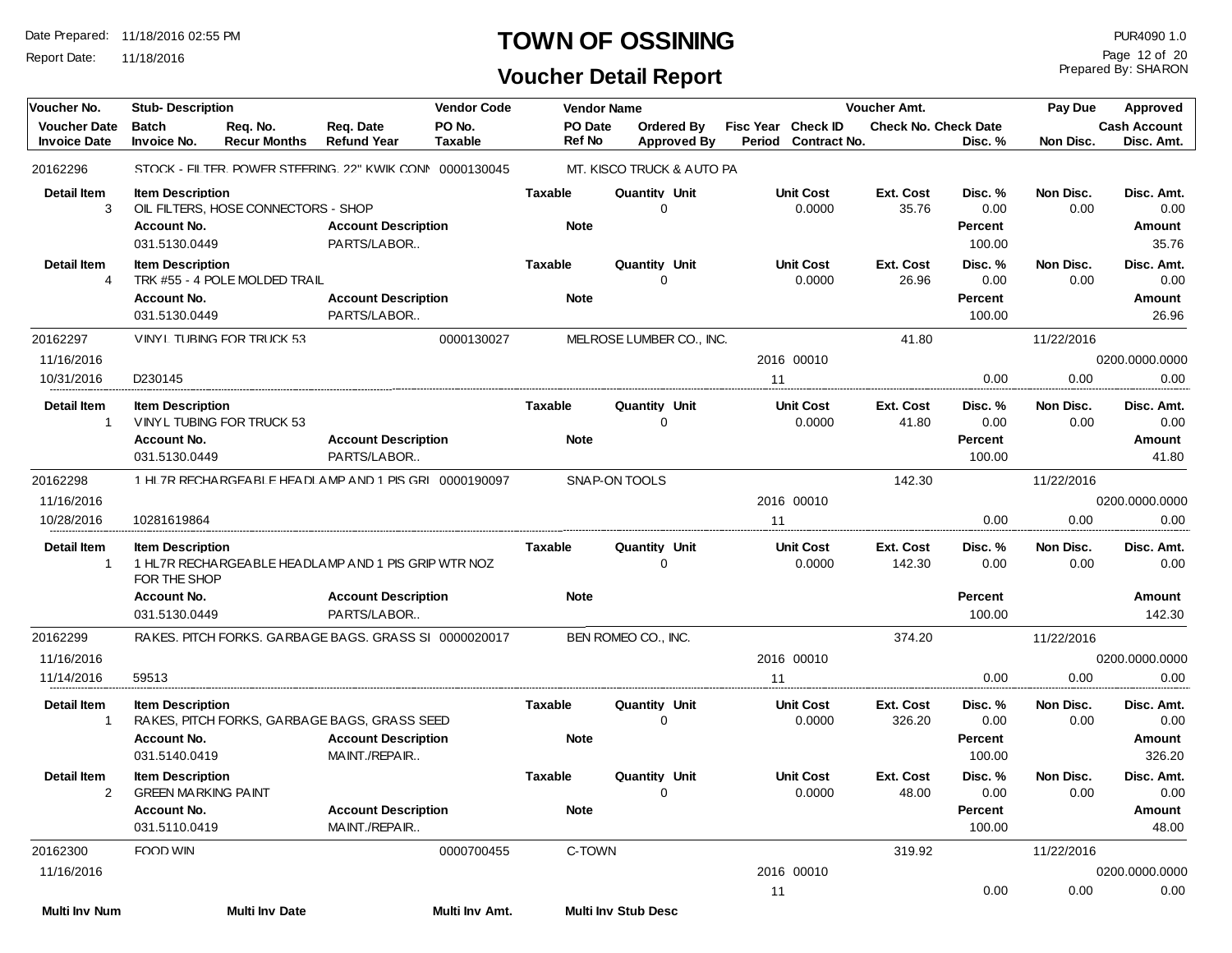Report Date: 11/18/2016

## **TOWN OF OSSINING**

## **Voucher Detail Report**

Prepared By: SHARON Page 13 of 20

| Voucher No.                                | <b>Stub-Description</b>                     |                                  | <b>Vendor Code</b>                          |                          |                   | <b>Vendor Name</b>                     |        | Voucher Amt.                              |                    |                                        | Pay Due<br><b>Approved</b> |                                   |  |
|--------------------------------------------|---------------------------------------------|----------------------------------|---------------------------------------------|--------------------------|-------------------|----------------------------------------|--------|-------------------------------------------|--------------------|----------------------------------------|----------------------------|-----------------------------------|--|
| <b>Voucher Date</b><br><b>Invoice Date</b> | <b>Batch</b><br>Invoice No.                 | Req. No.<br><b>Recur Months</b>  | Req. Date<br><b>Refund Year</b>             | PO No.<br><b>Taxable</b> | PO Date<br>Ref No | Ordered By<br><b>Approved By</b>       | Period | Fisc Year Check ID<br><b>Contract No.</b> |                    | <b>Check No. Check Date</b><br>Disc. % | Non Disc.                  | <b>Cash Account</b><br>Disc. Amt. |  |
| 20162300                                   | FOOD WIN                                    |                                  |                                             | 0000700455               | C-TOWN            |                                        |        |                                           |                    |                                        |                            |                                   |  |
| <b>Multi Inv Num</b>                       |                                             | <b>Multi Inv Date</b>            |                                             | Multi Inv Amt.           |                   | <b>Multi Inv Stub Desc</b>             |        |                                           |                    |                                        |                            |                                   |  |
| 11022016                                   |                                             | 11/02/2016                       |                                             | 65.33                    | <b>FOOD WIN</b>   |                                        |        |                                           |                    |                                        |                            |                                   |  |
| 11032016                                   |                                             | 11/03/2016                       |                                             | 37.31                    | <b>FOOD WIN</b>   |                                        |        |                                           |                    |                                        |                            |                                   |  |
| 11072016                                   |                                             | 11/07/2016                       |                                             | 30.63                    | <b>FOOD WIN</b>   |                                        |        |                                           |                    |                                        |                            |                                   |  |
| 11092016                                   |                                             | 11/09/2016                       |                                             | 64.18                    | <b>FOOD WIN</b>   |                                        |        |                                           |                    |                                        |                            |                                   |  |
| 11092016-1                                 |                                             | 11/09/2016                       |                                             | 33.49                    | <b>FOOD WIN</b>   |                                        |        |                                           |                    |                                        |                            |                                   |  |
| 11102016                                   |                                             | 11/10/2016                       |                                             | 8.99                     | <b>FOOD WIN</b>   |                                        |        |                                           |                    |                                        |                            |                                   |  |
| 11142016                                   |                                             | 11/14/2016                       |                                             | 64.85                    | <b>FOOD WIN</b>   |                                        |        |                                           |                    |                                        |                            |                                   |  |
| 11152016                                   |                                             | 11/15/2016                       |                                             | 15.14                    | <b>FOOD WIN</b>   |                                        |        |                                           |                    |                                        |                            |                                   |  |
| Detail Item                                | <b>Item Description</b>                     |                                  |                                             |                          | <b>Taxable</b>    | Quantity Unit                          |        | <b>Unit Cost</b>                          | Ext. Cost          | Disc. %                                | Non Disc.                  | Disc. Amt.                        |  |
| -1                                         | FOOD WIN                                    |                                  |                                             |                          |                   | $\mathbf{1}$                           |        | 319.9200                                  | 319.92             | 0.00                                   | 0.00                       | 0.00                              |  |
|                                            | Account No.                                 |                                  | <b>Account Description</b>                  |                          | <b>Note</b>       |                                        |        |                                           |                    | Percent                                |                            | Amount                            |  |
|                                            | 010.6773.0423                               |                                  | FOOD SUPPLIES                               |                          |                   |                                        |        |                                           |                    | 100.00                                 |                            | 319.92                            |  |
| 20162301                                   | <b>BRFAD WIN</b>                            |                                  |                                             | 0000070168               |                   | GM DIRECT DISTRIBUTOR CORP.            |        |                                           | 74.27              |                                        | 11/22/2016                 |                                   |  |
| 11/16/2016                                 |                                             |                                  |                                             |                          |                   |                                        |        | 2016 00010                                |                    |                                        |                            | 0200.0000.0000                    |  |
|                                            |                                             |                                  |                                             |                          |                   |                                        | 11     |                                           |                    | 0.00                                   | 0.00                       | 0.00                              |  |
| <b>Multi Inv Num</b>                       |                                             | <b>Multi Inv Date</b>            |                                             | Multi Inv Amt.           |                   | <b>Multi Inv Stub Desc</b>             |        |                                           |                    |                                        |                            |                                   |  |
| 11102016                                   |                                             | 11/10/2016                       |                                             | 31.83                    |                   | <b>BREAD WIN</b>                       |        |                                           |                    |                                        |                            |                                   |  |
| 11042016                                   |                                             | 11/04/2016                       |                                             | 42.44                    |                   | <b>BREAD WIN</b>                       |        |                                           |                    |                                        |                            |                                   |  |
| Detail Item<br>-1                          | <b>Item Description</b><br><b>BREAD WIN</b> |                                  |                                             |                          | <b>Taxable</b>    | Quantity Unit<br>$\mathbf{1}$          |        | <b>Unit Cost</b><br>74.2700               | Ext. Cost<br>74.27 | Disc. %<br>0.00                        | Non Disc.<br>0.00          | Disc. Amt.<br>0.00                |  |
|                                            | Account No.<br>010.6773.0423                |                                  | <b>Account Description</b><br>FOOD SUPPLIES |                          | <b>Note</b>       |                                        |        |                                           |                    | Percent<br>100.00                      |                            | Amount<br>74.27                   |  |
| 20162302                                   |                                             | SENIOR SERVICES FAX. 10/28-11/27 |                                             | 0000220156               | <b>VERIZON</b>    |                                        |        |                                           | 30.81              |                                        | 11/22/2016                 |                                   |  |
| 11/16/2016                                 |                                             |                                  |                                             |                          |                   |                                        |        | 2016 00010                                |                    |                                        |                            | 0200.0000.0000                    |  |
| 10/28/2016                                 | 10282016                                    |                                  |                                             |                          |                   |                                        | 11     |                                           |                    | 0.00                                   | 0.00                       | 0.00                              |  |
|                                            |                                             |                                  |                                             |                          |                   |                                        |        |                                           |                    |                                        |                            |                                   |  |
| Detail Item<br>-1                          | <b>Item Description</b>                     | SENIOR SERVICES FAX, 10/28-11/27 |                                             |                          | Taxable           | <b>Quantity Unit</b><br>$\overline{1}$ |        | <b>Unit Cost</b><br>30.8100               | Ext. Cost<br>30.81 | Disc. %<br>0.00                        | Non Disc.<br>0.00          | Disc. Amt.<br>0.00                |  |
|                                            | Account No.                                 |                                  | <b>Account Description</b>                  |                          | <b>Note</b>       |                                        |        |                                           |                    | Percent                                |                            | Amount                            |  |
|                                            | 010.6772.0406                               |                                  | TELEPHONE                                   |                          |                   |                                        |        |                                           |                    | 100.00                                 |                            | 30.81                             |  |
| 20162303                                   | <b>WORK CLOTHES</b>                         |                                  |                                             | 0000020030               |                   | BOB'S ARMY & NAVY STORE                |        |                                           | 486.41             |                                        | 11/22/2016                 |                                   |  |
| 11/16/2016                                 |                                             |                                  |                                             |                          |                   |                                        |        | 2016 00010                                |                    |                                        |                            | 0200.0000.0000                    |  |
|                                            |                                             |                                  |                                             | M                        |                   |                                        | 11     |                                           |                    | 0.00                                   | 0.00                       | 0.00                              |  |
| <b>Multi Inv Num</b>                       |                                             | <b>Multi Inv Date</b>            |                                             | Multi Inv Amt.           |                   | <b>Multi Inv Stub Desc</b>             |        |                                           |                    |                                        |                            |                                   |  |
| 8493                                       |                                             | 02/19/2016                       |                                             | 207.44                   |                   | WORK CLOTHES- BANTA                    |        |                                           |                    |                                        |                            |                                   |  |
| 8474                                       |                                             | 03/11/2016                       |                                             | 44.00                    |                   | <b>WORK CLOTHES- BANTA</b>             |        |                                           |                    |                                        |                            |                                   |  |
| 8655                                       |                                             | 05/21/2016                       |                                             | 55.00                    |                   | <b>WORK CLOTHES- BANTA</b>             |        |                                           |                    |                                        |                            |                                   |  |
| 8756                                       |                                             | 08/05/2016                       |                                             | 69.99                    |                   | <b>WORK CLOTHES- BANTA</b>             |        |                                           |                    |                                        |                            |                                   |  |
| 8638                                       |                                             | 05/10/2016                       |                                             | 109.98                   |                   | WORK CLOTHES- WALKER                   |        |                                           |                    |                                        |                            |                                   |  |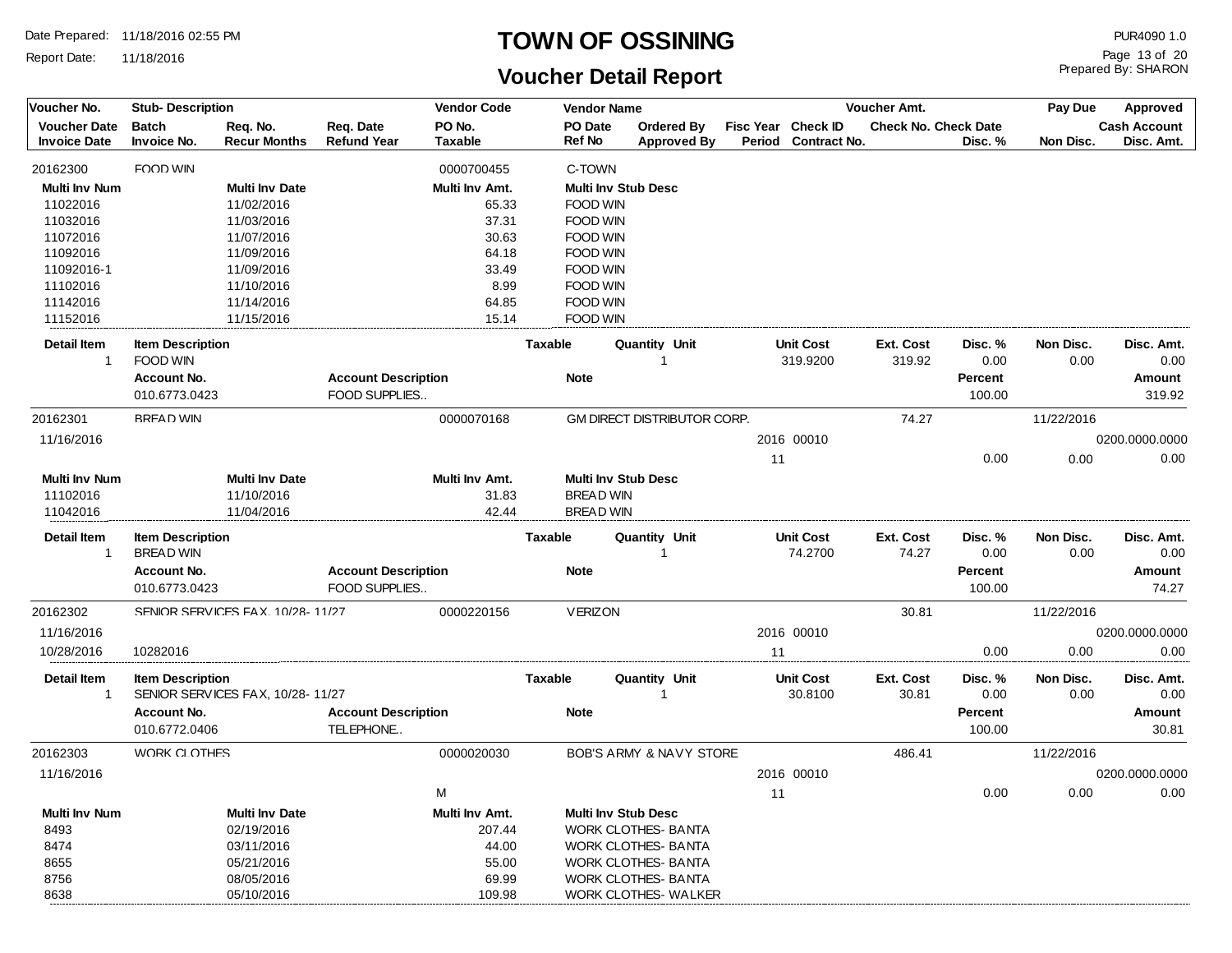Report Date: 11/18/2016

#### **TOWN OF OSSINING PUR4090 1.0**

## **Voucher Detail Report**

Prepared By: SHARON Page 14 of 20

| Voucher No.                 | <b>Stub-Description</b>                                 |                                          |                                                 | <b>Vendor Code</b> |                | <b>Vendor Name</b> |                                 |    |                              | <b>Voucher Amt.</b>         |                                      | Pay Due             | Approved                              |
|-----------------------------|---------------------------------------------------------|------------------------------------------|-------------------------------------------------|--------------------|----------------|--------------------|---------------------------------|----|------------------------------|-----------------------------|--------------------------------------|---------------------|---------------------------------------|
| <b>Voucher Date</b>         | <b>Batch</b>                                            | Req. No.                                 | Req. Date                                       | PO No.             | PO Date        |                    | Ordered By                      |    | Fisc Year Check ID           | <b>Check No. Check Date</b> |                                      | <b>Cash Account</b> |                                       |
| <b>Invoice Date</b>         | Invoice No.                                             | <b>Recur Months</b>                      | <b>Refund Year</b>                              | Taxable            |                | <b>Ref No</b>      | <b>Approved By</b>              |    | Period Contract No.          |                             | Disc. %                              | Non Disc.           | Disc. Amt.                            |
| 20162303                    | <b>WORK CLOTHES</b>                                     |                                          |                                                 | 0000020030         |                |                    | BOB'S ARMY & NAVY STORE         |    |                              |                             |                                      |                     |                                       |
| <b>Detail Item</b>          | <b>Item Description</b>                                 |                                          |                                                 |                    | <b>Taxable</b> |                    | <b>Quantity Unit</b>            |    | <b>Unit Cost</b>             | <b>Ext. Cost</b>            | Disc. %                              | Non Disc.           | Disc. Amt.                            |
| $\mathbf{1}$                | <b>WORK CLOTHES</b>                                     |                                          |                                                 |                    | М              |                    |                                 |    | 486.4100                     | 486.41                      | 0.00                                 | 0.00                | 0.00                                  |
|                             | Account No.                                             |                                          | <b>Account Description</b><br>UNIFORMS          |                    |                | <b>Note</b>        |                                 |    |                              |                             | Percent                              |                     | Amount                                |
|                             | 010.6772.0416                                           |                                          |                                                 |                    |                |                    |                                 |    |                              |                             | 100.00                               |                     | 486.41                                |
| 20162304                    |                                                         | VFRIZON CHARGES 9/28-10/27               |                                                 | 0000150028         |                |                    | VILLAGE OF OSSINING             |    |                              | 2,034.59                    |                                      | 11/22/2016          |                                       |
| 11/16/2016                  |                                                         |                                          |                                                 |                    |                |                    |                                 |    | 2016 00010                   |                             |                                      |                     | 0200.0000.0000                        |
| 11/14/2016                  | 2016200014436                                           |                                          |                                                 |                    |                |                    |                                 | 11 |                              |                             | 0.00                                 | 0.00                | 0.00                                  |
| <b>Detail Item</b>          | <b>Item Description</b>                                 |                                          |                                                 |                    | Taxable        |                    | Quantity Unit                   |    | <b>Unit Cost</b>             | Ext. Cost                   | Disc. %                              | Non Disc.           | Disc. Amt.                            |
| $\mathbf{1}$                |                                                         | VERIZON CHARGES 9/28-10/27               |                                                 |                    |                |                    |                                 |    | 2,034.5900                   | 2,034.59                    | 0.00                                 | 0.00                | 0.00                                  |
|                             | Account No.<br>010.1620.0419                            |                                          | <b>Account Description</b><br>MAINT./REPAIR     |                    |                | <b>Note</b>        |                                 |    |                              |                             | Percent                              |                     | Amount<br>70.42                       |
|                             | 020.3620.0406                                           |                                          | TELEPHONE                                       |                    |                |                    |                                 |    |                              |                             |                                      |                     | 153.83                                |
|                             | 032.8810.0406                                           |                                          | TELEPHONE                                       |                    |                |                    |                                 |    |                              |                             |                                      |                     | 73.02                                 |
|                             | 031.5010.0406                                           |                                          | TELEPHONE                                       |                    |                |                    |                                 |    |                              |                             |                                      |                     | 184.48                                |
|                             | 010.1650.0438                                           |                                          | PHONE, WEB SERVICES                             |                    |                |                    |                                 |    |                              |                             |                                      |                     | 1,552.84                              |
| 20162305                    |                                                         | SENIORS COPIER. 11/3-12/2                |                                                 | 0000701514         |                |                    | <b>XEROX FINANCIAL SERVICES</b> |    |                              | 121.19                      |                                      | 11/22/2016          |                                       |
| 11/16/2016                  |                                                         |                                          |                                                 |                    |                |                    |                                 |    | 2016 00010                   |                             |                                      |                     | 0200.0000.0000                        |
| 11/13/2016                  | 671850                                                  |                                          |                                                 |                    |                |                    |                                 | 11 |                              |                             | 0.00                                 | 0.00                | 0.00                                  |
| <b>Detail Item</b><br>-1    | <b>Item Description</b>                                 | SENIORS COPIER, 11/3-12/2                |                                                 |                    | Taxable        |                    | Quantity Unit                   |    | <b>Unit Cost</b><br>121.1900 | Ext. Cost<br>121.19         | Disc. %<br>0.00                      | Non Disc.<br>0.00   | Disc. Amt.<br>0.00                    |
|                             | Account No.<br>010.6772.0201                            |                                          | <b>Account Description</b><br>EQUIPMENT         |                    |                | <b>Note</b>        |                                 |    |                              |                             | Percent<br>100.00                    |                     | Amount<br>121.19                      |
| 20162306                    |                                                         | I ANGUAGE LINE SERVICES FOR OCTOBER 2016 |                                                 | 0000701120         |                |                    | LANGUAGE LINE SERVICES          |    |                              | 29.25                       |                                      | 11/22/2016          |                                       |
| 11/16/2016                  |                                                         |                                          |                                                 |                    |                |                    |                                 |    | 2016 00010                   |                             |                                      |                     | 0200.0000.0000                        |
| 10/31/2016                  | 3940264                                                 |                                          |                                                 | M                  |                |                    |                                 | 11 |                              |                             | 0.00                                 | 0.00                | 0.00                                  |
| Detail Item<br>$\mathbf{1}$ | <b>Item Description</b><br>Account No.<br>010.1110.0455 | LANGUAGE LINE SERVICES FOR OCTOBER 2016  | <b>Account Description</b><br><b>TRANSLATOR</b> |                    | Taxable<br>M   | <b>Note</b>        | Quantity Unit                   |    | <b>Unit Cost</b><br>29.2500  | Ext. Cost<br>29.25          | Disc. %<br>0.00<br>Percent<br>100.00 | Non Disc.<br>0.00   | Disc. Amt.<br>0.00<br>Amount<br>29.25 |
| 20162307                    |                                                         | LEASING INVOICE. 8/30/16-11/29/16        |                                                 | 0000160025         |                |                    | PITNEY BOWES                    |    |                              | 362.49                      |                                      | 11/22/2016          |                                       |
| 11/16/2016                  |                                                         |                                          |                                                 |                    |                |                    |                                 |    | 2016 00010                   |                             |                                      |                     | 0200.0000.0000                        |
| 11/02/2016                  | 3302066680                                              |                                          |                                                 |                    |                |                    |                                 | 11 |                              |                             | 0.00                                 | 0.00                | 0.00                                  |
|                             |                                                         |                                          |                                                 |                    |                |                    |                                 |    |                              |                             |                                      |                     |                                       |
| <b>Detail Item</b><br>-1    | <b>Item Description</b>                                 | LEASING INVOICE, 8/30/16-11/29/16        |                                                 |                    | Taxable        |                    | Quantity Unit                   |    | <b>Unit Cost</b><br>362.4900 | Ext. Cost<br>362.49         | Disc. %<br>0.00                      | Non Disc.<br>0.00   | Disc. Amt.<br>0.00                    |
|                             | Account No.                                             |                                          | <b>Account Description</b>                      |                    |                | <b>Note</b>        |                                 |    |                              |                             | Percent                              |                     | Amount                                |
|                             | 010.1110.0436                                           |                                          | POSTAGE                                         |                    |                |                    |                                 |    |                              |                             | 100.00                               |                     | 362.49                                |
| 20162308                    | IA RFIS & COPY PAPER                                    |                                          |                                                 | 0000190004         |                |                    | STAPLES, INC. AND SUBSIDIARIES  |    |                              | 94.82                       |                                      | 11/22/2016          |                                       |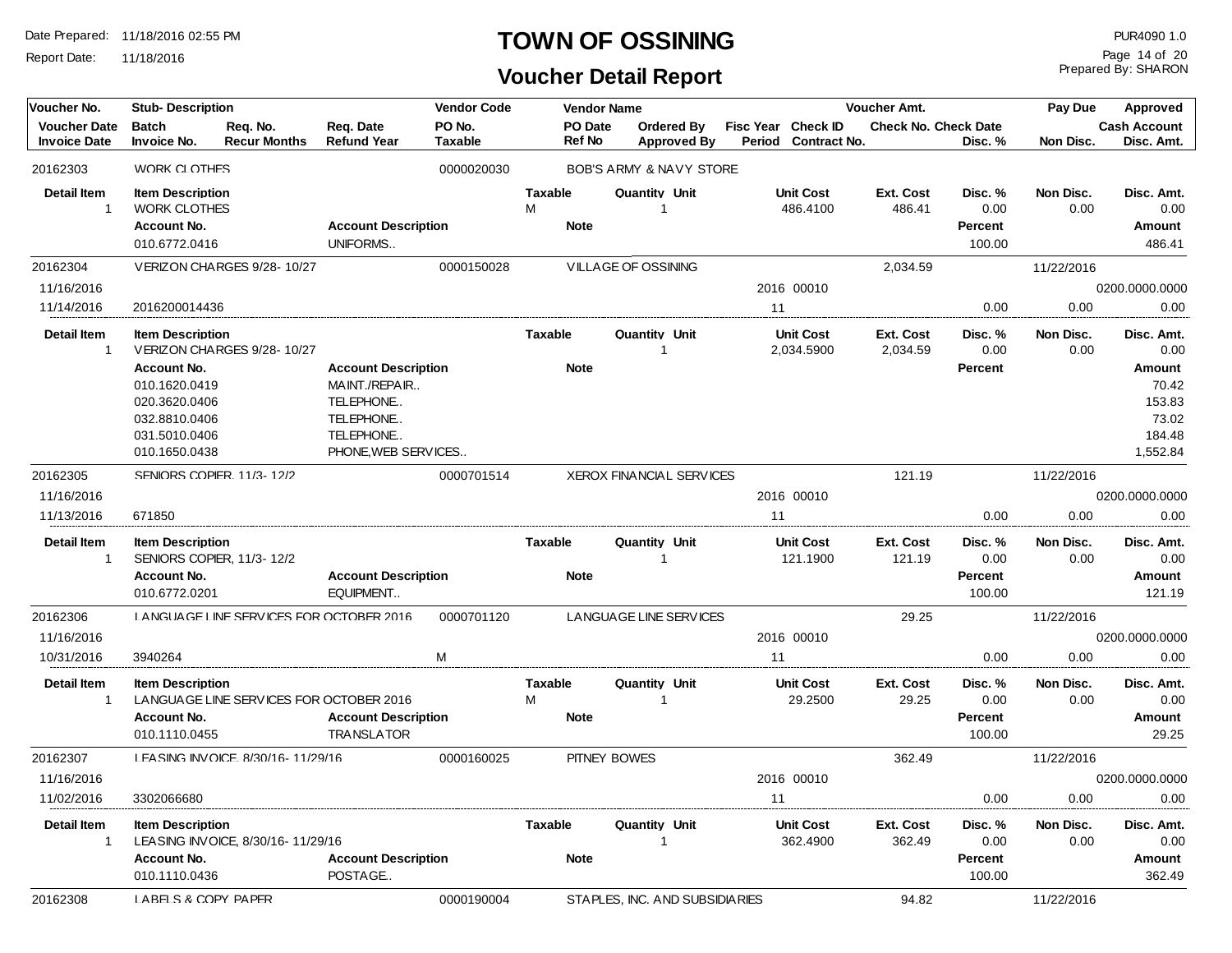Report Date: 11/18/2016

## **TOWN OF OSSINING** PUR4090 1.0

Prepared By: SHARON Page 15 of 20

| Voucher No.                                | <b>Stub-Description</b>                        |                                                             |                                                 | <b>Vendor Code</b>       |                |                          | <b>Vendor Name</b>                      | Voucher Amt.       |                              |                      |                   | Pay Due           | Approved                          |
|--------------------------------------------|------------------------------------------------|-------------------------------------------------------------|-------------------------------------------------|--------------------------|----------------|--------------------------|-----------------------------------------|--------------------|------------------------------|----------------------|-------------------|-------------------|-----------------------------------|
| <b>Voucher Date</b><br><b>Invoice Date</b> | <b>Batch</b><br>Invoice No.                    | Req. No.<br><b>Recur Months</b>                             | Req. Date<br><b>Refund Year</b>                 | PO No.<br><b>Taxable</b> |                | PO Date<br><b>Ref No</b> | <b>Ordered By</b><br><b>Approved By</b> | Fisc Year Check ID | Period Contract No.          | Check No. Check Date | Disc. %           | Non Disc.         | <b>Cash Account</b><br>Disc. Amt. |
| 20162308                                   | LABELS & COPY PAPER                            |                                                             |                                                 | 0000190004               |                |                          | STAPLES, INC. AND SUBSIDIARIES          |                    |                              |                      |                   |                   |                                   |
| 11/16/2016                                 |                                                |                                                             |                                                 |                          |                |                          |                                         |                    | 2016 00010                   |                      |                   |                   | 0200.0000.0000                    |
| 10/29/2016                                 | 3319496472                                     |                                                             |                                                 |                          |                |                          |                                         | 11                 |                              |                      | 0.00              | 0.00              | 0.00                              |
| <b>Detail Item</b><br>$\mathbf{1}$         | <b>Item Description</b><br>LABELS & COPY PAPER |                                                             |                                                 |                          | <b>Taxable</b> |                          | Quantity Unit<br>-1                     |                    | <b>Unit Cost</b><br>94.8200  | Ext. Cost<br>94.82   | Disc. %<br>0.00   | Non Disc.<br>0.00 | Disc. Amt.<br>0.00                |
|                                            | Account No.<br>010.1110.0401                   |                                                             | <b>Account Description</b><br>SUPPLIES          |                          | <b>Note</b>    |                          |                                         |                    |                              |                      | Percent<br>100.00 |                   | Amount<br>94.82                   |
| 20162309                                   |                                                | INTERPRETER SERVICES. 2HRS @ 20/HR (CIVII / PAI 0000700742) |                                                 |                          |                |                          | ZHININ, JESSICA                         |                    |                              | 40.00                |                   | 11/22/2016        |                                   |
| 11/16/2016                                 |                                                |                                                             |                                                 |                          |                |                          |                                         |                    | 2016 00010                   |                      |                   |                   | 0200.0000.0000                    |
| 11/10/2016                                 | 11102016                                       |                                                             |                                                 | M                        |                |                          |                                         | 11                 |                              |                      | 0.00              | 0.00              | 0.00                              |
| <b>Detail Item</b>                         | <b>Item Description</b>                        |                                                             |                                                 |                          | <b>Taxable</b> |                          | Quantity Unit                           |                    | <b>Unit Cost</b>             | Ext. Cost            | Disc. %           | Non Disc.         | Disc. Amt.                        |
| $\overline{1}$                             |                                                | INTERPRETER SERVICES, 2HRS @ 20/HR (CIVIL/ PARKING)         |                                                 |                          | M              |                          | -1                                      |                    | 40.0000                      | 40.00                | 0.00              | 0.00              | 0.00                              |
|                                            | Account No.                                    |                                                             | <b>Account Description</b>                      |                          | <b>Note</b>    |                          |                                         |                    |                              |                      | <b>Percent</b>    |                   | Amount                            |
|                                            | 010.1130.0455                                  |                                                             | <b>TRANSLATOR</b>                               |                          |                |                          |                                         |                    |                              |                      | 50.00             |                   | 20.00                             |
|                                            | 010.1110.0455                                  |                                                             | <b>TRANSLATOR</b>                               |                          |                |                          |                                         |                    |                              |                      | 50.00             |                   | 20.00                             |
| 20162310                                   |                                                | FAIL 2016 SOFTBALL UMPIRING                                 |                                                 | 0000701418               |                | BONCI, VIC               |                                         |                    |                              | 200.00               |                   | 11/22/2016        |                                   |
| 11/16/2016                                 |                                                |                                                             |                                                 |                          |                |                          |                                         |                    | 2016 00010                   |                      |                   |                   | 0200.0000.0000                    |
|                                            |                                                |                                                             |                                                 | M                        |                |                          |                                         | 11                 |                              |                      | 0.00              | 0.00              | 0.00                              |
| Multi Inv Num                              |                                                | <b>Multi Inv Date</b>                                       |                                                 | Multi Inv Amt.           |                |                          | <b>Multi Inv Stub Desc</b>              |                    |                              |                      |                   |                   |                                   |
| 10292016                                   |                                                | 10/29/2016                                                  |                                                 | 100.00                   | 10/29          |                          |                                         |                    |                              |                      |                   |                   |                                   |
| 10282016                                   |                                                | 10/28/2016                                                  |                                                 | 100.00                   | 10/28          |                          |                                         |                    |                              |                      |                   |                   |                                   |
| <b>Detail Item</b>                         | <b>Item Description</b>                        |                                                             |                                                 |                          | <b>Taxable</b> |                          | Quantity Unit                           |                    | <b>Unit Cost</b>             | Ext. Cost            | Disc. %           | Non Disc.         | Disc. Amt.                        |
| $\mathbf{1}$                               |                                                | FALL 2016 SOFTBALL UMPIRING                                 |                                                 |                          | М              |                          | -1                                      |                    | 200.0000                     | 200.00               | 0.00              | 0.00              | 0.00                              |
|                                            | Account No.                                    |                                                             | <b>Account Description</b>                      |                          | <b>Note</b>    |                          |                                         |                    |                              |                      | <b>Percent</b>    |                   | Amount                            |
|                                            | 010.7310.0475                                  |                                                             | TOWN GENERAL-RECREATION<br>PROGRAMS-CONTRACTUAL |                          |                |                          |                                         |                    |                              |                      | 100.00            |                   | 200.00                            |
| 20162311                                   |                                                | FAIL 2016 SOFTBALL UMPIRING                                 |                                                 | 0000701416               |                |                          | MAGRONE, JAMES                          |                    |                              | 200.00               |                   | 11/22/2016        |                                   |
| 11/16/2016                                 |                                                |                                                             |                                                 |                          |                |                          |                                         |                    | 2016 00010                   |                      |                   |                   | 0200.0000.0000                    |
|                                            |                                                |                                                             |                                                 | M                        |                |                          |                                         | 11                 |                              |                      | 0.00              | 0.00              | 0.00                              |
| <b>Multi Inv Num</b>                       |                                                | <b>Multi Inv Date</b>                                       |                                                 | Multi Inv Amt.           |                |                          | <b>Multi Inv Stub Desc</b>              |                    |                              |                      |                   |                   |                                   |
| 10262016                                   |                                                | 10/26/2016                                                  |                                                 | 100.00                   | 10/26          |                          |                                         |                    |                              |                      |                   |                   |                                   |
| 10292016                                   |                                                | 10/29/2016                                                  |                                                 | 100.00                   | 10/29          |                          |                                         |                    |                              |                      |                   |                   |                                   |
| <b>Detail Item</b><br>$\overline{1}$       | <b>Item Description</b>                        | FALL 2016 SOFTBALL UMPIRING                                 |                                                 |                          | Taxable<br>M   |                          | <b>Quantity Unit</b><br>-1              |                    | <b>Unit Cost</b><br>200.0000 | Ext. Cost<br>200.00  | Disc. %<br>0.00   | Non Disc.<br>0.00 | Disc. Amt.<br>0.00                |
|                                            | Account No.                                    |                                                             | <b>Account Description</b>                      |                          | <b>Note</b>    |                          |                                         |                    |                              |                      | <b>Percent</b>    |                   | Amount                            |
|                                            | 010.7310.0475                                  |                                                             | TOWN GENERAL-RECREATION<br>PROGRAMS-CONTRACTUAL |                          |                |                          |                                         |                    |                              |                      | 100.00            |                   | 200.00                            |
| 20162312                                   |                                                | FAIL 2016 SOFTBALL UMPIRING                                 |                                                 | 0000701419               |                |                          | PIKULA, ELLEN                           |                    |                              | 200.00               |                   | 11/22/2016        |                                   |
| 11/16/2016                                 |                                                |                                                             |                                                 |                          |                |                          |                                         |                    | 2016 00010                   |                      |                   |                   | 0200.0000.0000                    |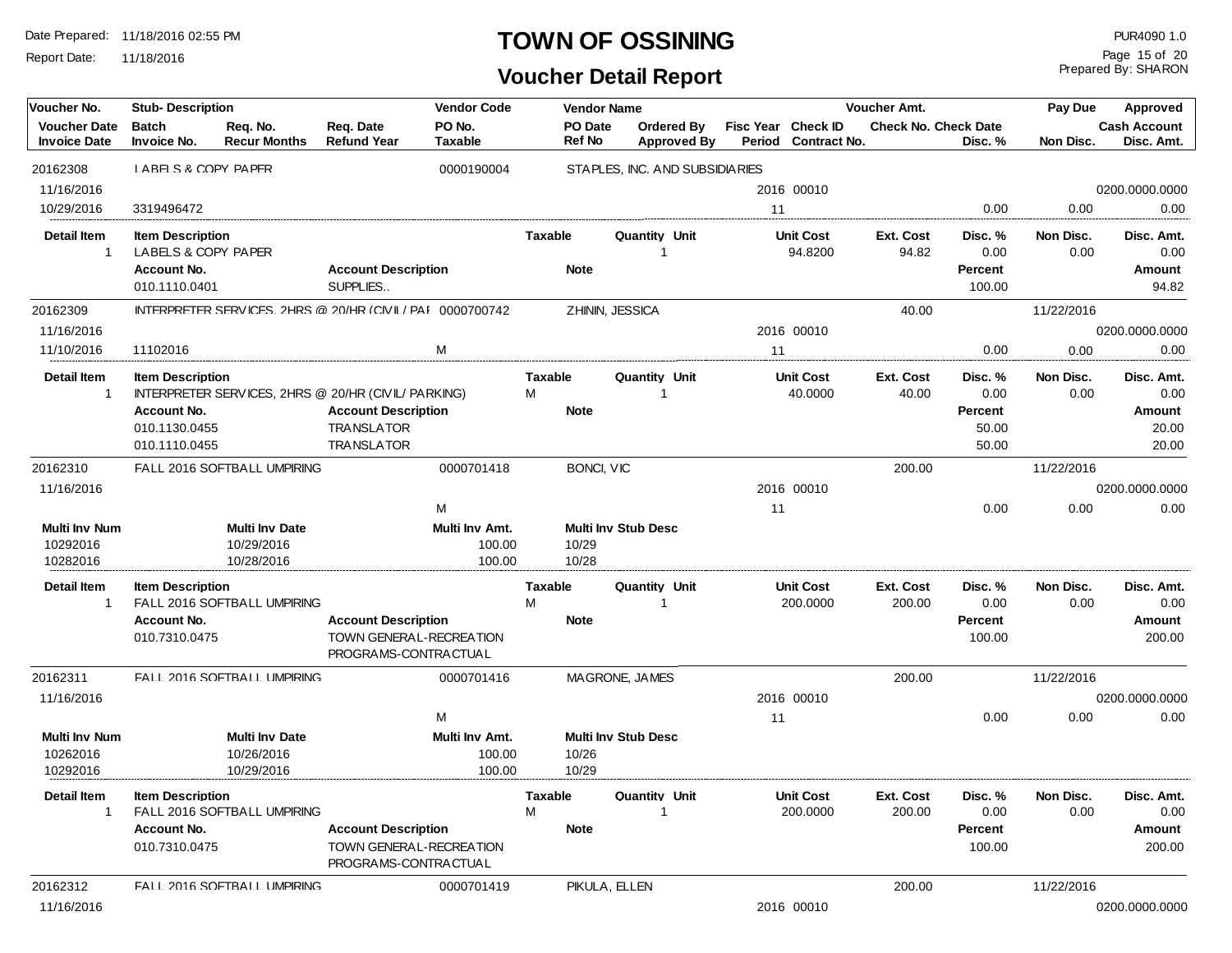Report Date: 11/18/2016

#### **TOWN OF OSSINING PUR4090 1.0**

## **Voucher Detail Report**

Prepared By: SHARON Page 16 of 20

| Voucher No.                                  | <b>Stub-Description</b>                                                        |                                                           |                                                                               | <b>Vendor Code</b>                 |                     | <b>Vendor Name</b> |                                     |    |                              | Voucher Amt.               |                                      | Pay Due           | Approved                               |  |
|----------------------------------------------|--------------------------------------------------------------------------------|-----------------------------------------------------------|-------------------------------------------------------------------------------|------------------------------------|---------------------|--------------------|-------------------------------------|----|------------------------------|----------------------------|--------------------------------------|-------------------|----------------------------------------|--|
| <b>Voucher Date</b>                          | <b>Batch</b>                                                                   | Reg. No.                                                  | Req. Date                                                                     | PO No.                             |                     | PO Date            | Ordered By                          |    | Fisc Year Check ID           |                            | <b>Check No. Check Date</b>          |                   | <b>Cash Account</b>                    |  |
| <b>Invoice Date</b>                          | Invoice No.                                                                    | <b>Recur Months</b>                                       | <b>Refund Year</b>                                                            | <b>Taxable</b>                     |                     | Ref No             | <b>Approved By</b>                  |    | Period Contract No.          |                            | Disc. %                              | Non Disc.         | Disc. Amt.                             |  |
| 20162312                                     |                                                                                | FALL 2016 SOFTBALL UMPIRING                               |                                                                               | 0000701419<br>M                    |                     | PIKULA, ELLEN      |                                     | 11 |                              |                            | 0.00                                 | 0.00              | 0.00                                   |  |
| <b>Multi Inv Num</b><br>10282016<br>10262016 |                                                                                | <b>Multi Inv Date</b><br>10/28/2016<br>10/26/2016         |                                                                               | Multi Inv Amt.<br>100.00<br>100.00 |                     | 10/28<br>10/26     | <b>Multi Inv Stub Desc</b>          |    |                              |                            |                                      |                   |                                        |  |
| <b>Detail Item</b><br>$\mathbf{1}$           | <b>Item Description</b><br>Account No.<br>010.7310.0475                        | FALL 2016 SOFTBALL UMPIRING                               | <b>Account Description</b><br>TOWN GENERAL-RECREATION<br>PROGRAMS-CONTRACTUAL |                                    | <b>Taxable</b><br>M | <b>Note</b>        | Quantity Unit                       |    | <b>Unit Cost</b><br>200.0000 | Ext. Cost<br>200.00        | Disc. %<br>0.00<br>Percent<br>100.00 | Non Disc.<br>0.00 | Disc. Amt.<br>0.00<br>Amount<br>200.00 |  |
| 20162313                                     | 1000 MAILING LABELS                                                            |                                                           |                                                                               | 0000030056                         |                     |                    | <b>CRESCENT PRINTING &amp; COPY</b> |    |                              | 185.00                     |                                      | 11/22/2016        |                                        |  |
| 11/16/2016                                   |                                                                                |                                                           |                                                                               |                                    |                     |                    |                                     |    | 2016 00010                   |                            |                                      |                   | 0200.0000.0000                         |  |
| 11/16/2016                                   | 111616                                                                         |                                                           |                                                                               | M                                  |                     |                    |                                     | 11 |                              |                            | 0.00                                 | 0.00              | 0.00                                   |  |
| <b>Detail Item</b><br>$\mathbf{1}$           | <b>Item Description</b><br>1000 MAILING LABELS<br>Account No.<br>010.1410.0402 |                                                           | <b>Account Description</b><br>PRINTING                                        |                                    | <b>Taxable</b><br>М | <b>Note</b>        | Quantity Unit<br>$\Omega$           |    | <b>Unit Cost</b><br>0.0000   | Ext. Cost<br>185.00        | Disc. %<br>0.00<br>Percent<br>100.00 | Non Disc.<br>0.00 | Disc. Amt.<br>0.00<br>Amount<br>185.00 |  |
| 20162314                                     |                                                                                | COMPILIS IN STATE/OLIT OF STATE/ DELINOLIENT N 0000701074 |                                                                               |                                    |                     |                    | COMPLUS DATA INNOVATIONS, INC.      |    |                              | 5,151.68                   |                                      | 11/22/2016        |                                        |  |
| 11/16/2016                                   |                                                                                |                                                           |                                                                               |                                    |                     |                    |                                     |    | 2016 00010                   |                            |                                      |                   | 0200.0000.0000                         |  |
| 10/31/2016                                   | 33542                                                                          |                                                           |                                                                               | M                                  |                     |                    |                                     | 11 |                              |                            | 0.00                                 | 0.00              | 0.00                                   |  |
| <b>Detail Item</b>                           | <b>Item Description</b>                                                        |                                                           |                                                                               |                                    | <b>Taxable</b>      |                    | Quantity Unit                       |    | <b>Unit Cost</b>             | <b>Ext. Cost</b>           | Disc. %                              | Non Disc.         | Disc. Amt.                             |  |
| $\overline{1}$                               |                                                                                | COMPLUS IN STATE/OUT OF STATE/DELINQUENT NOTICES          |                                                                               |                                    | м                   |                    | $\mathbf 1$                         |    | 5,151.6800                   | 5,151.68                   | 0.00                                 | 0.00              | 0.00                                   |  |
|                                              | Account No.<br>010.1130.0400                                                   |                                                           | <b>Account Description</b><br>CONTRACTUAL                                     |                                    |                     | <b>Note</b>        |                                     |    |                              |                            | Percent<br>100.00                    |                   | Amount<br>5.151.68                     |  |
| 20162315                                     | SUPPLIES                                                                       |                                                           |                                                                               | 0000190004                         |                     |                    | STAPLES, INC. AND SUBSIDIARIES      |    |                              | 169.99                     |                                      | 11/22/2016        |                                        |  |
| 11/16/2016                                   |                                                                                |                                                           |                                                                               |                                    |                     |                    |                                     |    | 2016 00010                   |                            |                                      |                   | 0200.0000.0000                         |  |
| 10/29/2016                                   | 3319496418                                                                     |                                                           |                                                                               |                                    |                     |                    |                                     | 11 |                              |                            | 0.00                                 | 0.00              | 0.00                                   |  |
| <b>Detail Item</b><br>$\mathbf{1}$           | <b>Item Description</b><br><b>SUPPLIES</b>                                     |                                                           |                                                                               |                                    | <b>Taxable</b>      |                    | Quantity Unit<br>$\overline{1}$     |    | <b>Unit Cost</b><br>169.9900 | <b>Ext. Cost</b><br>169.99 | Disc. %<br>0.00                      | Non Disc.<br>0.00 | Disc. Amt.<br>0.00                     |  |
|                                              | Account No.<br>010.1330.0201                                                   |                                                           | <b>Account Description</b><br>EQUIPMENT                                       |                                    |                     | <b>Note</b>        |                                     |    |                              |                            | Percent<br>100.00                    |                   | Amount<br>169.99                       |  |
| 20162316                                     |                                                                                | NAMEPIATE FOR JULIE DILORETO                              |                                                                               | 0000190075                         |                     | SCHWAAB, INC.      |                                     |    |                              | 24.75                      |                                      | 11/22/2016        |                                        |  |
| 11/16/2016                                   |                                                                                |                                                           |                                                                               |                                    |                     |                    |                                     |    | 2016 00010                   |                            |                                      |                   | 0200.0000.0000                         |  |
| 04/22/2016                                   | A047235                                                                        |                                                           |                                                                               | M                                  |                     |                    |                                     | 11 |                              |                            | 0.00                                 | 0.00              | 0.00                                   |  |
| <b>Detail Item</b><br>$\mathbf{1}$           | <b>Item Description</b><br>Account No.<br>010.1330.0401                        | NAMEPLATE FOR JULIE DILORETO                              | <b>Account Description</b><br>SUPPLIES                                        |                                    | <b>Taxable</b><br>М | <b>Note</b>        | Quantity Unit<br>-1                 |    | <b>Unit Cost</b><br>24.7500  | Ext. Cost<br>24.75         | Disc. %<br>0.00<br>Percent<br>100.00 | Non Disc.<br>0.00 | Disc. Amt.<br>0.00<br>Amount<br>24.75  |  |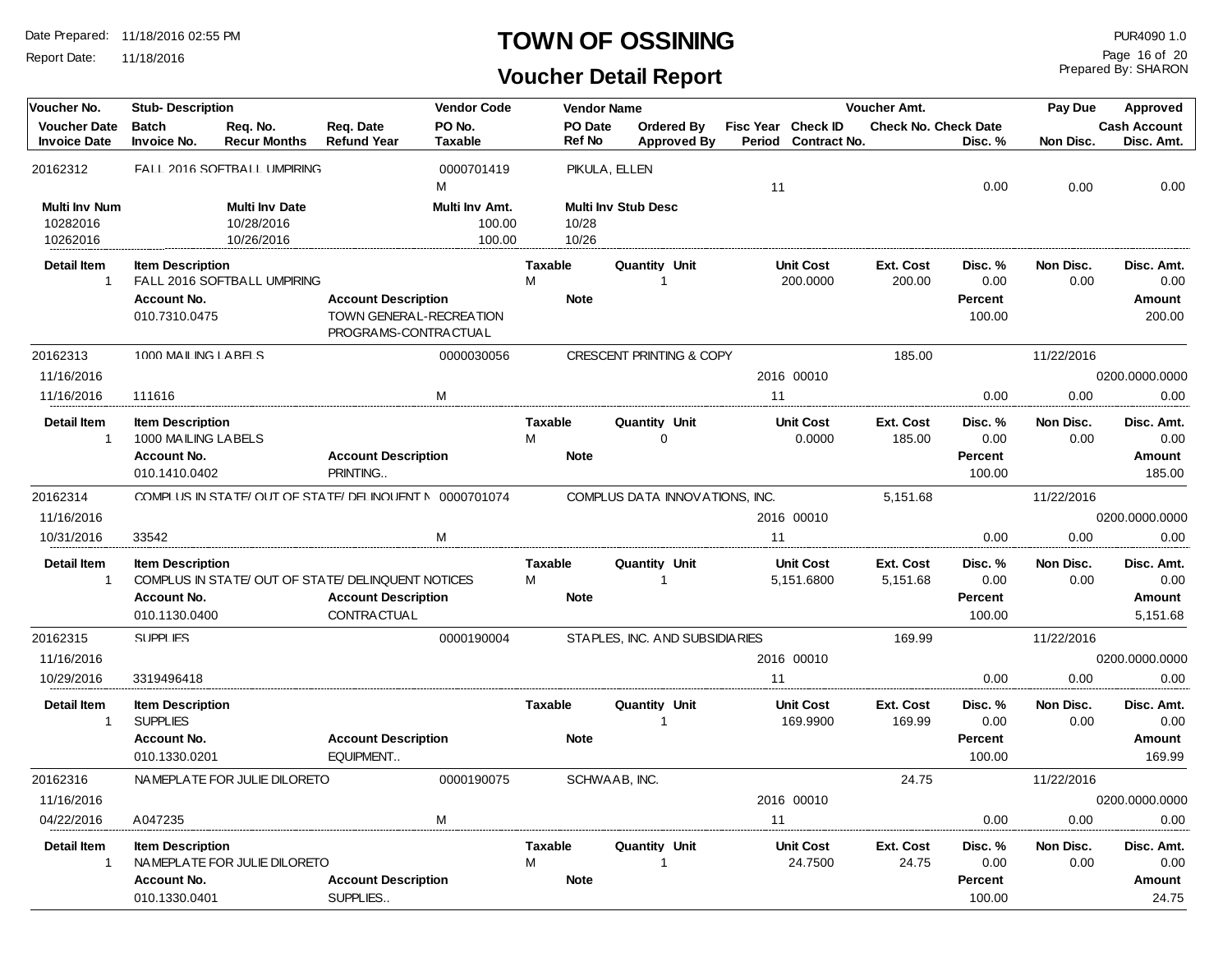Report Date: 11/18/2016

#### **TOWN OF OSSINING** PUR4090 1.0

## **Voucher Detail Report**

Prepared By: SHARON Page 17 of 20

| Voucher No.                 | <b>Stub-Description</b>                                                       |                                |                                                                                | <b>Vendor Code</b> |                                    | <b>Vendor Name</b> |                                     |                    |                                | Voucher Amt.                |                                      | Pay Due             | Approved                               |
|-----------------------------|-------------------------------------------------------------------------------|--------------------------------|--------------------------------------------------------------------------------|--------------------|------------------------------------|--------------------|-------------------------------------|--------------------|--------------------------------|-----------------------------|--------------------------------------|---------------------|----------------------------------------|
| <b>Voucher Date</b>         | <b>Batch</b>                                                                  | Req. No.                       | Reg. Date                                                                      | PO No.             |                                    | PO Date            | Ordered By                          | Fisc Year Check ID |                                | <b>Check No. Check Date</b> |                                      | <b>Cash Account</b> |                                        |
| <b>Invoice Date</b>         | Invoice No.                                                                   | <b>Recur Months</b>            | <b>Refund Year</b>                                                             | <b>Taxable</b>     | <b>Ref No</b>                      |                    | <b>Approved By</b>                  |                    | Period Contract No.            |                             | Disc. %                              | Non Disc.           | Disc. Amt.                             |
| 20162317                    |                                                                               |                                | PURCHASE AND INSTALLATION OF (3) FIRE-RATED 0000701307                         |                    |                                    |                    | A LLIANCE LOCKSMITH                 |                    |                                | 5,985.00                    |                                      | 11/22/2016          |                                        |
| 11/16/2016                  |                                                                               |                                |                                                                                | 5161               |                                    | 09/08/2016         |                                     |                    | 2016 00010                     |                             |                                      |                     | 0200.0000.0000                         |
| 11/16/2016                  | 12751                                                                         |                                |                                                                                | M                  |                                    |                    |                                     | 11                 |                                |                             | 0.00                                 | 0.00                | 0.00                                   |
| <b>Detail Item</b><br>1     | <b>Item Description</b>                                                       | DOORS AND FRAMES AT SHINEHOUSE | PURCHASE AND INSTALLATION OF (3) FIRE-RATED METAL                              |                    | Taxable<br>м                       |                    | Quantity Unit<br>$\overline{1}$     |                    | <b>Unit Cost</b><br>5,985.0000 | Ext. Cost<br>5,985.00       | Disc. %<br>0.00                      | Non Disc.<br>0.00   | Disc. Amt.<br>0.00                     |
|                             | Account No.<br>037.7110.2183                                                  |                                | <b>Account Description</b><br>SHINEHOUSE RESTORATION                           |                    | <b>Note</b>                        |                    |                                     |                    |                                |                             | Percent<br>100.00                    |                     | Amount<br>5,985.00                     |
| 20162318                    |                                                                               |                                | PERIOD OF PERFORMANCE 11/01/2016-11/30/2016 0000040097                         |                    |                                    |                    | DE LAGE LANDEN FINANCIAL SRVCS      |                    |                                | 117.00                      |                                      | 11/22/2016          |                                        |
| 11/17/2016                  |                                                                               |                                |                                                                                |                    |                                    |                    |                                     |                    | 2016 00010                     |                             |                                      |                     | 0200.0000.0000                         |
| 11/06/2016                  | 52191799                                                                      |                                |                                                                                |                    |                                    |                    |                                     |                    | 11 24938431                    |                             | 0.00                                 | 0.00                | 0.00                                   |
| <b>Detail Item</b><br>-1    | <b>Item Description</b><br>Account No.                                        |                                | PERIOD OF PERFORMANCE 11/01/2016-11/30/2016<br><b>Account Description</b>      |                    | Taxable<br><b>Note</b>             |                    | Quantity Unit<br>$\Omega$           |                    | <b>Unit Cost</b><br>0.0000     | Ext. Cost<br>117.00         | Disc. %<br>0.00<br>Percent           | Non Disc.<br>0.00   | Disc. Amt.<br>0.00<br>Amount           |
|                             | 010.1355.0419                                                                 |                                | MAINT./REPAIR                                                                  |                    |                                    |                    |                                     |                    |                                |                             | 100.00                               |                     | 117.00                                 |
| 20162319                    | SHIPPING FOR TONFR                                                            |                                |                                                                                | 0000701299         |                                    |                    | <b>EXECUTEX OFFICE TECHNOLOGIES</b> |                    |                                | 14.00                       |                                      | 11/22/2016          |                                        |
| 11/17/2016                  |                                                                               |                                |                                                                                |                    |                                    |                    |                                     |                    | 2016 00010                     |                             |                                      |                     | 0200.0000.0000                         |
| 11/03/2016                  | AR23874                                                                       |                                |                                                                                | M                  |                                    |                    |                                     | 11                 |                                |                             | 0.00                                 | 0.00                | 0.00                                   |
| <b>Detail Item</b><br>1     | <b>Item Description</b><br>SHIPPING FOR TONER<br>Account No.<br>010.1355.0401 |                                | <b>Account Description</b><br>SUPPLIES                                         |                    | <b>Taxable</b><br>M<br><b>Note</b> |                    | <b>Quantity Unit</b><br>$\Omega$    |                    | <b>Unit Cost</b><br>0.0000     | Ext. Cost<br>14.00          | Disc. %<br>0.00<br>Percent<br>100.00 | Non Disc.<br>0.00   | Disc. Amt.<br>0.00<br>Amount<br>14.00  |
| 20162320                    | TA XI COLIPONS                                                                |                                |                                                                                | 0000701556         |                                    |                    | AGUILLA TAXI SERVICE                |                    |                                | 209.00                      |                                      | 11/22/2016          |                                        |
| 11/18/2016                  |                                                                               |                                |                                                                                |                    |                                    |                    |                                     |                    | 2016 00010                     |                             |                                      |                     | 0200.0000.0000                         |
| 11/01/2016                  | 10312016                                                                      |                                |                                                                                | м                  |                                    |                    |                                     | 11                 |                                |                             | 0.00                                 | 0.00                | 0.00                                   |
| <b>Detail Item</b><br>-1    | <b>Item Description</b><br>TAXI COUPONS<br>Account No.<br>010.6772.0429       |                                | <b>Account Description</b><br>CALL A CAB                                       |                    | Taxable<br>м<br><b>Note</b>        |                    | <b>Quantity Unit</b><br>$\Omega$    |                    | <b>Unit Cost</b><br>0.0000     | Ext. Cost<br>209.00         | Disc. %<br>0.00<br>Percent<br>100.00 | Non Disc.<br>0.00   | Disc. Amt.<br>0.00<br>Amount<br>209.00 |
| 20162321                    |                                                                               |                                | RFFUND OV FRPAYMENT - 1ST 1/2 OF SCHOOL TA ! 0000701557                        |                    |                                    |                    | <b>BLACKACRE TITLE</b>              |                    |                                | 4,390.02                    |                                      | 11/22/2016          |                                        |
| 11/18/2016                  |                                                                               |                                |                                                                                |                    |                                    |                    |                                     |                    | 2016 00010                     |                             |                                      |                     | 0200.0000.0000                         |
| 11/04/2016                  | 13530                                                                         |                                |                                                                                |                    |                                    |                    |                                     | 11                 |                                |                             | 0.00                                 | 0.00                | 0.00                                   |
| Detail Item<br>$\mathbf{1}$ | <b>Item Description</b><br>Account No.                                        | EASTERN AVE., 554203 89.20-3-7 | REFUND OVERPAYMENT - 1ST 1/2 OF SCHOOL TAXES, 61<br><b>Account Description</b> |                    | Taxable<br><b>Note</b>             |                    | Quantity Unit<br>$\Omega$           |                    | <b>Unit Cost</b><br>0.0000     | Ext. Cost<br>4,390.02       | Disc. %<br>0.00<br>Percent           | Non Disc.<br>0.00   | Disc. Amt.<br>0.00<br>Amount           |
|                             | 010.0010.0690                                                                 |                                | OVERPAYMENTS                                                                   |                    |                                    |                    |                                     |                    |                                |                             | 100.00                               |                     | 4,390.02                               |
| 20162322                    |                                                                               |                                | RFFUND OV FRPAYMENT - 1ST 1/2 SCHOOL TAX - 7 0000701501                        |                    |                                    | <b>CORELOGIC</b>   |                                     |                    |                                | 5,128.97                    |                                      | 11/22/2016          |                                        |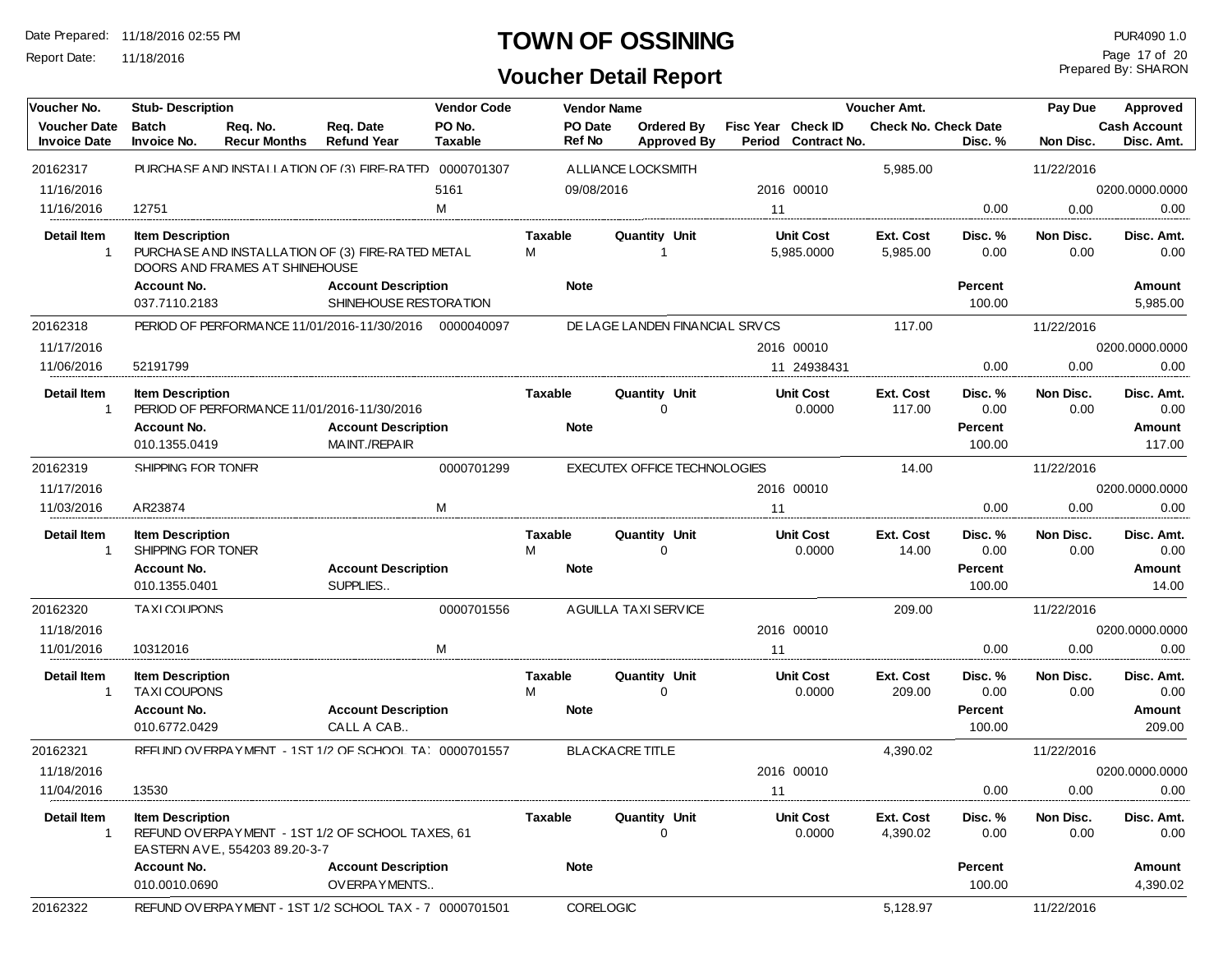Report Date: 11/18/2016

## **TOWN OF OSSINING** PUR4090 1.0

Prepared By: SHARON Page 18 of 20

| Voucher No.                                | <b>Stub-Description</b>                          |                                          |                                                                                  |                          | <b>Vendor Code</b><br><b>Vendor Name</b> |                                  |                    | Voucher Amt.               | Pay Due                          | Approved                   |                   |                                   |
|--------------------------------------------|--------------------------------------------------|------------------------------------------|----------------------------------------------------------------------------------|--------------------------|------------------------------------------|----------------------------------|--------------------|----------------------------|----------------------------------|----------------------------|-------------------|-----------------------------------|
| <b>Voucher Date</b><br><b>Invoice Date</b> | <b>Batch</b><br><b>Invoice No.</b>               | Req. No.<br><b>Recur Months</b>          | Reg. Date<br><b>Refund Year</b>                                                  | PO No.<br><b>Taxable</b> | PO Date<br>Ref No                        | Ordered By<br><b>Approved By</b> | Fisc Year Check ID | Period Contract No.        | <b>Check No. Check Date</b>      | Disc. %                    | Non Disc.         | <b>Cash Account</b><br>Disc. Amt. |
| 20162322                                   |                                                  |                                          | REFUND OVERPAYMENT - 1ST 1/2 SCHOOL TAX - 7 0000701501                           |                          |                                          | <b>CORELOGIC</b>                 |                    |                            |                                  |                            |                   |                                   |
| 11/18/2016                                 |                                                  |                                          |                                                                                  |                          |                                          |                                  |                    | 2016 00010                 |                                  |                            |                   | 0200.0000.0000                    |
| 11/04/2016                                 | 13530                                            |                                          | M                                                                                |                          |                                          |                                  | 11                 |                            |                                  | 0.00                       | 0.00              | 0.00                              |
| <b>Detail Item</b>                         | <b>Item Description</b><br>RD., 554203 97.7-7-23 |                                          | REFUND OVERPAYMENT - 1ST 1/2 SCHOOL TAX - 74A WOLDEN                             |                          | <b>Taxable</b><br>м                      | Quantity Unit<br>$\Omega$        |                    | <b>Unit Cost</b><br>0.0000 | Ext. Cost<br>5,128.97            | Disc. %<br>0.00            | Non Disc.<br>0.00 | Disc. Amt.<br>0.00                |
|                                            | Account No.<br>010.0010.0690                     |                                          | <b>Account Description</b><br>OVERPAYMENTS                                       |                          | <b>Note</b>                              |                                  |                    |                            |                                  | Percent<br>100.00          |                   | Amount<br>5,128.97                |
| 20162323                                   |                                                  |                                          | REFUND OVERPAYMENT - 295 NORTH STATE RD.                                         | 0000701558               |                                          | MCFADDEN, KEVIN                  |                    |                            | 46.37                            |                            | 11/22/2016        |                                   |
| 11/18/2016                                 |                                                  |                                          |                                                                                  |                          |                                          |                                  |                    | 2016 00010                 |                                  |                            |                   | 0200.0000.0000                    |
| 11/10/2016                                 | 17186                                            |                                          |                                                                                  |                          |                                          |                                  | 11                 |                            |                                  | 0.00                       | 0.00              | 0.00                              |
| <b>Detail Item</b>                         | <b>Item Description</b>                          | REFUND OVERPAYMENT - 295 NORTH STATE RD. |                                                                                  |                          | <b>Taxable</b>                           | Quantity Unit<br>ი               |                    | <b>Unit Cost</b><br>0.0000 | Ext. Cost<br>46.37               | Disc. %<br>0.00            | Non Disc.<br>0.00 | Disc. Amt.<br>0.00                |
|                                            | Account No.<br>010.0010.0690                     |                                          | <b>Account Description</b><br>OVERPAYMENTS                                       |                          | <b>Note</b>                              |                                  |                    |                            |                                  | Percent<br>100.00          |                   | <b>Amount</b><br>46.37            |
| 20162324                                   |                                                  |                                          | RFFUND - H.U.D. - 9 RIV FR PKWY554289 90.15-2- 0000701559                        |                          |                                          | NOVAD MANAGEMENT CONSULTING LLC  |                    |                            | 346.90                           |                            | 11/22/2016        |                                   |
| 11/18/2016                                 |                                                  |                                          |                                                                                  |                          |                                          |                                  |                    | 2016 00010                 |                                  |                            |                   | 0200.0000.0000                    |
| 11/10/2016                                 | 16644                                            |                                          |                                                                                  |                          |                                          |                                  | 11                 |                            |                                  | 0.00                       | 0.00              | 0.00                              |
| <b>Detail Item</b>                         | <b>Item Description</b><br><b>Account No.</b>    |                                          | REFUND - H.U.D. - 9 RIVER PKWY., 554289 90.15-2-56<br><b>Account Description</b> |                          | <b>Taxable</b><br><b>Note</b>            | Quantity Unit                    |                    | <b>Unit Cost</b><br>0.0000 | Ext. Cost<br>346.90              | Disc. %<br>0.00<br>Percent | Non Disc.<br>0.00 | Disc. Amt.<br>0.00<br>Amount      |
|                                            | 010.0010.0690                                    |                                          | OVERPAYMENTS                                                                     |                          |                                          |                                  |                    |                            |                                  | 100.00                     |                   | 346.90                            |
| <b>Total Vouchers reported:</b>            |                                                  | 73                                       |                                                                                  |                          |                                          |                                  |                    |                            | <b>Total GL Detail Reported</b>  |                            |                   | 194,757.64                        |
|                                            |                                                  |                                          |                                                                                  |                          |                                          |                                  |                    |                            | <b>Total Amount All Vouchers</b> |                            |                   | 194,757.64                        |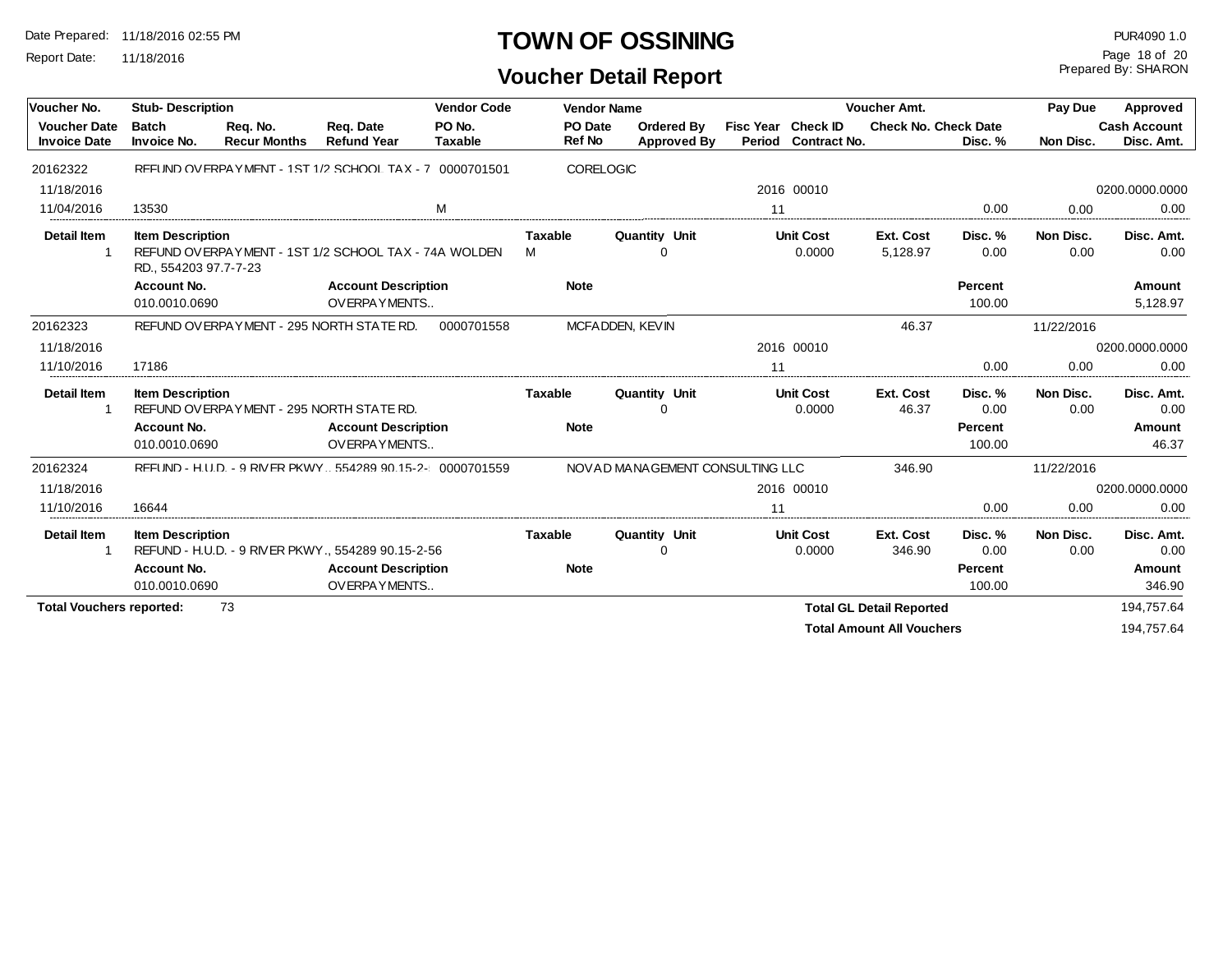Report Date: 11/18/2016

#### **TOWN OF OSSINING** PUR4090 1.0

**Voucher Detail Report**

Prepared By: SHARON Page 19 of 20

| Voucher No.<br><b>Stub-Description</b> |  |                                   | <b>Vendor Code</b>                                        | <b>Vendor Name</b> |                |                          |                    | Voucher Amt.         |                     | Pay Due                     | Approved                                |           |                     |
|----------------------------------------|--|-----------------------------------|-----------------------------------------------------------|--------------------|----------------|--------------------------|--------------------|----------------------|---------------------|-----------------------------|-----------------------------------------|-----------|---------------------|
| <b>Voucher Date</b>                    |  | <b>Batch</b>                      | Req. No.                                                  | Req. Date          | PO No.         | PO Date<br><b>Ref No</b> | Ordered By         | Fisc Year Check ID   |                     | <b>Check No. Check Date</b> |                                         |           | <b>Cash Account</b> |
| <b>Invoice Date</b>                    |  | Invoice No.                       | <b>Recur Months</b>                                       | <b>Refund Year</b> | <b>Taxable</b> |                          | <b>Approved By</b> |                      | Period Contract No. |                             | Disc. %<br>-------- Direct Pay -------- | Non Disc. | Disc. Amt.          |
| Fund                                   |  | Cash Item                         |                                                           |                    |                | Regular                  | Prepaid            | <b>Wire Transfer</b> |                     | <b>Outstanding</b>          |                                         | Paid      | <b>Total</b>        |
| 010 - TOWN GENERAL                     |  |                                   |                                                           |                    |                |                          |                    |                      |                     |                             |                                         |           |                     |
|                                        |  | 0200.0000.0000                    |                                                           | <b>TOWN</b>        |                | 83,972.71                | 219.00             |                      | 0.00                | 0.00                        |                                         | 0.00      | 84,191.71           |
|                                        |  |                                   | <b>Fund Total</b>                                         |                    |                | 83,972.71                | 219.00             |                      | 0.00                | 0.00                        |                                         | 0.00      | 84,191.71           |
| 020 - TOWN OUTSIDE                     |  |                                   |                                                           |                    |                |                          |                    |                      |                     |                             |                                         |           |                     |
|                                        |  | 0200.0000.0000                    |                                                           | <b>TOWN</b>        |                | 22,048.13                | 0.00               |                      | 0.00                | 0.00                        |                                         | 0.00      | 22,048.13           |
|                                        |  |                                   | <b>Fund Total</b>                                         |                    |                | 22,048.13                | 0.00               |                      | 0.00                | 0.00                        |                                         | 0.00      | 22,048.13           |
| 031 - HIGHWAY                          |  |                                   |                                                           |                    |                |                          |                    |                      |                     |                             |                                         |           |                     |
|                                        |  | 0200.0000.0000                    |                                                           | <b>TOWN</b>        |                | 35,240.63                | 0.00               |                      | 0.00                | 0.00                        |                                         | 0.00      | 35,240.63           |
|                                        |  |                                   | <b>Fund Total</b>                                         |                    |                | 35,240.63                | 0.00               |                      | 0.00                | 0.00                        |                                         | 0.00      | 35,240.63           |
|                                        |  | 032 - DALE CEMETERY TRUST FUND    |                                                           |                    |                |                          |                    |                      |                     |                             |                                         |           |                     |
|                                        |  | 0200.0000.0000                    |                                                           | <b>TOWN</b>        |                | 4,157.59                 | 0.00               |                      | 0.00                | 0.00                        |                                         | 0.00      | 4,157.59            |
|                                        |  |                                   | <b>Fund Total</b>                                         |                    |                | 4,157.59                 | 0.00               |                      | 0.00                | 0.00                        |                                         | 0.00      | 4,157.59            |
| 037 - CAPITAL FUND                     |  |                                   |                                                           |                    |                |                          |                    |                      |                     |                             |                                         |           |                     |
|                                        |  | 0200.0000.0000                    |                                                           | <b>TOWN</b>        |                | 5,985.00                 | 0.00               |                      | 0.00                | 0.00                        |                                         | 0.00      | 5,985.00            |
|                                        |  |                                   | <b>Fund Total</b>                                         |                    |                | 5,985.00                 | 0.00               |                      | 0.00                | 0.00                        |                                         | 0.00      | 5,985.00            |
|                                        |  | 045 - CONSOLIDATED SEWER DISTRICT |                                                           |                    |                |                          |                    |                      |                     |                             |                                         |           |                     |
|                                        |  | 0200.0000.0000                    |                                                           | <b>TOWN</b>        |                | 1,730.40                 | 0.00               |                      | 0.00                | 0.00                        |                                         | 0.00      | 1,730.40            |
|                                        |  |                                   | <b>Fund Total</b>                                         |                    |                | 1,730.40                 | 0.00               |                      | 0.00                | 0.00                        |                                         | 0.00      | 1,730.40            |
| 063 - LIGHTING DIST.                   |  |                                   |                                                           |                    |                |                          |                    |                      |                     |                             |                                         |           |                     |
|                                        |  | 0200.0000.0000                    |                                                           | <b>TOWN</b>        |                | 5,928.45                 | 0.00               |                      | 0.00                | 0.00                        |                                         | 0.00      | 5,928.45            |
|                                        |  |                                   | <b>Fund Total</b>                                         |                    |                | 5,928.45                 | 0.00               |                      | 0.00                | 0.00                        |                                         | 0.00      | 5,928.45            |
|                                        |  | 065 - REFUSE/RECY CLING           |                                                           |                    |                |                          |                    |                      |                     |                             |                                         |           |                     |
|                                        |  | 0200.0000.0000                    |                                                           | <b>TOWN</b>        |                | 35,475.73                | 0.00               |                      | 0.00                | 0.00                        |                                         | 0.00      | 35,475.73           |
|                                        |  |                                   | <b>Fund Total</b>                                         |                    |                | 35,475.73                | 0.00               |                      | 0.00                | 0.00                        |                                         | 0.00      | 35,475.73           |
| <b>Grand Totals</b>                    |  |                                   |                                                           |                    |                | 194,538.64               | 219.00             |                      | 0.00                | 0.00                        |                                         | 0.00      | 194,757.64          |
|                                        |  |                                   | Grand Total Regular, Prepaid, Wire Transfer and Direct Pa |                    |                | 194,757.64               |                    |                      |                     |                             |                                         |           |                     |